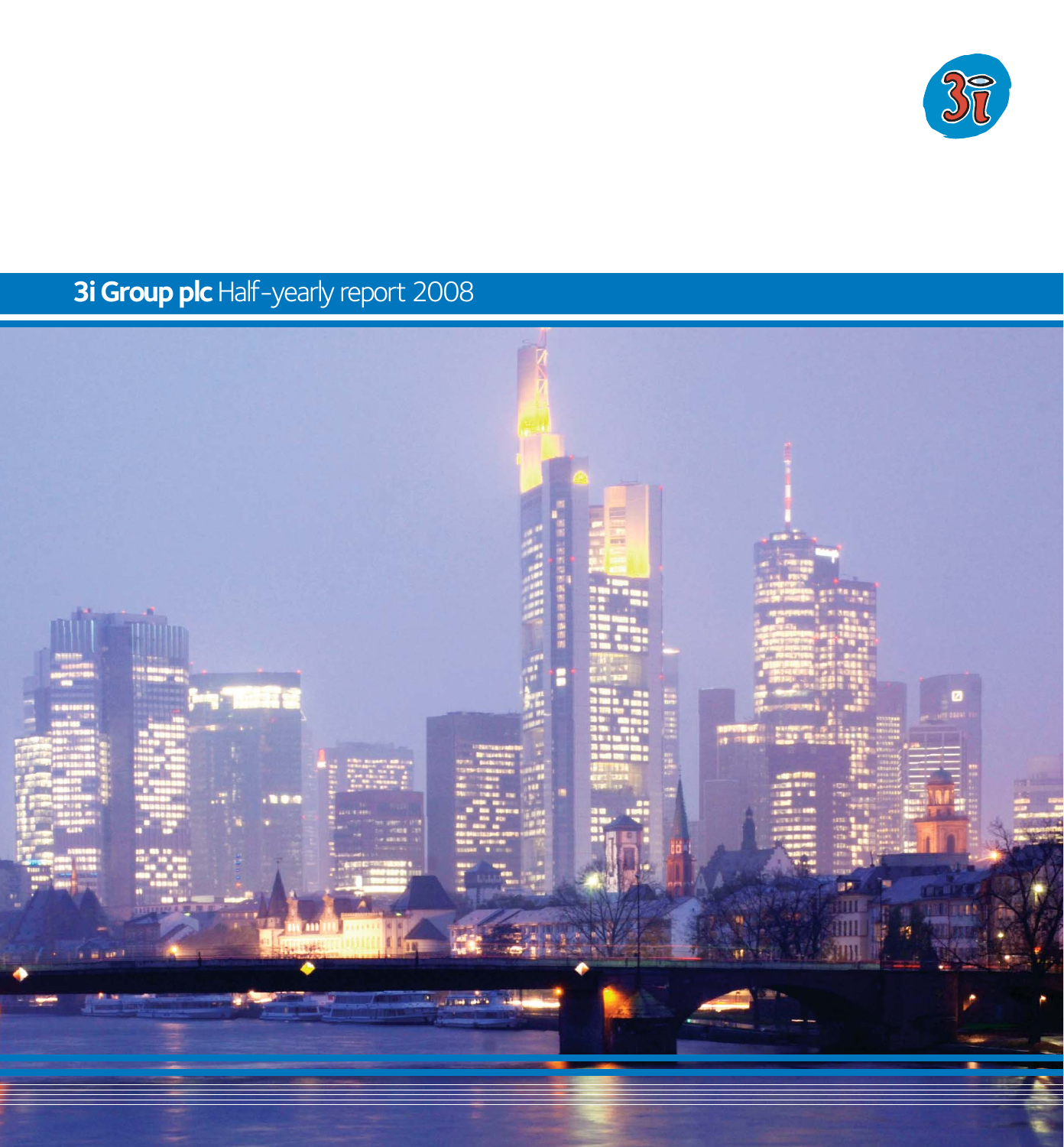## **Group financial highlights**

3i is a mid-market private equity business. We focus on buyouts, growth capital, infrastructure and quoted private equity, investing across Europe, Asia and the US.

|                                             | 6 months to<br><b>30 September</b><br>2008 | 6 months to<br>30 September<br>2007 |
|---------------------------------------------|--------------------------------------------|-------------------------------------|
| <b>Business activity</b>                    |                                            |                                     |
| Investment                                  | £668m                                      | £1,234m                             |
| Realisation proceeds                        | £597m                                      | £1,044m                             |
| <b>Returns</b>                              |                                            |                                     |
| Gross portfolio return                      | $E(78)$ m                                  | £622m                               |
| Total return                                | $E(182)$ m                                 | £512m                               |
| Total return on opening shareholders' funds | $(4.5)\%$                                  | 12.0%                               |
| Dividend per ordinary share                 | 6.3 <sub>p</sub>                           | 6.1p                                |
| <b>Assets under management</b>              |                                            |                                     |
| Own balance sheet                           | £5,934m                                    | £5,130m                             |
| External funds                              | £4,019m                                    | £3,053m                             |
| Total assets under management               | £9,953m                                    | £8,183m                             |
| <b>Balance sheet</b>                        |                                            |                                     |
| Gearing                                     | 47%                                        | 30%                                 |
| Diluted net asset value per ordinary share  | £10.19                                     | £10.07                              |
|                                             |                                            |                                     |

The half-yearly report of 3i Group plc for the six months to 30 September 2008 may contain certain statements about the future outlook for 3i. Although we believe our expectations are based on reasonable assumptions, any statements about the future outlook may be influenced by factors that could cause actual outcomes and results to be materially different.

This report has been drawn up and presented for the purposes of complying with English law. Any liability arising out of or in connection with the half-yearly report for the six months to 30 September 2008 will be determined in accordance with English law. The half-yearly results for 2008 and 2007 are unaudited.

**Annual and half-yearly reports online**

To receive shareholder communications electronically in future, including your annual and half-yearly reports and notices of meetings, please go to **www.shareview.co.uk/clients/3isignup** to register your details.

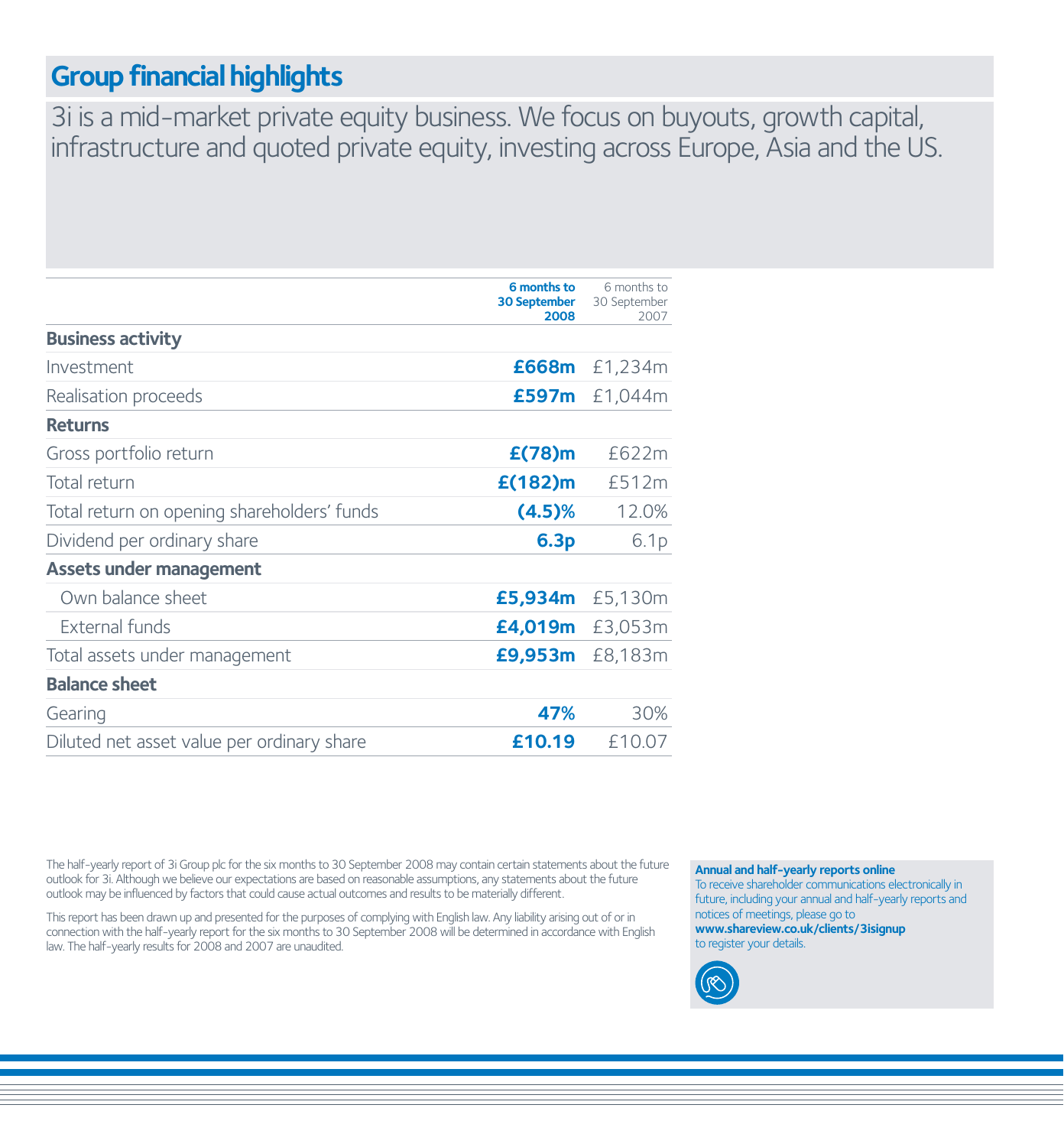## **Chairman's statement**

"3i is not immune from the contraction in credit markets, a downturn in economic activity and a slowdown in mergers and acquisitions. However, in this much tougher environment, 3i's diverse portfolio and our focus on active management are important strengths."

In my statement to you in our annual report in May I said that:

"We start the year at a moment of great uncertainty as to the impact of the credit crunch, energy prices and raw material costs on economic activity, and as to whether these pressures can be managed by the world's monetary authorities without precipitating recession or a sharp rise in inflation."

The most immediate consequences have been a sharp contraction in credit, a downturn in economic activity and a slowdown in mergers and acquisitions. 3i is not immune from these pressures. Even in the first half of the year, some of the effects were beginning to come through. In the six months to 30 September, we realised £597 million, generating realised profits of £190 million. However, the valuation of our unrealised assets was reduced by £411 million. This reflected a fall in the market price of our quoted assets, a reduction in the multiples used to value part of the unquoted portfolio and an increase in provisions.

Gross portfolio return was therefore marginally negative and 3i's total return was minus 4.5%, taking our net asset value back down to £3,852 million, which was broadly in line with its level in September 2007.

However, it is clear that there has been a further deterioration in economic conditions since 30 September, reflected in equity markets, and we must expect this to have a more significant effect on returns in the second half of the year. In accordance with valuation guidelines for the industry, 25% of our portfolio value at the end of September consisted of assets held at cost. The greater part of these will be moving to an earnings valuation at the year end. In line with our commitment to transparency, we have provided extra detail in this half-year report on the valuations of our larger assets, as well as analyses of our assets by valuation method.

Investment had already slowed in the first half of the year, to £668 million compared with £1,234 million in the first half of the previous year. Management is focused on actively managing 3i's assets, which are well-diversified by geography, type of investment and sector. While we continue to invest, we are doing so highly selectively, and management is also focused on maintaining liquidity to meet the needs of the portfolio.

Revenue remains strong, but like every other business, we are reviewing our costs to make sure they match our needs in these markets. These needs are changing as the shape of our business changes. The assimilation of later-stage technology investing into our Growth Capital business has already provided some opportunity to slim down the organisation. Meanwhile, 3i's Infrastructure business has grown substantially in the past couple of years through external fund-raising and provides another important element of diversity and source of income.

Increased portfolio income and fee income across the Group meant that revenue profits remained strong in the first half. The Board has therefore approved an increase in the interim dividend of 3.3% to 6.3p, up from 6.1p.

With approximately £10 billion of assets under management, the priority will continue to be to manage the portfolio in the most effective way. Changes made in the shape of the business over the past few years, reducing the number of investments and managing them within globally-integrated business lines, are of considerable assistance. Greater sector expertise, our active partnership and our close engagement in the strategy of our investee companies, all provide additional strength.



In September, we were delighted to welcome Richard Meddings to the Board. Richard has been Group Finance Director of Standard Chartered PLC since November 2006, having joined the board of that company as a group executive director in 2002. He brings a wide range of international and financial services experience.

Also in September, we announced that Julia Wilson, our Deputy Finance Director, will succeed Simon Ball as Finance Director with effect from 30 November.

It is too early to reach conclusions on the likely depth, length and global extent of the recession. But it is plain that the authorities face much greater challenges than they have known for some decades. In these circumstances, 3i's management is rightly taking a cautious approach to investment and focusing on the effective management of our substantial portfolio.

**Baroness Hogg** Chairman 5 November 2008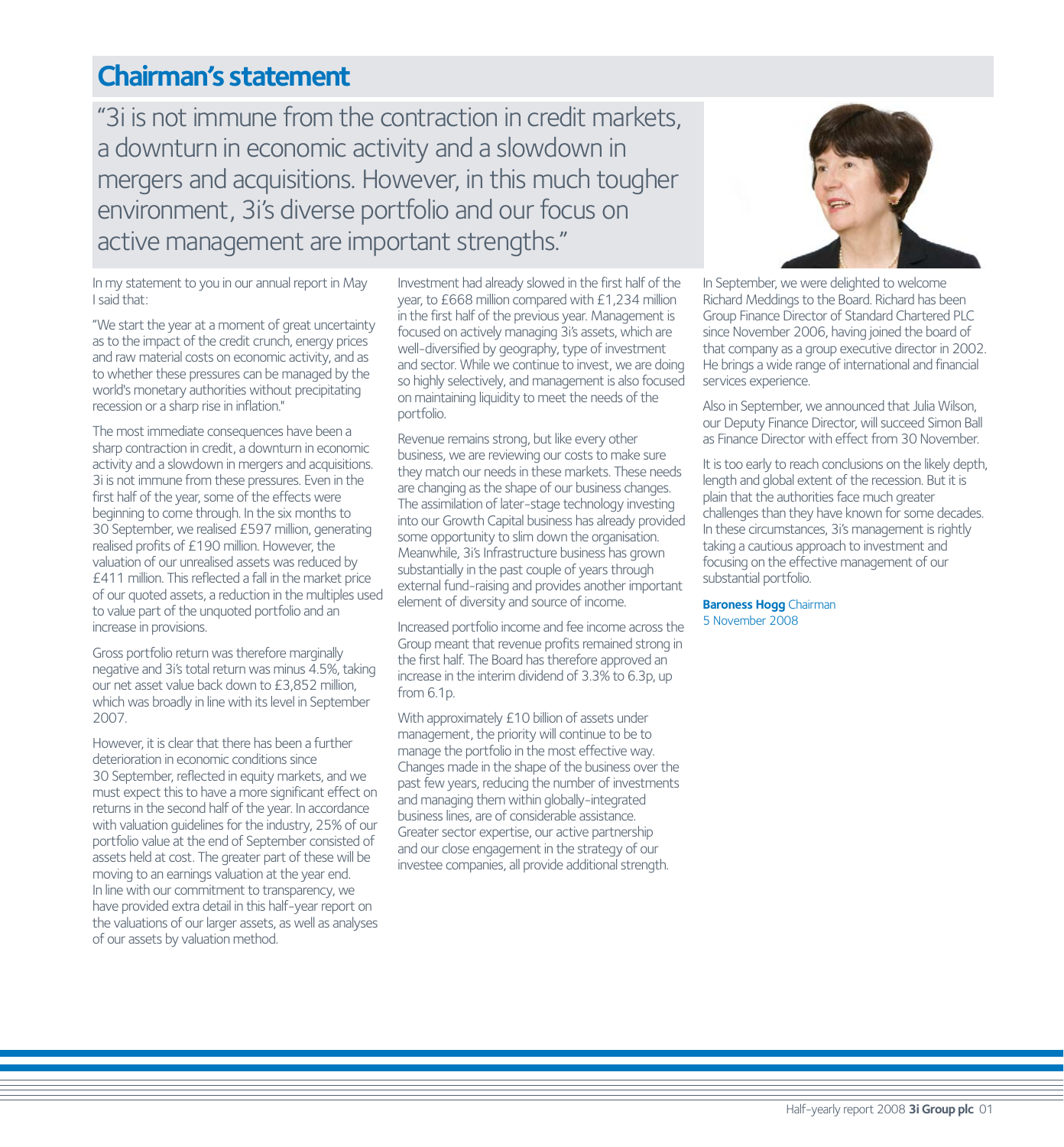## **3i at a glance**

3i is a mid-market private equity business making and managing investments in Europe, Asia and the US. 3i Group plc is a FTSE 100 company, providing shareholders with quoted access to private equity returns. Investments are made with capital from the Group's own balance sheet and from funds which the Group manages or advises for others.

## **Buyouts**

Focusing on leading mid-market transactions primarily in Europe but also in Asia, with an enterprise value of typically up to €1 billion. Investments are generally made through Limited Partnership private equity funds.

## **Growth Capital**

Making minority investments of typically up to €250 million in established and profitable businesses across Europe, Asia and the US. Investments are generally made using 3i's own balance sheet resources.

## **Infrastructure**

Investing in a broad range of international infrastructure assets, principally in transportation, utilities and social infrastructure. Investments are made by 3i Infrastructure plc, a quoted company which is advised by 3i, the 3i India Infrastructure Fund, or from 3i's own balance sheet resources.

## **Gross portfolio return**



| <b>Financial performance (£m)</b><br>six months to/as at 30 September 2008<br>338<br>Investment<br>326<br>Realisation proceeds<br>Realised profits<br>115<br>Unrealised value movement<br>Portfolio income<br>67 |                        |      |
|------------------------------------------------------------------------------------------------------------------------------------------------------------------------------------------------------------------|------------------------|------|
|                                                                                                                                                                                                                  |                        |      |
|                                                                                                                                                                                                                  |                        |      |
|                                                                                                                                                                                                                  |                        |      |
|                                                                                                                                                                                                                  |                        |      |
|                                                                                                                                                                                                                  |                        | (51) |
|                                                                                                                                                                                                                  |                        |      |
|                                                                                                                                                                                                                  | Gross portfolio return | 131  |
| Fees receivable from external funds<br>21                                                                                                                                                                        |                        |      |
|                                                                                                                                                                                                                  |                        |      |

| Assets under management |       |
|-------------------------|-------|
| Own balance sheet       | 2.084 |
| External funds          | 2.624 |
|                         | 4.708 |

**Gross portfolio return**

**(7)%** (2007: 12%)

| Financial performance (£m)<br>six months to/as at 30 September 2008 |             |
|---------------------------------------------------------------------|-------------|
| Investment                                                          | 279         |
| Realisation proceeds                                                | 169         |
| Realised profits<br>Unrealised value movement                       | 40<br>(237) |
| Portfolio income                                                    | 39          |
| Gross portfolio return                                              | (158)       |
| Fees receivable from external funds                                 |             |
|                                                                     |             |

| Assets under management<br>Own balance sheet<br>External funds | 2,332<br>159 |
|----------------------------------------------------------------|--------------|
|                                                                | 2.491        |

## **Gross portfolio return**

**7%** (2007: 3%)

## **Financial performance** (£m)

| six months to/as at 30 September 2008 |    |
|---------------------------------------|----|
| Investment                            | 22 |
| Realisation proceeds                  | 8  |
| Realised profits                      | h  |
| Unrealised value movement             | 7  |
| Portfolio income                      | 23 |
| Gross portfolio return                | 36 |
| Fees receivable from external funds   | 16 |
|                                       |    |

## Assets under management Own balance sheet 530<br>External funds 530 External funds 1,477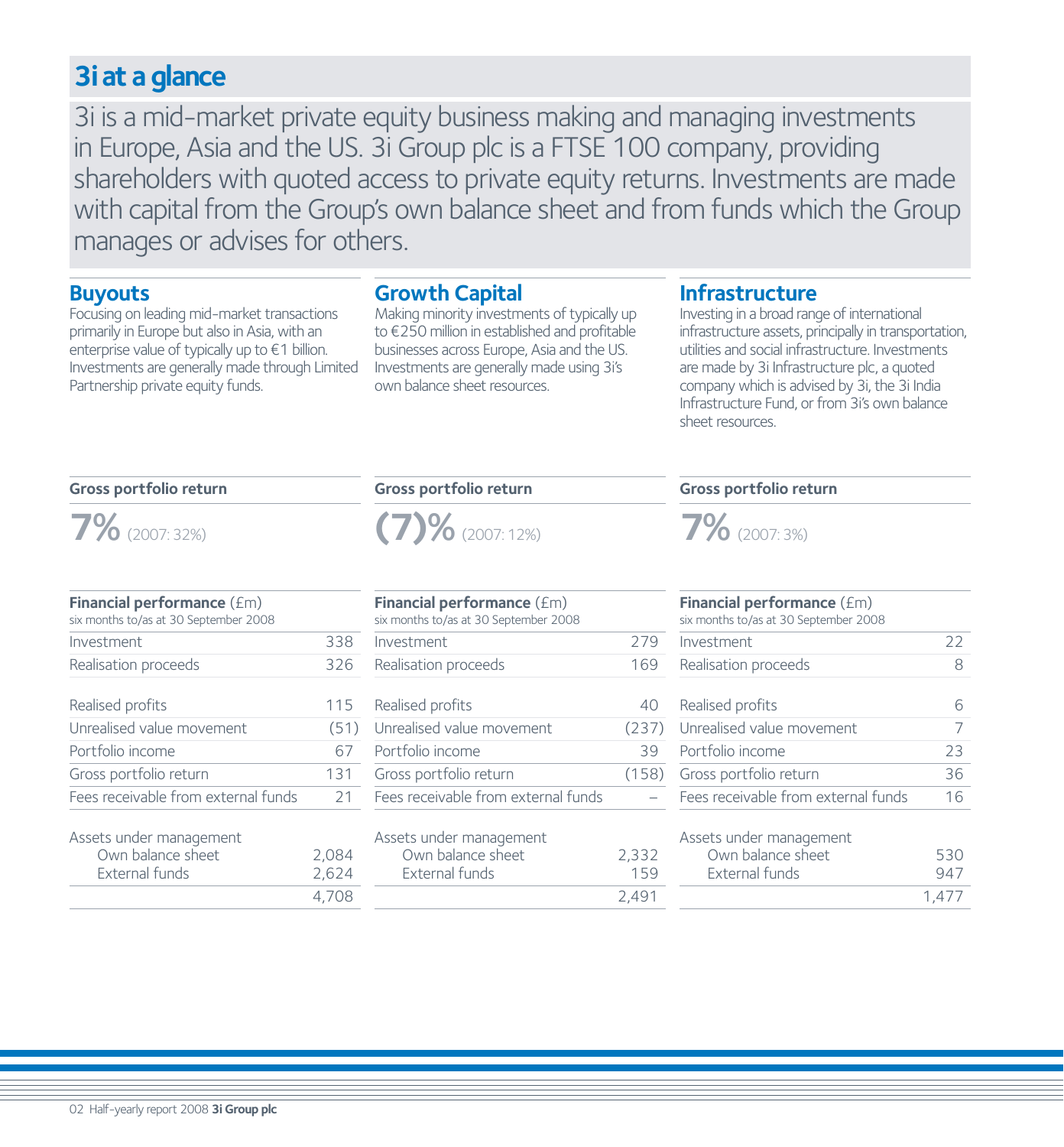675

## **Assets under management**

| Sept 07 | 63% |     | 37% |        | £8,183 million     |
|---------|-----|-----|-----|--------|--------------------|
| Mar 08  |     | 61% |     | $39\%$ | £9,792 million     |
| Sept 08 |     | 60% |     |        | 40% £9,953 million |

**Cowned** External funds

of quoted companies through applying 3i's private equity skill base, network and resources. Investments are made through 3i Quoted Private Equity plc, a listed company which

## **QPE** Creating value with the management teams

## **SMI**

Managing and realising 3i's older smaller minority investments.

## **Venture Portfolio**

3i's portfolio of early and late-stage technology investments, made before 31 March 2008, is managed through a dedicated Venture Portfolio team. From 1 April 2008, any new late-stage technology investments have been made through the Growth Capital business line.

## **Gross portfolio return**

is advised by 3i.

## **(26)%** (2007: n/a)\*

| Financial performance (£m)<br>six months to/as at 30 September 2008 |      |
|---------------------------------------------------------------------|------|
| Investment                                                          |      |
| Realisation proceeds                                                |      |
| Realised profits                                                    |      |
| Unrealised value movement                                           | (37) |
| Portfolio income                                                    |      |
| Gross portfolio return                                              | (37) |
| Fees receivable from external funds                                 |      |
| Assets under management                                             |      |

## Own balance sheet 105<br>External funds 169 External funds 374

## **Gross portfolio return**

**6%** (2007: 1%)

| Investment                          |    |
|-------------------------------------|----|
| Realisation proceeds                | 21 |
| Realised profits                    | 4  |
| Unrealised value movement           | 2  |
| Portfolio income                    | 8  |
| Gross portfolio return              | 14 |
| Fees receivable from external funds |    |

| Assets under management |     |
|-------------------------|-----|
| Own balance sheet       | 228 |
| External funds          |     |
|                         | つつR |

## **Gross portfolio return**

**(9)%** (2007: 4%)

## **Financial performance** (£m)

| six months to/as at 30 September 2008                          |      |
|----------------------------------------------------------------|------|
| Investment                                                     | 29   |
| Realisation proceeds                                           | 73   |
| Realised profits                                               | 25   |
| Unrealised value movement                                      | (95) |
| Portfolio income                                               | 6    |
| Gross portfolio return                                         | (64) |
| Fees receivable from external funds                            |      |
| Assets under management<br>Own balance sheet<br>External funds | 655  |

## \*Fund launched June 2007.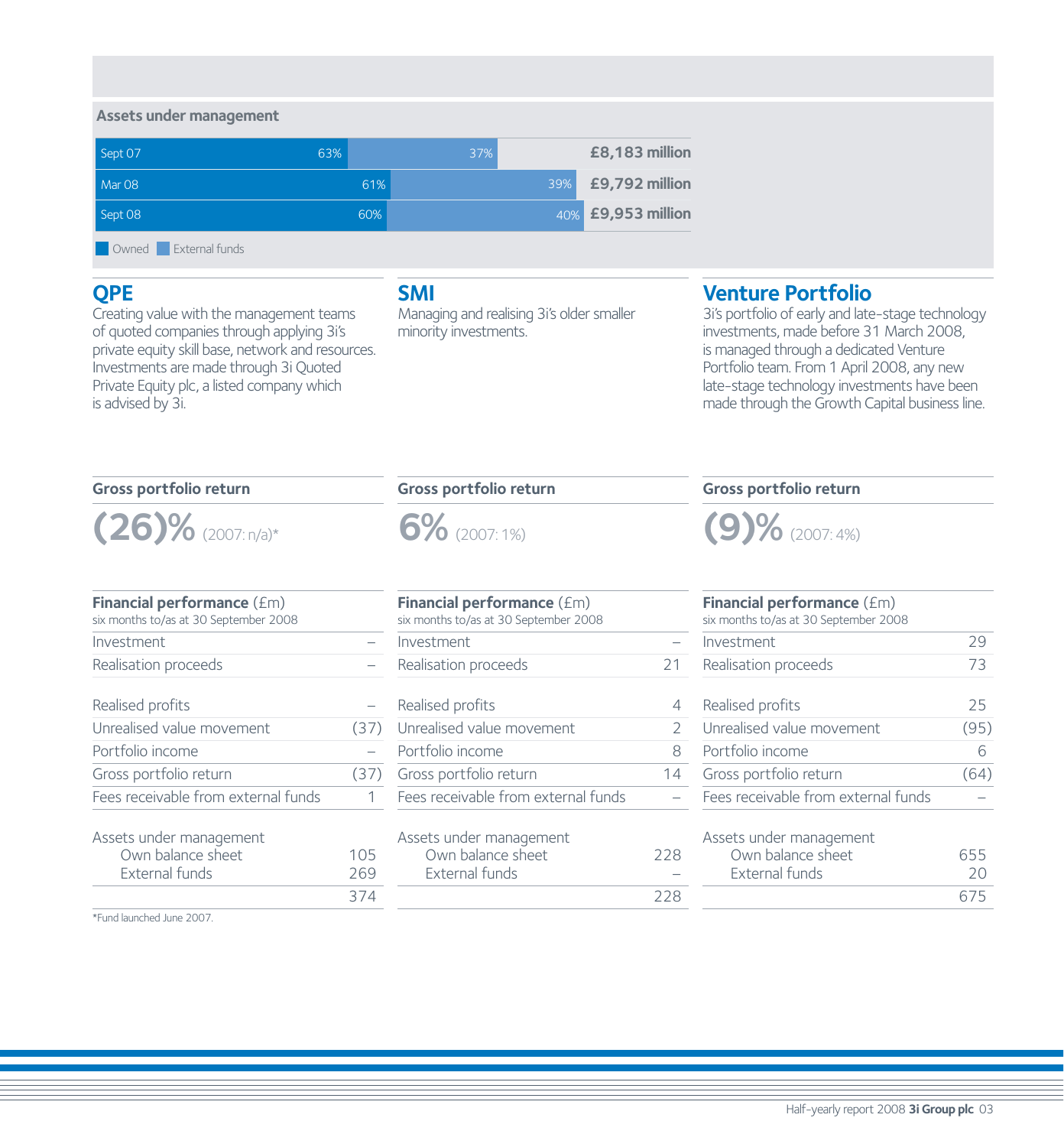## **Chief Executive's statement**

"Our private equity business model and incentives are built on delivering cash-to-cash returns, and so delivery with respect to the capital already invested is our highest priority."

## **Our purpose:**

to provide quoted access to private equity returns.

## **Our vision:**

to be the private equity firm of choice:

- operating on a world-wide scale;
- producing consistent market-beating returns;
- acknowledged for our partnership style; and
- winning through our unparalleled resources.

## **Our strategy:**

- to invest in high-return assets;
- to grow our assets and those we manage on behalf of third parties;
- to extend our international reach, directly and through investing in funds;
- to use our balance sheet and resources to develop existing and new business lines; and
- to continue to build our strong culture of operating as one company across business lines, geographies and sectors.

3i's financial performance for the six months to 30 September 2008 has been heavily influenced by the unfolding events of the financial markets, particularly the collapse of confidence reflected in the stock markets, which has had a negative effect on the valuation of the portfolio. As expected, our portfolio has also started to experience tougher economic conditions, and so earnings growth overall is slowing and the level of provisions has increased.

Total return was negative 4.5% for the six months. Gross portfolio return was negative 1.3%, with positive returns from Buyouts and Infrastructure offset by declines in Growth Capital and QPE. Our run-off portfolios of Venture and SMI had mixed fortunes, with SMI marginally ahead and Venture modestly negative.

The Buyouts return at 6.5% was strong, supported by profitable realisations as well as the positive uplift on ABX prior to its disposal, which completed on 1 October, just after the accounting period end. Portfolio income was also strong. Excluding the ABX uplift, the negative movement in unrealised values reflected adverse multiples and slowing earnings in those companies valued on an earnings basis, as well as new provisions in a number of cases where the full recovery of our investment may be at risk. A number of quoted positions also moved down in value, reflecting the wider movement in stock markets.

Our Growth Capital business was affected by similar factors. Due to the immaturity of the portfolio, its level of realisations was lower than in Buyouts. Consequently, there were only modest profits from realisations to offset the reductions in value due to market movements and, in some cases, deterioration in earnings. The overall return for Growth Capital for the six months was negative 6.7%.

Further detail on the performance of the gross portfolio return for each of the business lines is given later in this report. In summary, strong realised profits from realisations of £190 million and strong growth in portfolio income of £143 million were insufficient to offset the negative effect of multiples on the unquoted book of £194 million, the £87 million reduction due to movements on quoted stocks, and provisions of £192 million. The effect of portfolio earnings was modestly positive on a net basis.

The key feature of the Group's carried interest schemes is that they reward only realised profits. To reflect the adverse gross portfolio return, the accrual for carried interest payable to executives reduced by £33 million compared with the start of the year, a significant reversal from the cost of £98 million recorded in the first half of last year.

Fee income was strong at £38 million, a significant increase on the equivalent figure for the first six months of last year, reflecting the increased level of managed and advised funds. Costs were well controlled, with average headcount falling to 738 for the six months to 30 September 2008 (year to 31 March 2008: 772). Costs net of fees were just 1.6% of opening portfolio, well down on last year's ratio of 2.5% and tracking towards our annualised long-term key performance measure of 3%.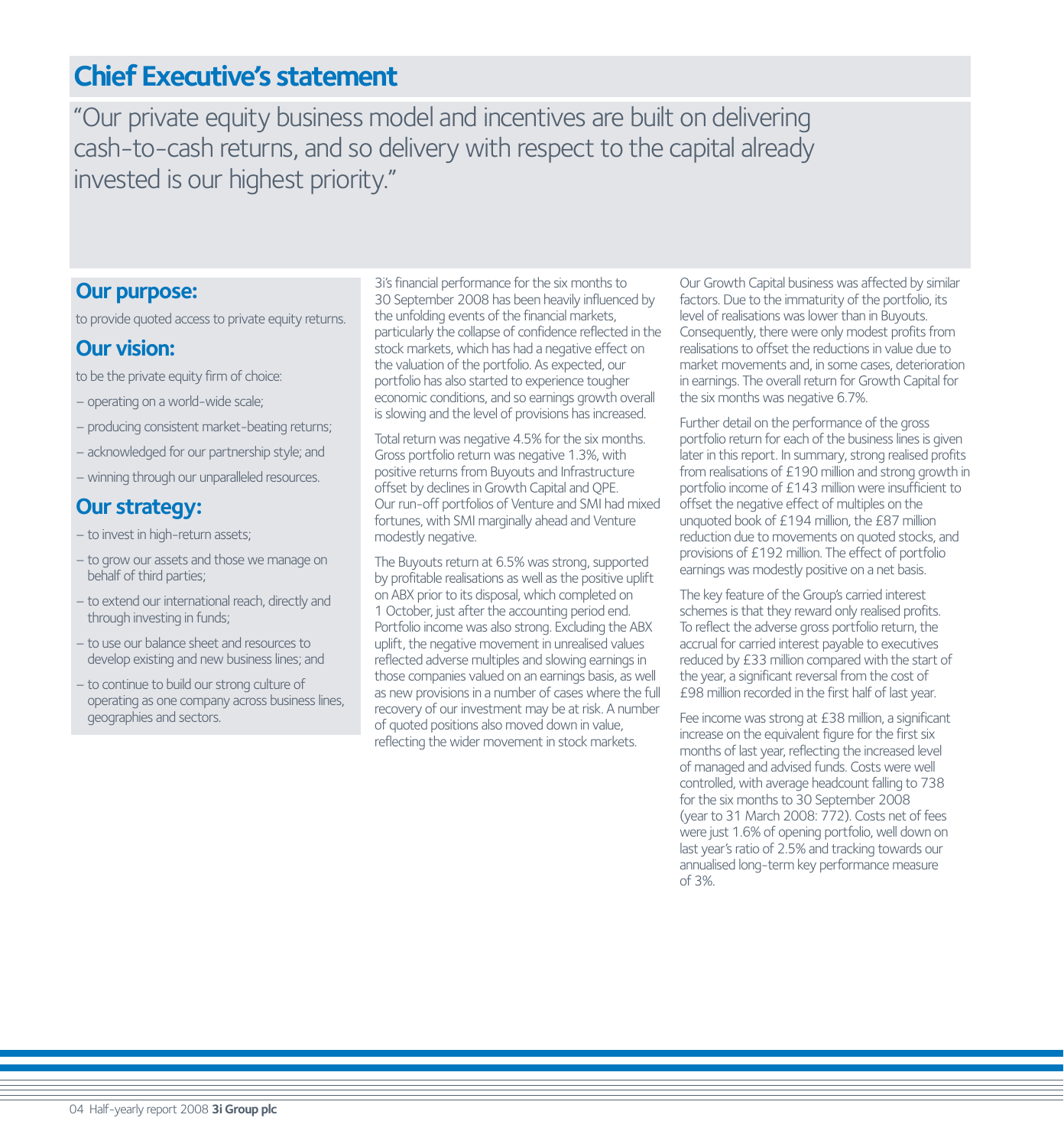Activity levels for both investment and realisations were well down on last year's figures and, in line with our expectation at the start of the year, were broadly balanced, with new investment of £668 million and realisations of £597 million. Mergers and acquisitions markets became progressively more difficult through the summer months and, in view of the significant uncertainties with respect to the wider economy, our teams chose to be highly selective and invested in just 10 new investments, a significant reduction from the first half of last year and also below the figure of 12 for the second half of 2007/08. Whilst debt financing remains available for certain mid-market buyouts with strong franchises and good visibility of earnings, it is otherwise hard to secure as the major banks rebuild their balance sheets following losses elsewhere.

As far as 3i's own resources are concerned, following the successful launch of a new convertible bond in May, we have maintained liquidity, with careful selection of counterparties for our deposits.

Gearing at the half year increased to 47% from 40% at 31 March 2008. It is our expectation that investments and realisations will be broadly in line through the year, and so we expect to end the year with broadly the same level of net debt.

Since the start of the financial year, we have continued to raise new finance, mainly through structured bonds. Notwithstanding the recent concerted effort to recapitalise major banks, the credit markets have recently been effectively closed.

Increased volatility in the foreign exchange markets since the end of the half year, and the weakening of sterling, have caused us to review how we implement our foreign exchange hedging policy. Whereas previously we would use both core currency debt and derivatives to hedge our currency assets, we have decided, in view of the actual and potential near-term cashflow implications, that using derivatives is no longer appropriate in the current environment, and so our revised approach is only to hedge to the extent that matching currency debt is in place.

The credit and stock markets have deteriorated since late September and the outlook for the global economy continues to weaken. Against this stressed economic backdrop, it is particularly difficult to make predictions for the second half of the year. What seems likely is that, notwithstanding the bank recapitalisations, there will be an extended period, maybe years, during which credit for the wider economy will be scarce, and so consumers and companies will be reducing both consumption and investment. During this period we shall continue to engage actively with our portfolio, realise assets where value can be obtained, maintain liquidity, and invest selectively. Our business model and investment teams' incentives are built on delivering cash-to-cash returns, and so delivery with respect to the capital already invested is our highest priority.

Progression in net asset value in the second half will, as always, depend on many factors, not least portfolio earnings and multiples prevailing at the end of March 2009. However, given the deteriorating economic environment, and lower levels of activity in the mergers and acquisitions markets affecting realisations, the outlook is clearly to the downside, particularly as a number of assets will move from a valuation at cost to an earnings basis with appropriate marketability discount.

Our strategy of building a diversified international private equity firm capable of growing its assets under management is unchanged. However, it is clear that the growth in funds allocated by investors to private equity may well slow in the near term as investors take stock of their wider portfolios. We do believe that during this period of turbulence the stronger performers within the private equity industry will become even stronger, and are determined that 3i will build on the significant progress of the last few years to remain well placed for the upturn when it eventually comes.



Following the decision to combine our late-stage technology investing business with Growth Capital, Jo Taylor stepped down at the end of September. I should like to record my personal thanks for his contribution to 3i's development over a long period. We welcomed Bob Stefanowski to head our investment business in North America and invited Bruno Deschamps to join the Management Committee to bring together responsibility for our continental European markets and certain Group functions.

We continue actively to review our processes and structure and will take whatever actions are necessary to ensure that we are best positioned to minimise the negatives of the current environment whilst building shareholder value for the future. I look forward to reporting progress at the full year.

**Philip Yea** Chief Executive 5 November 2008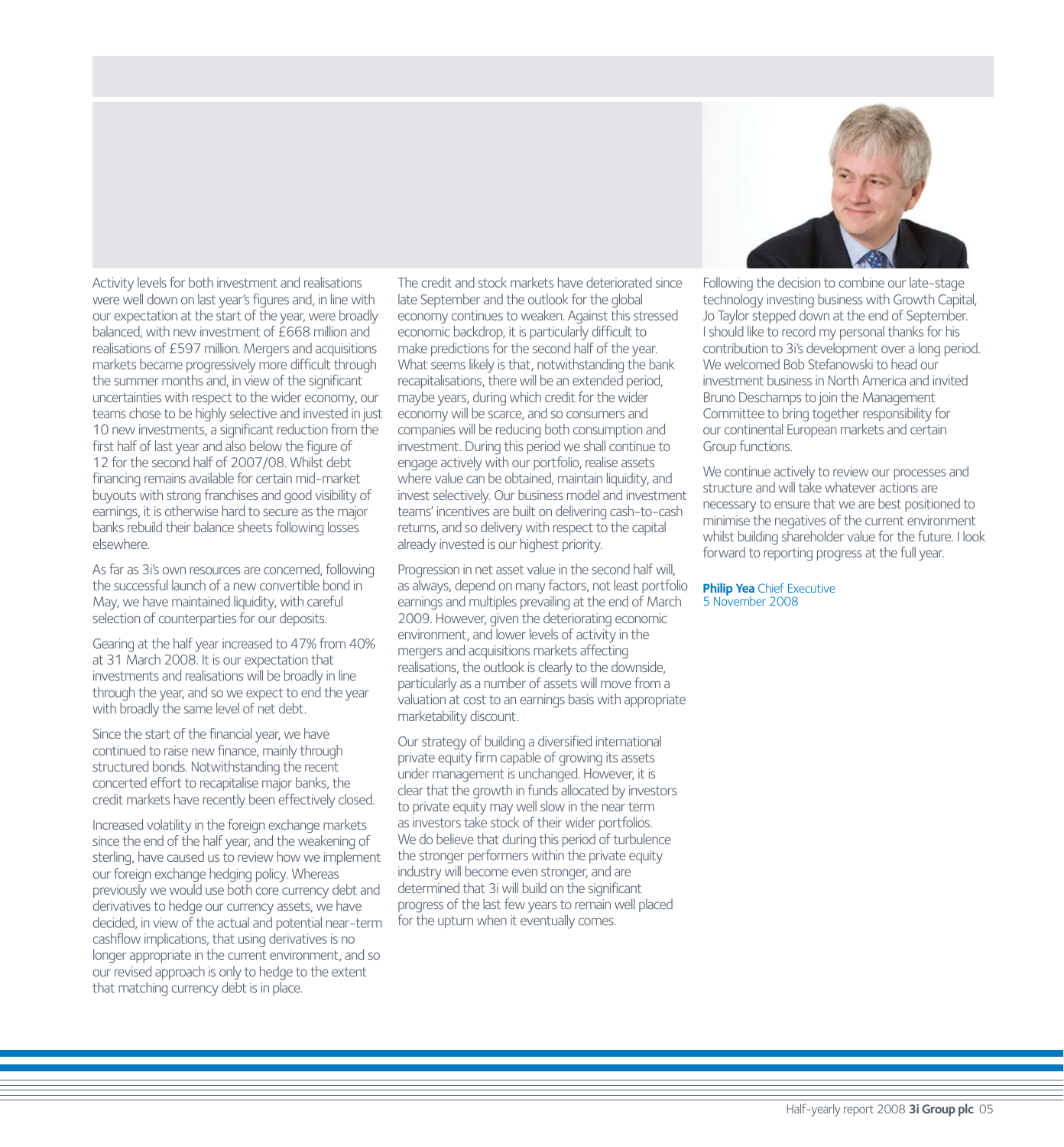## **Business review Financial review**

## **The key Group financial performance measures are:**

|                         | 2008      | 2007  |
|-------------------------|-----------|-------|
| Total return            | $(4.5)\%$ | 12.0% |
| Gross portfolio return  | (1.3)%    | 14.3% |
| Cost efficiency         | 1.6%      | 2.5%  |
| Gearing                 | 47%       | 30%   |
| Net asset value growth* | £(0.47)   | £1.19 |

\*Growth in NAV is stated before dividends and other distributions to shareholders.

## **Business activity**

#### **Group overview**

As predicted at the time of our annual results announcement in May, after three years of exceptional levels of realisations, realisation proceeds for the six months to 30 September 2008 were lower. At £597 million (2007: £1,044 million), these realisations exclude proceeds of £165 million from the sale of ABX, which were received shortly after the period end.

According to Dealogic M&A Global Analytics, global mergers and acquisitions activity for the five months from 1 April 2008 to 31 August 2008 fell by 34%.

In these volatile and highly illiquid markets, the Group has remained a highly selective investor, investing £668 million (2007: £1,234 million) in only 10 new investments during the period (2007: 28).

## **Investment activity**

#### **Investment**

As can be seen from table 1, which provides an analysis of investment by business line and geography, new investment from the 3i balance sheet in the period was £668 million (2007: £1,234 million). As chart 1 shows, this investment was made across a broad range of sectors.

The average size of investment increased to £49 million (2007: £32 million). This increase was mainly driven by the Growth Capital team whose largest investment, and that of the Group, in the six months was an £80 million investment in Union Radio, a leading Hispanic radio operator.

In recent years, the Group's strategy has been to increase assets under management. Investment made by our managed and advised funds in the period totalled £512 million (September 2007: £512 million). This included investment advised on behalf of 3i Infrastructure plc and 3i Quoted Private Equity plc, as well as investments managed on behalf of Eurofund V and 3i India Infrastructure Fund.

Direct investment in Asia was only £19 million in the period (2007: £110 million), as a cautious approach was taken to pricing in the region. There was negative gross investment in the Infrastructure business line in Asia as 3i India Infrastructure Fund partnerships were rebalanced to reflect the revised shareholdings between 3i Group plc and other investors in the fund.

#### **Chart 1: Investment by sector (£668m)**  for the six months to 30 September 2008

| Healthcare                | 20% |
|---------------------------|-----|
| <b>Business Services</b>  | 15% |
| Media                     | 14% |
| Consumer                  | 13% |
| Financial Services        | 12% |
| $\blacksquare$ Technology | 11% |
| Oil, Gas and Power        | 7%  |
| General Industrial        | 5%  |
| Infrastructure            | 3%  |
|                           |     |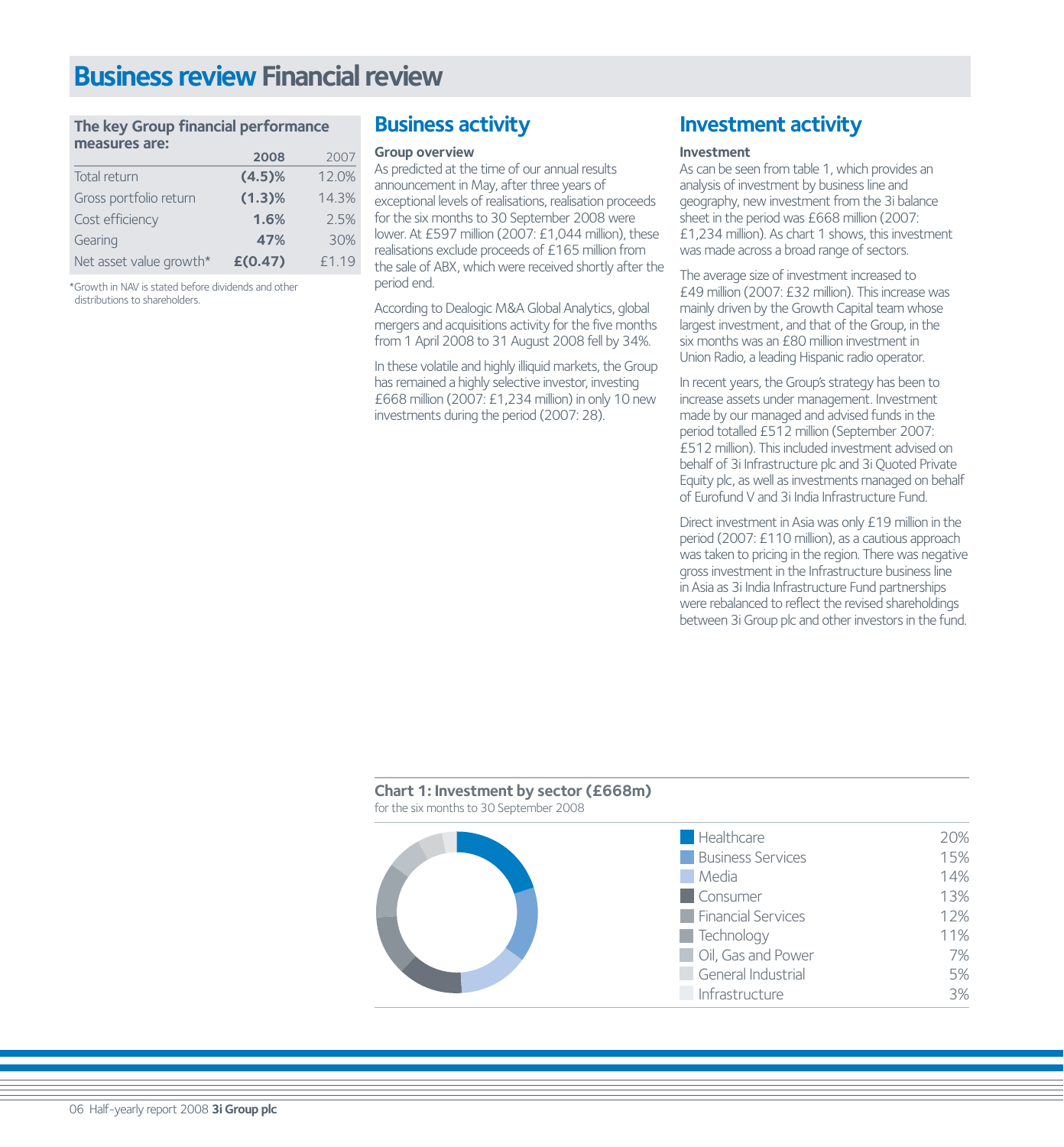### **Realisations**

As we predicted in May 2008, the combination of substantial realisations from the portfolio over the last three years, and a weaker mergers and acquisitions market, resulted in lower realisations in the period. Nonetheless, realisations of £597 million (2007: £1,044 million) were achieved at strong uplifts of 47% over opening value. Realisations from the Buyouts portfolio, as can be seen from table 2, at £326 million (2007: £540 million) were particularly resilient, given market conditions.

Realisations have been generated from a broad range of sectors and geographies. The largest in the period were from Buyouts, including the sales of Italian toy business, Giochi Preziosi (£166 million) and the UK's leading haulier of maritime containers, Freightliner (£85 million). The largest Growth Capital realisations were CID Novem, a German-based manufacturer of component parts for use in car interiors and Electrawinds, a Belgium-based provider of renewable energy, which generated combined proceeds of £88 million.

During the period, the Venture Portfolio also generated realisation proceeds of £73 million, realising some 7% of the opening portfolio value.

### **Table 1: Investment by business line and geography** (£m)

for the six months to 30 September

|                   | Continental Europe |      | UK   |      | Asia |                          | US   |      | Rest of World |      | Total |       |
|-------------------|--------------------|------|------|------|------|--------------------------|------|------|---------------|------|-------|-------|
|                   | 2008               | 2007 | 2008 | 2007 | 2008 | 2007                     | 2008 | 2007 | 2008          | 2007 | 2008  | 2007  |
| Buyouts           | 164                | 294  | 156  | 141  | 16   | $\overline{\phantom{a}}$ |      |      |               |      | 338   | 436   |
| Growth Capital    | 192                | 206  | 35   | 207  | 5.   | 52                       | 47   | 27   |               |      | 279   | 493   |
| Infrastructure    |                    | -    | 25   | 2    | (3)  | 56                       |      |      |               | -    | 22    | 58    |
| QPE               |                    | -    |      | 182  | -    | $\overline{\phantom{a}}$ |      |      |               | -    |       | 182   |
| SMI               |                    |      |      | -    |      | $\sim$                   |      |      |               |      |       |       |
| Venture Portfolio |                    | 11   | 11   | 17   |      |                          |      | 33   |               |      | 29    | 65    |
| <b>Total</b>      | 364                | 511  | 227  | 549  | 19   | 110                      | 55   | 60   |               |      | 668   | 1,234 |

## **Table 2: Realisation proceeds by business line and geography** (£m)

for the six months to 30 September

|                   | Continental Europe |      | UK   |      | Asia |      | US   |      | Rest of World |                          | Total |      |
|-------------------|--------------------|------|------|------|------|------|------|------|---------------|--------------------------|-------|------|
|                   | 2008               | 2007 | 2008 | 2007 | 2008 | 2007 | 2008 | 2007 | 2008          | 2007                     | 2008  | 2007 |
| Buyouts           | 236                | 202  | 90   | 338  | -    | -    |      |      |               | -                        | 326   | 540  |
| Growth Capital    | 123                | 128  | 14   | 132  | 32   | 13   |      | -    |               | $\overline{\phantom{m}}$ | 169   | 273  |
| Infrastructure    |                    | 6    | 8    | 26   |      |      |      |      |               |                          |       | 32   |
| QPE               |                    | -    |      | 17   |      |      |      |      |               | $\overline{\phantom{a}}$ |       | 17   |
| SMI               | 11                 | 8    | 10   | 63   |      | -    |      |      |               | $\overline{\phantom{a}}$ | 21    | 71   |
| Venture Portfolio | 32                 | 55   | 22   | 32   |      |      | 18   | 20   |               | $\overline{\phantom{a}}$ | 73    | 111  |
| <b>Total</b>      | 402                | 399  | 144  | 608  | 33   | 17   | 18   | 20   |               | $\overline{\phantom{a}}$ | 597   | ,044 |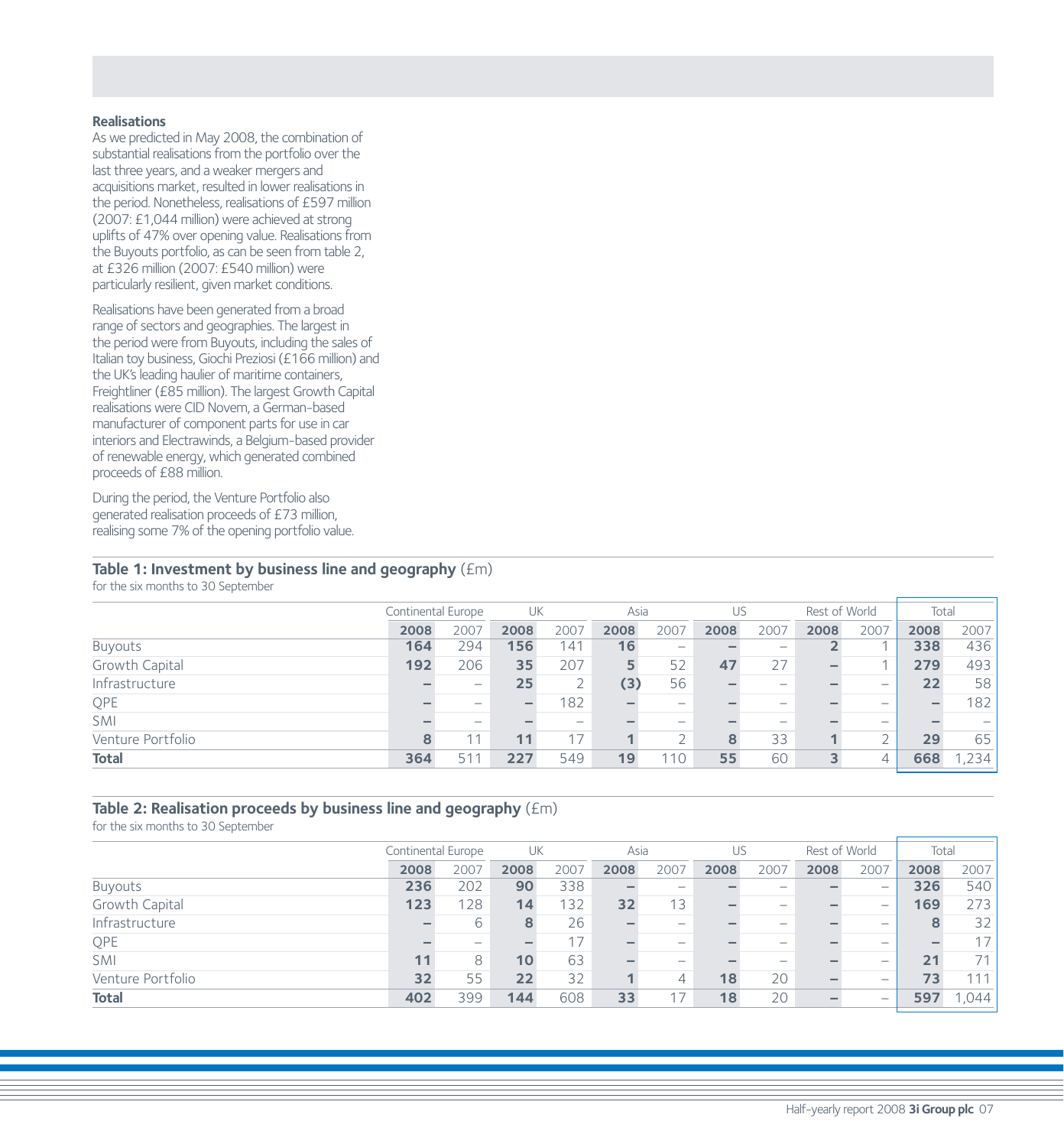## **Business review Financial review** continued

## **Returns**

## **Total return**

During the period, total return was £(182) million (2007: £512 million), which is equivalent to a (4.5)% return over opening shareholders' funds (2007: 12.0%).

Realised profits for the six months were £190 million (2007: £337 million). There was an unrealised value movement of £(411) million (2007: £183 million). principally as a result of falls in the value of the quoted portfolio, lower multiples used to value the portfolio and increases in provisions and impairments.

Portfolio income was £143 million (2007: £102 million), some 40% higher than in the same period last year. Fund fee income of £38 million was 73% ahead of last year.

Net carried interest was positive at £43 million, reflecting the alignment of carried interest accrued with portfolio performance and valuation.

## **Realised profits**

Realised profits of £190 million (2007: £337 million) were generated at an average uplift to opening value of 47%, which is similar to the uplift achieved during the equivalent period last year (2007: 48%).

The largest realised profit in the period was from the Buyouts investment Freightliner, which generated a realised profit of £75 million.

## **Unrealised value movement**

During the period, global stock markets saw significant falls, including a 14% fall in the FTSE 100, a 22% fall in the European Small Cap, a 9% fall in the NASDAQ and an 18% fall in the Bombay Stock Exchange.

Against this backdrop, there was a significant unrealised value movement of £(411) million at 30 September 2008 (2007: £183 million). The major elements of this were a reduction in the value of the quoted portfolio of £87 million, a net reduction in equity investments valued on an earnings multiple basis of £194 million and provisions and impairments of £248 million.

These losses were offset by uplifts to sale of £148 million and earnings growth of £78 million.

Earnings multiples Falls in the international equity markets from 31 March 2008 to 30 September 2008, resulted in a fall in the comparable multiples used to value the portfolio. The result of this was a £194 million reduction in the value of the equity portfolio.

As a guide, during the period the average PE multiple for investments valued on a like for like basis has fallen from 10.8 to 9.9. The weighted average EBITDA multiple for Growth Capital was 6.2 (31 March 2008: 7.2) and for Buyouts 5.8 (31 March 2008: 6.3).

Earnings growth Notwithstanding the current market conditions, earnings growth within the portfolio for the first half resulted in a net increase in the value of the portfolio of £78 million (September 2007: £60 million). In valuing those investments held on an earnings basis, typically, the latest audited accounts are used to determine the earnings. Given the more challenging economic backdrop, greater use has been made of forecast earnings in valuing the portfolio in this period (2008: 31%, 2007: 8%).

Chart 2 shows the resultant proportion of portfolio value by valuation basis as at 30 September 2008. The "Other" category includes investments valued on a discounted cash flow or other industry standard basis and those investments where a partial provision has been taken.

## **Provisions and impairments**

Consistent with the weaker economic environment, provisions of £192 million were significantly above those for the same period last year (September 2007: £27 million) and amounted to 3% of the opening portfolio value.

If, as a consequence of valuing an investment on an earnings basis, the resulting value loss is greater than the equity component of the investment, then the shortfall is recognised against the loan and is classified as an impairment. Impairments to the value of loans in the period were £56 million.

## **Quoted portfolio**

The value of the quoted portfolio fell by £87 million from 1 April 2008 and represented 14% of the total portfolio value as at 30 September 2008, compared with 15% as at 31 March 2008.

Despite challenging equity markets, the Growth Capital team successfully completed the IPO of Little Sheep on the Hong Kong Stock Exchange. Upon flotation in June, 3i sold a quarter of its investment, generating a realised profit of £7 million.

The most significant value reductions in the period were from 3i Quoted Private Equity plc (£36 million, QPE) and Indian oil and gas pipe manufacturer, Welspun Gujarat (£22 million, Growth Capital).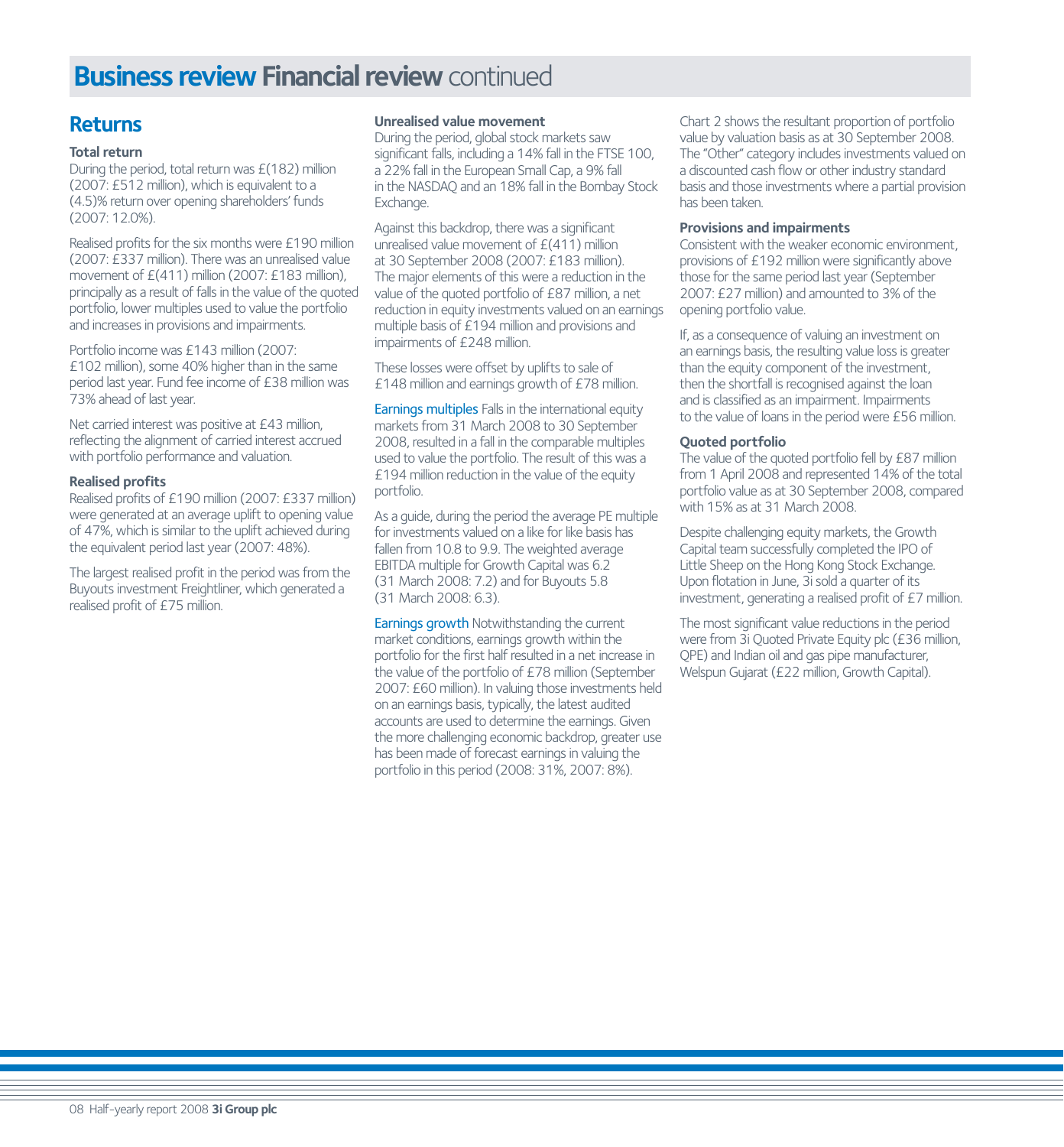## **Table 3: Total return**

for the six months to 30 September

|                                                           | 2008  | 2007  |
|-----------------------------------------------------------|-------|-------|
|                                                           | £m    | £m    |
| Realised profits on disposal of investments               | 190   | 337   |
| Unrealised (losses)/profits on revaluation of investments | (411) | 183   |
| Portfolio income                                          | 143   | 102   |
| Gross portfolio return                                    | (78)  | 622   |
| Fees receivable from external funds                       | 38    | 22    |
| Carried interest receivable                               | 10    | 36    |
| Carried interest and performance fees payable             | 33    | (98)  |
| Operating expenses                                        | (131) | (129) |
| Net portfolio return                                      | (128) | 453   |
| Net interest payable                                      | (42)  | (1)   |
| Movements in the fair value of derivatives                | (2)   | 81    |
| Exchange movements                                        | 32    | (16)  |
| Other                                                     | (3)   | (2)   |
| (Loss)/profit after tax                                   | (143) | 515   |
| Reserve movements (pension and currency translation)      | (39)  | (3)   |
| Total recognised income and expense ("Total return")      | (182) | 512   |

## **Table 4: Unrealised (losses)/profits on revaluation of investments**

for the six months to 30 September

|                                         | 2008  | 2007 |
|-----------------------------------------|-------|------|
|                                         | £m    | £m   |
| Earnings multiples                      | (194) | 25   |
| Earnings growth                         | 78    | 60   |
| First-time movements                    | (30)  | 70   |
| Provisions                              | (192) | (27) |
| Impairments to loans                    | (56)  | (38) |
| Up rounds/down rounds                   | (2)   | 13   |
| Uplift to imminent sale                 | 148   | 33   |
| Other movements on unquoted investments | (76)  | 3    |
| Quoted portfolio                        | (87)  | 44   |
| <b>Total</b>                            | (411) | 183  |

## **Chart 2: Proportion of portfolio value by valuation basis**

The portfolio for the six months to 30 September 2008 was valued on the following basis:



Note: Cost includes unquoted equity investments and loans and receivables.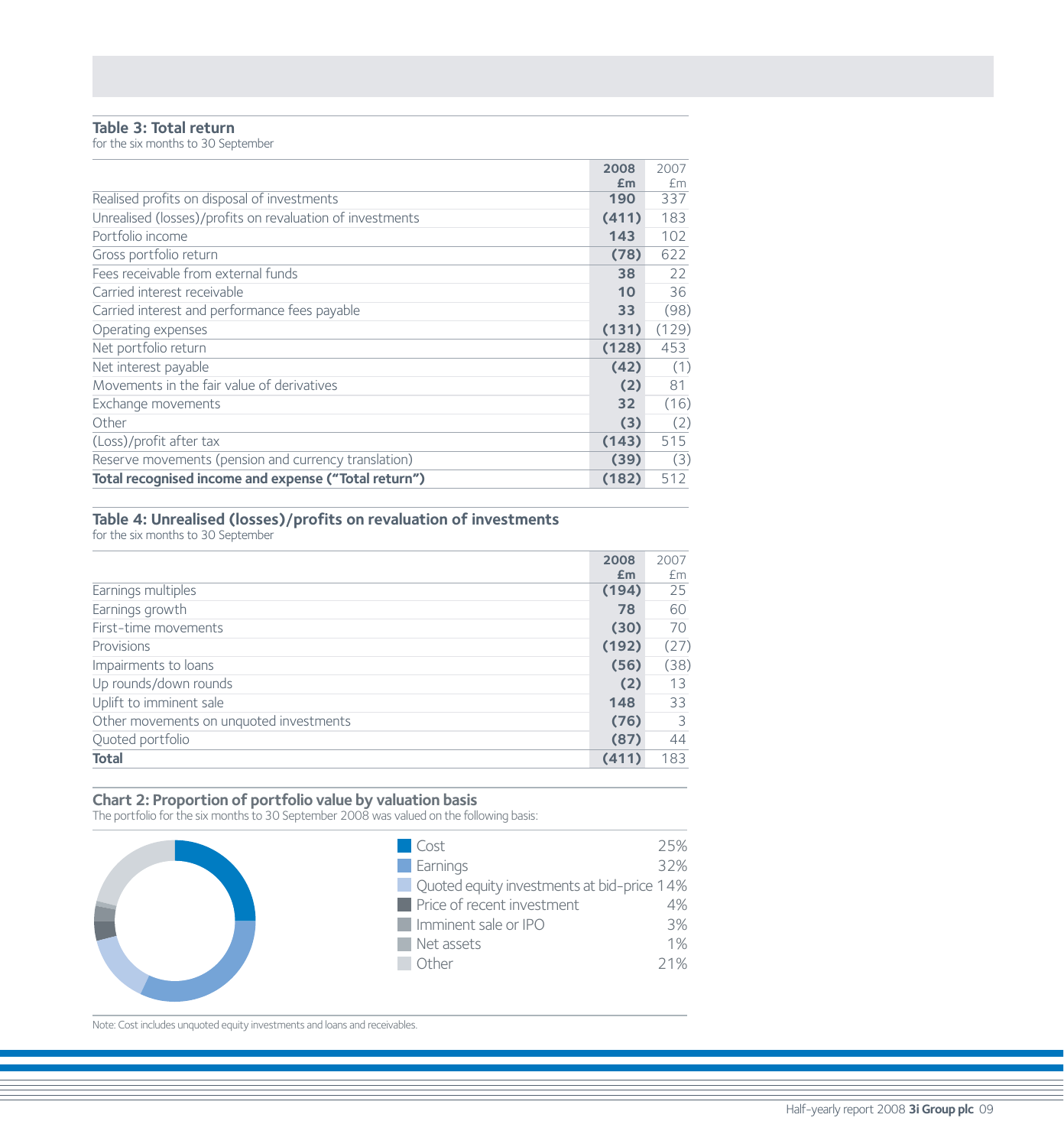## **Business review Financial review** continued

## **Portfolio income**

Portfolio income of £143 million is significantly above the amount received during the same period last year (2007: £102 million). The year-on-year increase was driven chiefly by the Buyouts portfolio, which contributed £67 million (2007: £48 million). The Infrastructure business line had strong portfolio income of £23 million in the period (2007: £6 million), including dividend income of £18 million (2007: £5 million).

## **Gross portfolio return**

The cumulative gross portfolio return for the half year was £(78) million (2007: £622 million), a (1.3)% return over the opening portfolio value (2007: 14.3%).

As shown in table 6, this included a good performance from our Buyouts business of 6.5% in the period, as well as a strong performance from the Infrastructure business, which delivered a gross portfolio return of 7.2%, despite a 2% fall in the share price of 3i Infrastructure plc over the period.

A modest level of realised profits, combined with the effect of lower valuation multiples on those investments valued on an earnings basis, resulted in a significant fall in gross portfolio return from the Growth Capital business to £(158) million (2007: £180 million).

## **Table 5: Portfolio income**

for the six months to 30 September

|                                                     | 2008 | 2007 |
|-----------------------------------------------------|------|------|
|                                                     | £m   | £m   |
| <b>Dividends</b>                                    | 51   | 34   |
| Income from loans and receivables                   | 89   | 57   |
| Fees receivable                                     |      |      |
| <b>Portfolio income</b>                             | 143  | 102  |
| Portfolio income/opening portfolio ("income yield") | 2.4% | 23%  |

## **Table 6: Gross portfolio return by business line**

for the six months to 30 September

|                        | Gross portfolio<br>return |      | Return as a % of<br>opening portfolio |      |
|------------------------|---------------------------|------|---------------------------------------|------|
|                        | 2008                      | 2007 | 2008                                  | 2007 |
|                        | £m                        | £m   | %                                     | %    |
| <b>Buyouts</b>         | 131                       | 405  | 6.5                                   | 31.6 |
| Growth Capital         | (158)                     | 180  | (6.7)                                 | 12.3 |
| Infrastructure         | 36                        | 13   | 7.2                                   | 2.8  |
| QPE                    | (37)                      | (9)  | (26.1)                                | n/a  |
| <b>SMI</b>             | 14                        | 2    | 5.7                                   | 0.5  |
| Venture Portfolio      | (64)                      | 31   | (8.7)                                 | 4.2  |
| Gross portfolio return | (78)                      | 622  | (1.3)                                 | 14.3 |

## **Table 7: Cost efficiency**

for the six months to 30 September

|                                                                           | 2008 | 2007           |
|---------------------------------------------------------------------------|------|----------------|
|                                                                           | £m   | f <sub>m</sub> |
| Operating expenses                                                        | 131  | 129            |
| Fees receivable from external funds*                                      | (32) | (22)           |
| Net operating expenses                                                    | 99   | 107            |
| Net operating expenses/opening portfolio ("cost efficiency")              | 1.6% | 2.5%           |
| *Eveluding C6 million performance fees from 2i Infrastructure als in 2009 |      |                |

 $\mu$ ding £6 million performance fees from 3i Infrastructure plc in 2008.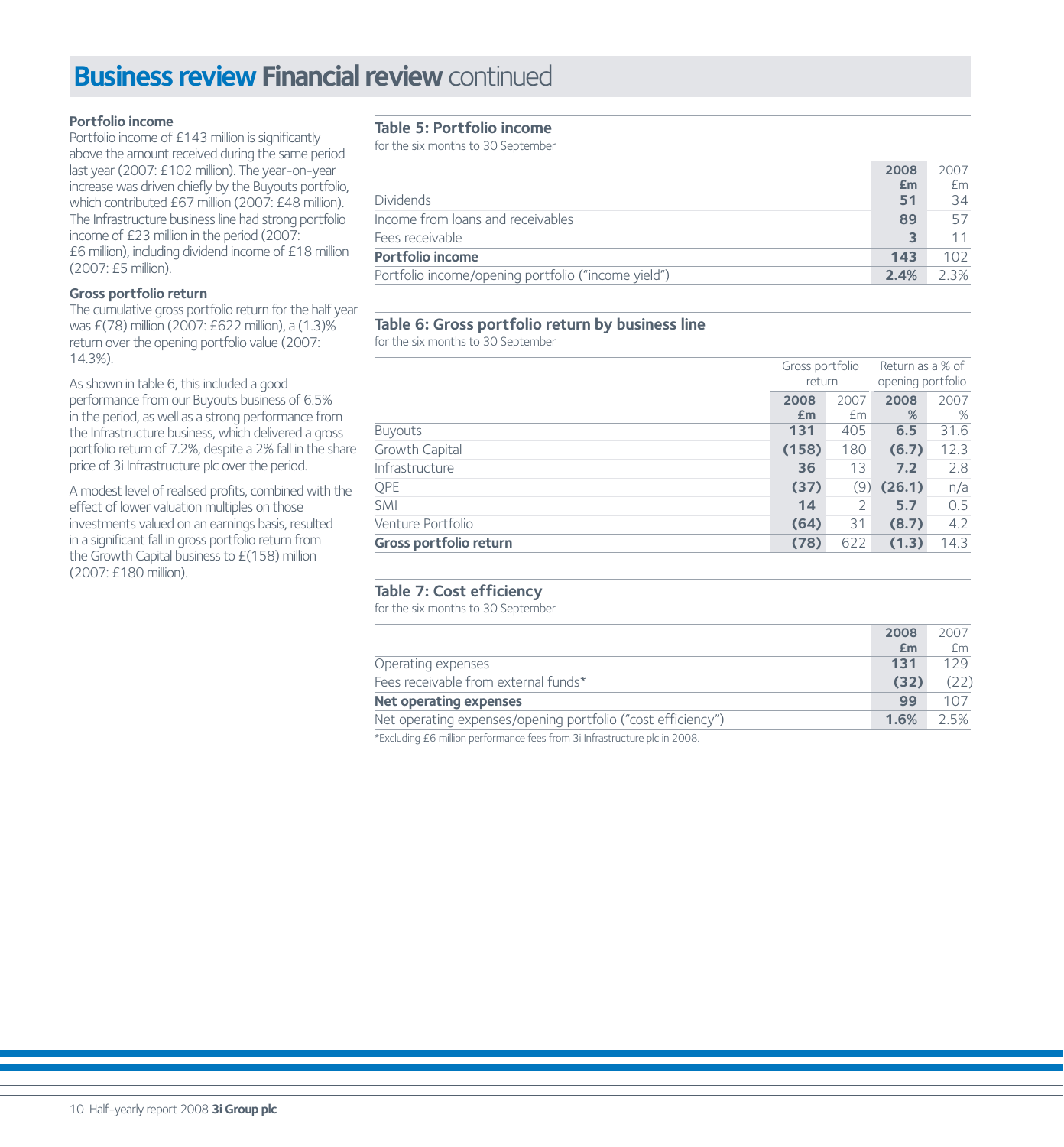### **Fees receivable from external funds**

Fees receivable from external funds include fees from the Group's managed Buyouts and Infrastructure funds, as well as advisory and performance fees from 3i Infrastructure plc and 3i Quoted Private Equity plc.

At £38 million (2007: £22 million), fees receivable from external funds increased by 73% over the same period last year, following the final close of 3i India Infrastructure Fund on 31 March 2008, as well as the receipt of performance fees from 3i Infrastructure plc of £6 million (2007: £nil).

### **Carried interest receivable**

Carried interest receivable of £10 million (2007: £36 million) for the first six months was principally driven by the performance of the Buyouts investments made by Eurofund IV, including Giochi Preziosi. Freightliner was a 3i only investment and, as a consequence, no carried interest was receivable. During the period, uplifts from 3i India Infrastructure Fund resulted in the recognition of £5 million of carried interest receivable.

### **Carried interest and performance fees payable**

Carried interest payable aligns the incentivisation of 3i's investment staff and the management teams of 3i's portfolio with the interests of 3i's shareholders and investors. Carried interest payable is accrued on the realised and unrealised profits generated. As a consequence of the fall in the value of the portfolio in the period, a portion of unrealised carried interest accrued as at 31 March 2008 has been reversed, resulting in a gain of £33 million at 30 September 2008.

Consistent with the treatment of carried interest receivable and payable, a proportion of the advisory and performance fee receivable from 3i Infrastructure plc is payable to 3i investment staff.

### **Operating expenses**

Progress has been made in achieving the Group's targets for mid and long-term cost efficiency. This metric, which is defined as operating costs net of management and advisory fee income as a percentage of opening portfolio, was 3.2% as at 30 September 2008 on an annualised basis. This compares with the mid-term target of 4.5% and the long-term target of 3.0%, published in March 2007. Growth in fee income and assets under management, combined with a flattening of operating expenses, were the key reasons for this. During the period, the average number of employees was 738 (2007: 785).

### **Other movements**

The UK-defined benefit pension scheme is subject to a full actuarial valuation every three years. The most recent triennial valuation to 30 June 2007 was completed in September 2008 and resulted in an increase in the actuarial pension deficit to £86 million, which the Company has agreed to fund over five years.

The pension deficit, calculated for accounting purposes, under IAS19, which takes account of changes to assumptions regarding improvement in mortality as a result of the actuarial valuation, was £56 million. This resulted in an actuarial loss of £18 million in the period.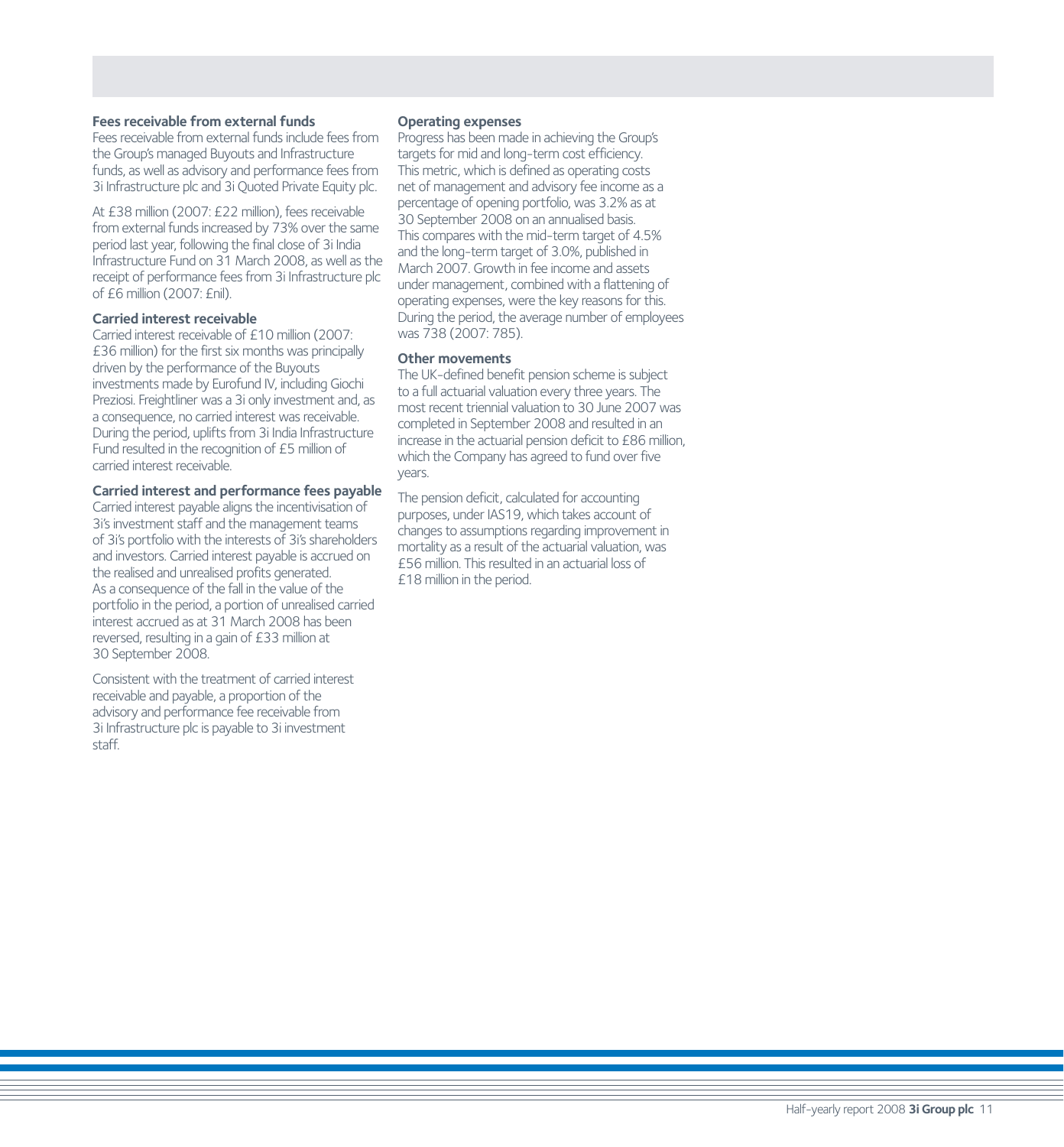## **Portfolio and assets under management**

Assets under management include 3i's directly held portfolio, managed unlisted funds (some of which are co-investment funds) and advised and listed funds.

Following significant growth in assets under management in recent years, assets under management increased modestly by some 2% (2007: 15%) in the period from £9,792 million at 31 March 2008 to £9,953 million at 30 September 2008.

The two key features of this movement were a reduction of £82 million (2007: £768 million increase) in the value of the 3i direct portfolio and an increase in the value of assets advised and managed of £243 million (2007: £281 million).

Assets managed or advised for others were over £4 billion for the first time and represented 40% (2007: 37%) of total assets under management at 30 September 2008.

The reduction in the value of the direct portfolio was driven by net investment activity of £71 million (2007: £190 million) being more than offset by an unrealised loss in the period of £411 million (2007: £183 million profit).

As can be seen from the tables on this and the following page, there is considerable diversity by investment type, geography and sector in both the direct and advised or managed assets.

### **Portfolio assets directly owned by the Group**

At £5,934 million (2007: £5,130 million), portfolio assets directly owned by the Group represented 60% (2007: 63%) of total assets under management at 30 September 2008. As can be seen from tables 9, 10 and 11, these assets are across a broad range of investment types, geographies and sectors.

The analysis of the direct portfolio value by business line and vintage in table 9 shows that Buyouts and Growth Capital represented 35% (2007: 31%) and 39% (2007: 36%) of the direct portfolio respectively. Infrastructure increased from just 2% two years ago, in September 2006, to 9% at 30 September 2008. SMI and Venture assets were reduced to 15% in the same period (2007: 20%).

Further detail on the changes in the value of portfolio assets for each business line is provided in the Business line reviews on pages 15 to 18.

## **Table 8: Assets under management**

as at 30 September

|                      | 2008        | 2007           |
|----------------------|-------------|----------------|
|                      | £m          | f <sub>m</sub> |
| 3i direct portfolio  |             | 5,934 5,130    |
| Managed funds        | 3,220 2,451 |                |
| Advised quoted funds | 799         | 602            |
| <b>Total</b>         | 9.953 8.813 |                |

### **Table 9: 3i direct portfolio value by business line and vintage**  as at 30 September

|                                  |      |       |       |                | Pre-                     |       |       |
|----------------------------------|------|-------|-------|----------------|--------------------------|-------|-------|
| New investments made in the year | 2009 | 2008  | 2007  | 2006           | 2006                     | 2008  | 2007  |
| to 31 March                      | £m   | £m    | £m    | £m             | Em                       | £m    | £m    |
| Buyouts                          | 231  | 674   | 659   | 266            | 254                      | 2,084 | 1,571 |
| Growth Capital                   | 160  | 1,048 | 469   | 368            | 287                      | 2,332 | 1,854 |
| Infrastructure                   |      | 54    | 474   | $\overline{2}$ | $\overline{\phantom{0}}$ | 530   | 502   |
| QPE                              | -    | 104   |       |                | $\overline{\phantom{0}}$ | 105   | 176   |
| <b>SMI</b>                       |      |       |       | -              | 228                      | 228   | 312   |
| Venture Portfolio                |      | 75    | 138   | 112            | 330                      | 655   | 715   |
| <b>Total</b>                     | 391  | 1,955 | 1.741 | 748            | 1.099                    | 5,934 | 5,130 |
| Percentage                       | 6%   | 33%   | 29%   | 13%            | 19%                      | 100%  | 100%  |
|                                  |      |       |       |                |                          |       |       |

## **Table 10: 3i direct portfolio value by geography**

as at 30 September

|                    | 2008<br>£m | 2007<br>£m |
|--------------------|------------|------------|
| Continental Europe | 2,432      | 2,331      |
| UK                 | 2,269      | 1,962      |
| Asia               | 658        | 497        |
| US                 | 553        | 321        |
| Rest of World      | 22         | 19         |
| <b>Total</b>       | 5.934      | 5.130      |

## **Table 11: 3i direct portfolio value by sector**

as at 30 September

|                           | 2008  | 2007  |
|---------------------------|-------|-------|
|                           | £m    | £m    |
| <b>Business Services</b>  | 835   | 792   |
| Consumer                  | 614   | 455   |
| <b>Financial Services</b> | 452   | 281   |
| General Industrial        | 1.386 | 1,162 |
| Healthcare                | 657   | 396   |
| Media                     | 422   | 420   |
| Oil, Gas and Power        | 304   | 303   |
| Technology                | 629   | 643   |
|                           | 5.299 | 4.452 |
| Infrastructure            | 530   | 502   |
| Quoted Private Equity     | 105   | 176   |
| <b>Total</b>              | 5.934 | 5.130 |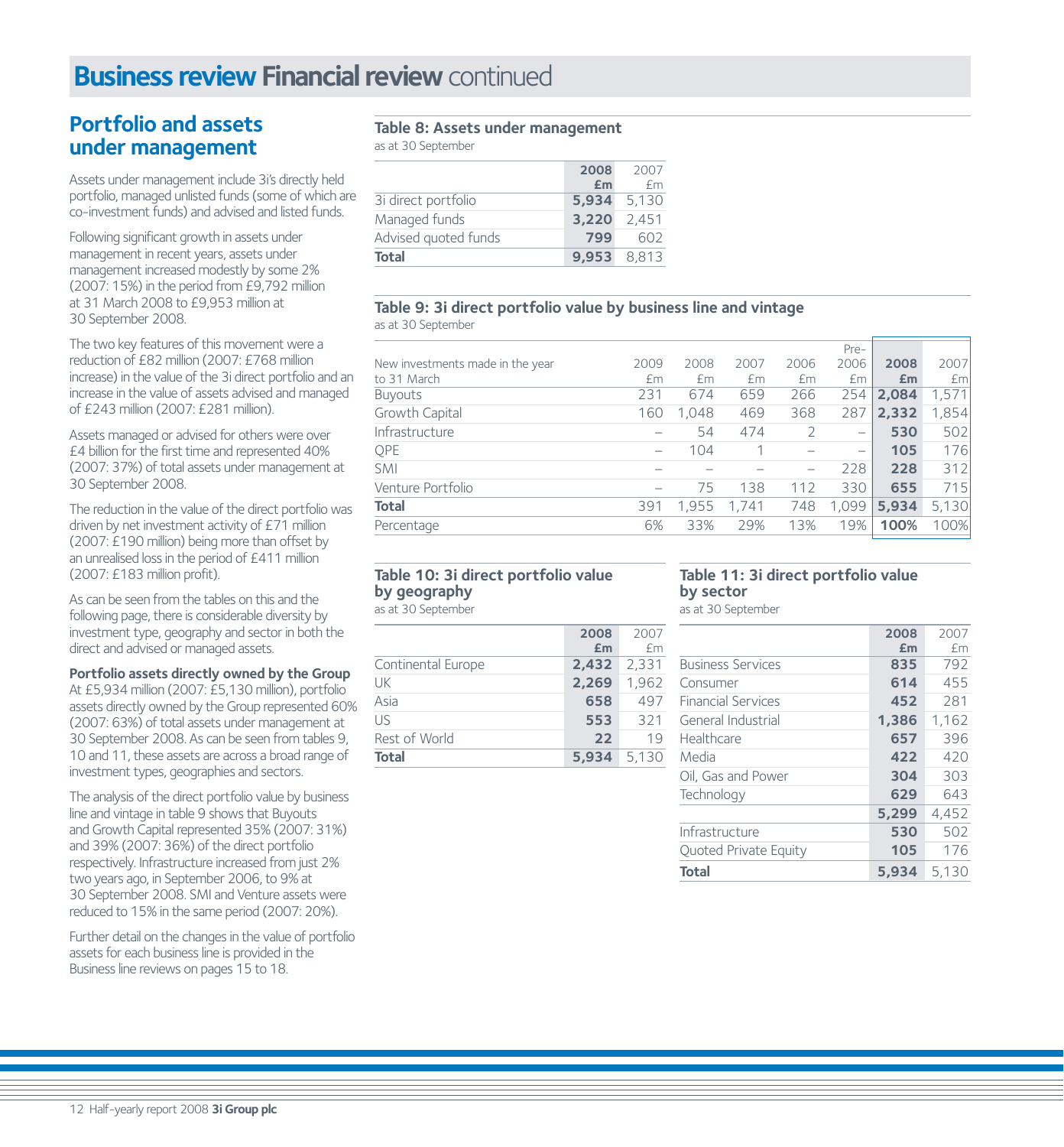### **Table 12: Managed and advised funds**

|                               |                   |           | 3i         | Invested at       |
|-------------------------------|-------------------|-----------|------------|-------------------|
| Fund                          | Date closed       | Fund size | commitment | 30 September 2008 |
| Eurofund III                  | <b>July 1999</b>  | €1,990m   | €995m      | 90%               |
| Eurofund IV                   | June 2004         | €3,067m   | €1,941m    | 91%               |
| Eurofund V                    | November 2006     | €5.000m   | €2.780m    | 49%               |
| 3i Infrastructure plc         | March 2007        | £818m     | £349m      | 68%               |
| 3i Quoted Private Equity plc  | June 2007         | £400m     | £181m      | 44%               |
| 3i India Infrastructure Fund* | <b>March 2008</b> | \$1,195m  | \$250m     | 28%               |
|                               |                   |           |            |                   |

\*First close in September 2007 at \$500 million, including a commitment of \$250 million from 3i Group plc and \$250 million from 3i Infrastructure plc.

### **Chart 3: Investor base for non-listed funds managed and advised by type of investor**  as at 30 September 2008



**Chart 4: Investor base for non-listed funds managed and advised by geographical location**  as at 30 September 2008



### **Assets managed or advised by 3i**

Assets managed or advised by the Group on behalf of others grew by 6% during the period to £4,019 million (2007: £3,053 million). As can be seen from table 8, they grew 32% in the 12 months to 30 September 2008.

This growth was driven principally by the Infrastructure business line, which grew the funds it manages or advises by 33% (2007: 2%) to £947 million (2007: £392 million) in the period. Key contributors to this were the £115 million further capital raising by 3i Infrastructure plc and an increase in the value of 3i India Infrastructure Fund.

Buyouts, which represented 65% (2007: 73%) of assets managed or advised by the Group for others, had managed funds at 30 September 2008 of £2,624 million (2007: £2,229 million).

The source and type of investors whose funds the Group manages or advises, as can be seen from charts 3 and 4, are well diversified.

Table 12 provides details for each specific fund, including the proportion invested at 30 September 2008. There remained over £1.6 billion of committed capital to invest on behalf of external funds.

The value of external funds under management is based on the value on which income is earned by the Group, which normally includes uninvested commitments and the accounting valuation of invested assets.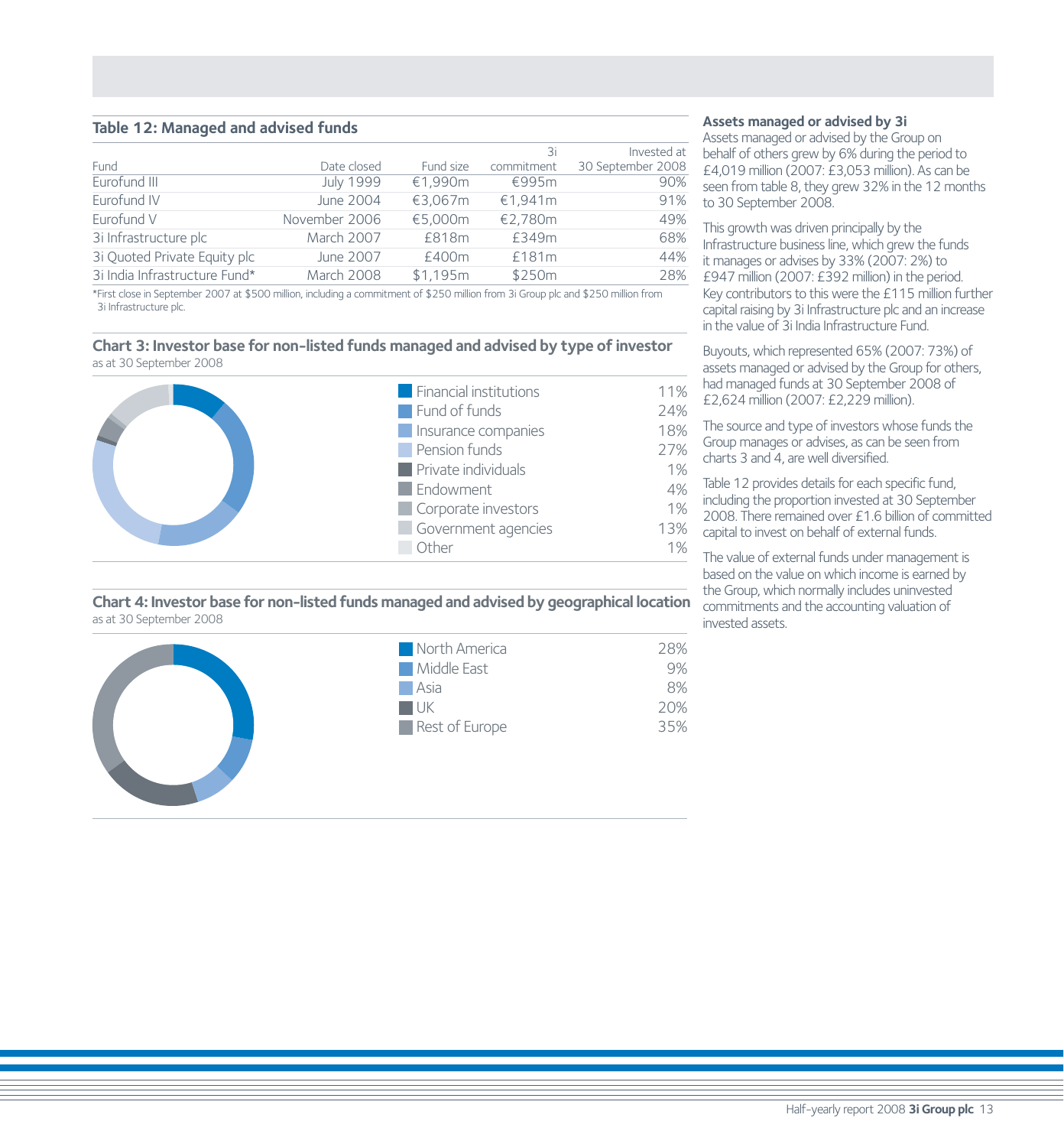## **Business review Financial review** continued

## **Balance sheet**

Broadly balancing investments and realisations in the period and the refinancing of the €550 million convertible bond, which matured on 1 August 2008, has meant that the Group had net debt of £1,802 million at 30 September 2008 (2007: £1,143 million) and gearing of 47% (2007: 30%).

In May 2008, a £430 million convertible bond was successfully raised to refinance the €550 million convertible bond, which matured on 1 August 2008. 3i also entered into agreements called "call spread overlays", effectively increasing the convertible premium and reducing the associated accounting volatility.

Gearing increased from 40% at 31 March 2008 to 47% at 30 September 2008. The principal driver of the increase in gearing in the period was the fall in shareholders' funds following the negative total return. Another factor was the effect of foreign exchange movements on debt, principally relating to the US dollar.

As at 30 September 2008, the Group had cash and cash equivalents of £668 million and undrawn committed facilities of £286 million, totalling £954 million (31 March 2008: £1,082 million).

## **Currency hedging**

The Group has maintained a policy of hedging the currency portfolio in the range of 90% to 100%. This has been achieved primarily through the use of cash settled foreign exchange swaps and by issuing core currency debt when appropriate and where available. Current market conditions, including sterling weakening, mean that the cash volatility associated with the use of relatively short-term foreign exchange swaps is no longer appropriate. Consequently, the Group is in the process of closing out its foreign exchange swap portfolio. Since 30 September 2008, around 60% of the US dollar, euro and Swedish krona swaps portfolio has been closed out with a cash settlement of around £100 million. When completed, and absent raising any further currency debt, it is expected that only 10% of the US portfolio and 40% of the European and Nordic portfolios will be hedged.

## **Diluted net asset value**

Net asset value per share of £10.19 at 30 September 2008 was £0.58 lower than at 31 March 2008. The fall in the six months was almost entirely driven by the total return in the period and a dividend of 10.9p.

## **Risks and uncertainties**

The principal risks and uncertainties faced by the Group are set out in the Risk Management section of the 3i Group Report and accounts 2008. The main categories of these risks were: External; Strategic; Investment; Treasury and Funding and Operational. This half-yearly report also refers to specific risks and uncertainties, and these should be viewed in conjunction with those principal risks.

## **Table 13: Group balance sheet**

as at 30 September

|                                       | 2008                   | 2007    |
|---------------------------------------|------------------------|---------|
| Shareholders' funds                   | £3,852m                | £3,844m |
| Net borrowings                        | £(1,802)m $E(1,143)$ m |         |
| Gearing                               | 47%                    | 30%     |
| <b>Diluted net asset</b><br>value per |                        |         |
| ordinary share                        | £10.19                 | £10.07  |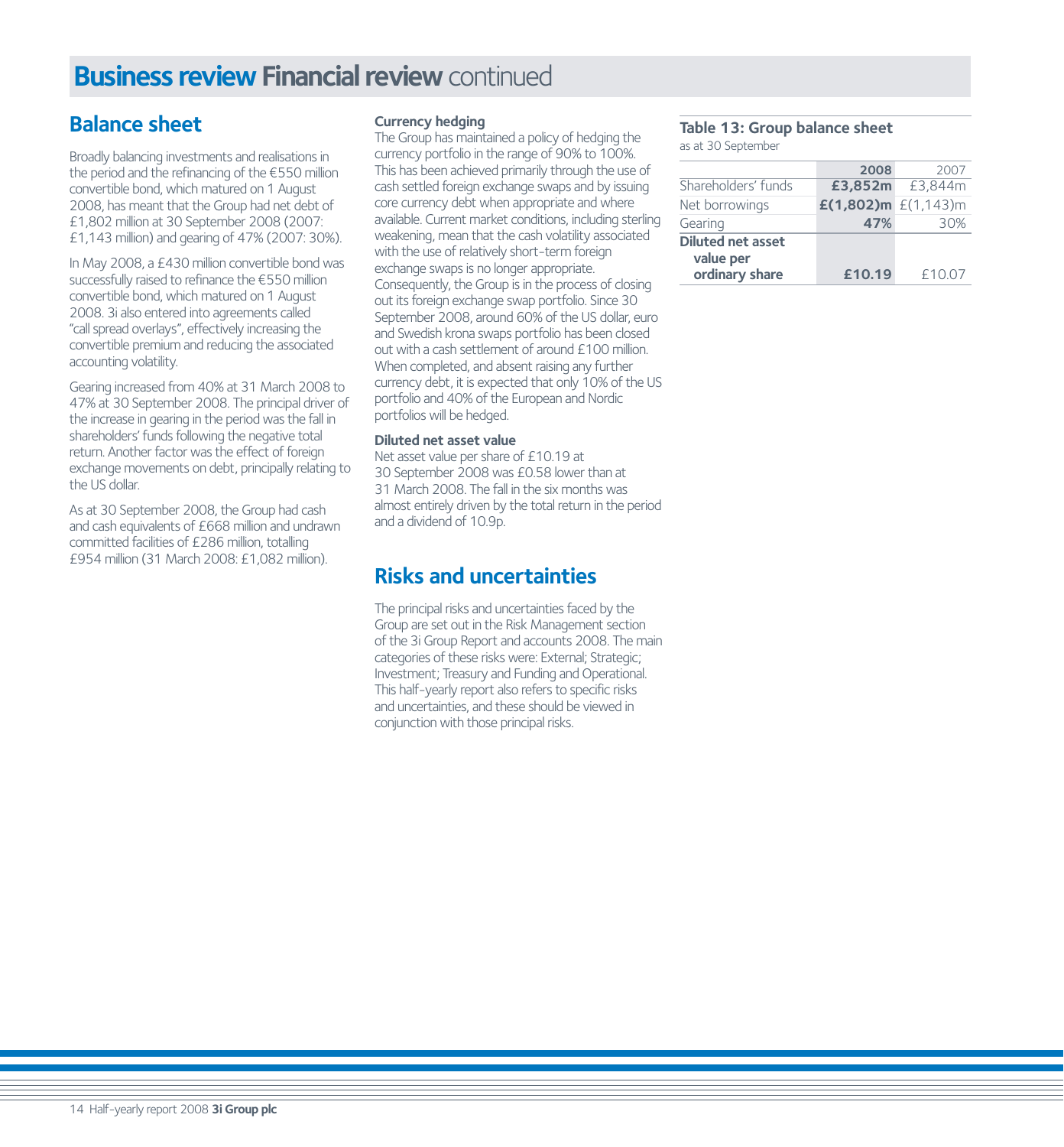## **Business review Buyouts**

### **Returns**

A 6.5% gross portfolio return in the period on the opening portfolio value of £2,025 million (2007: 31.6%) was a satisfactory performance, especially in the light of market conditions. Key drivers of this £131 million (2007: £405 million) return were a 55% (2007: 90%) uplift to opening value on realisations of £326 million (2007: £540 million) and increased portfolio income of £67 million (2007: £48 million).

This result was also achieved despite a fall in the multiples used to value those companies valued on an earnings basis, as well as an increase in provisions and impairments to £146 million (2007: £40 million). Unrealised movements included an uplift to sale on ABX, the Belgium-based logistics business of £148 million.

The quoted portfolio generated £6 million (2007: £75 million) of unrealised value increase in the period, largely as a result of a £15 million increase in the value of 3i's investment in Telecity plc.

Portfolio income was up 40% to £67 million (2007: £48 million). Fees receivable from external funds of £21 million (2007: £18 million) were higher, principally due to exchange rate factors.

### **Business activity**

Despite the dislocation within the global credit markets, the Buyouts business completed six new investments in the period (2007: seven) across a range of sectors and geographies, and produced realisations proceeds of £326 million. Notable realisations included Giochi Preziosi (£166 million), Freightliner (£85 million) and Sampletest (£44 million).

The largest investment in the period was Axellia Pharmaceuticals (£57 million), a world-wide developer and supplier of specialist active pharmaceutical ingredients. During the period, the recently established Asia Buyouts team completed its first investment in LHI, a manufacturer of medical cables.

At 30 September 2008, Eurofund V had invested 49% of commitments.

Following the establishment of a debt warehouse facility in 2007, a further €154 million was invested during the half year (3i commitment: €31 million). As at 30 September 2008, the debt warehouse had invested a total of €429 million of which the 3i commitment was €86 million.

## **Long-term performance**

New investments made in the financial years ended 31 March

|              | Total<br>investment | Return<br>flow | Value<br>remaining | <b>IRR</b> to<br>30 September | IRR to<br>30 September |
|--------------|---------------------|----------------|--------------------|-------------------------------|------------------------|
| Vintage year | £m                  | £m             | £m                 | 2008                          | 2007                   |
| 2008         | 624                 | 19             | 618                | 6%                            | n/a                    |
| 2007         | 532                 | 125            | 659                | 38%                           | 33%                    |
| 2006         | 481                 | 765            | 266                | 50%                           | 50%                    |
| 2005         | 359                 | 951            | 96                 | 64%                           | 59%                    |
| 2004         | 304                 | 523            | 96                 | 36%                           | 34%                    |
| 2003         | 271                 | 664            | 35                 | 49%                           | 50%                    |
| 2002         | 186                 | 441            | 0                  | 61%                           | 61%                    |

## **Returns from Buyouts** (£m)

six months to 30 September

|                                                               | 2008 | 2007 |
|---------------------------------------------------------------|------|------|
| Realised profits over value on the disposal of investments    | 115  | 256  |
| Unrealised (losses)/profits on the revaluation of investments | (51) | 101  |
| Portfolio income                                              | 67   | 48.  |
| Gross portfolio return                                        | 131  | 405  |
| Fees receivable from external funds                           | -21  | 18   |

## **Business activity – investment and divestment** (£m)

six months to 30 September

| Net (investment)/divestment | (12)  | 104   |
|-----------------------------|-------|-------|
| Investment                  | (338) | (436) |
| Realisation proceeds        | 326   | 540   |
|                             | 2008  | 2007  |

## **Portfolio**

The majority of the portfolio continued to achieve earnings growth. However, the September valuations reflect that a more challenging environment has begun to impact portfolio performance.

Provision levels increased in the period from their historic low. The realised loss rate since 2001 was 2% (September 2007: 1%) and the aggregate provisions rate was 8% (September 2007: 4%).

Debt markets have continued to be challenging. However, in the first half of the financial year, we were still able to raise debt on good terms through our strong banking relationships, albeit not at the level seen for the 2007 and 2008 vintages.

Financing structures for Buyouts are typically based on seven to nine-year term loans. Only 5% of the leverage in the Buyouts portfolio at 30 September 2008 is repayable before the end

of December 2009, provided covenants are met. 71% of the leverage in the Buyouts portfolio at 30 September 2008 is repayable post December 2013, provided covenants are met.

### **Long-term performance**

The 2002 to 2006 vintages continue to perform strongly, having delivered £3.3 billion of cash return to 30 September on £1.6 billion of investment. A further £0.5 billion of unrealised value remained at 30 September 2008. Each of these vintages was significantly ahead of the through-the-cycle 20% IRR target.

The 2007 vintage has already delivered good liquidity, including the partial realisation of Dockwise and post 30 September 2008, the sale of ABX.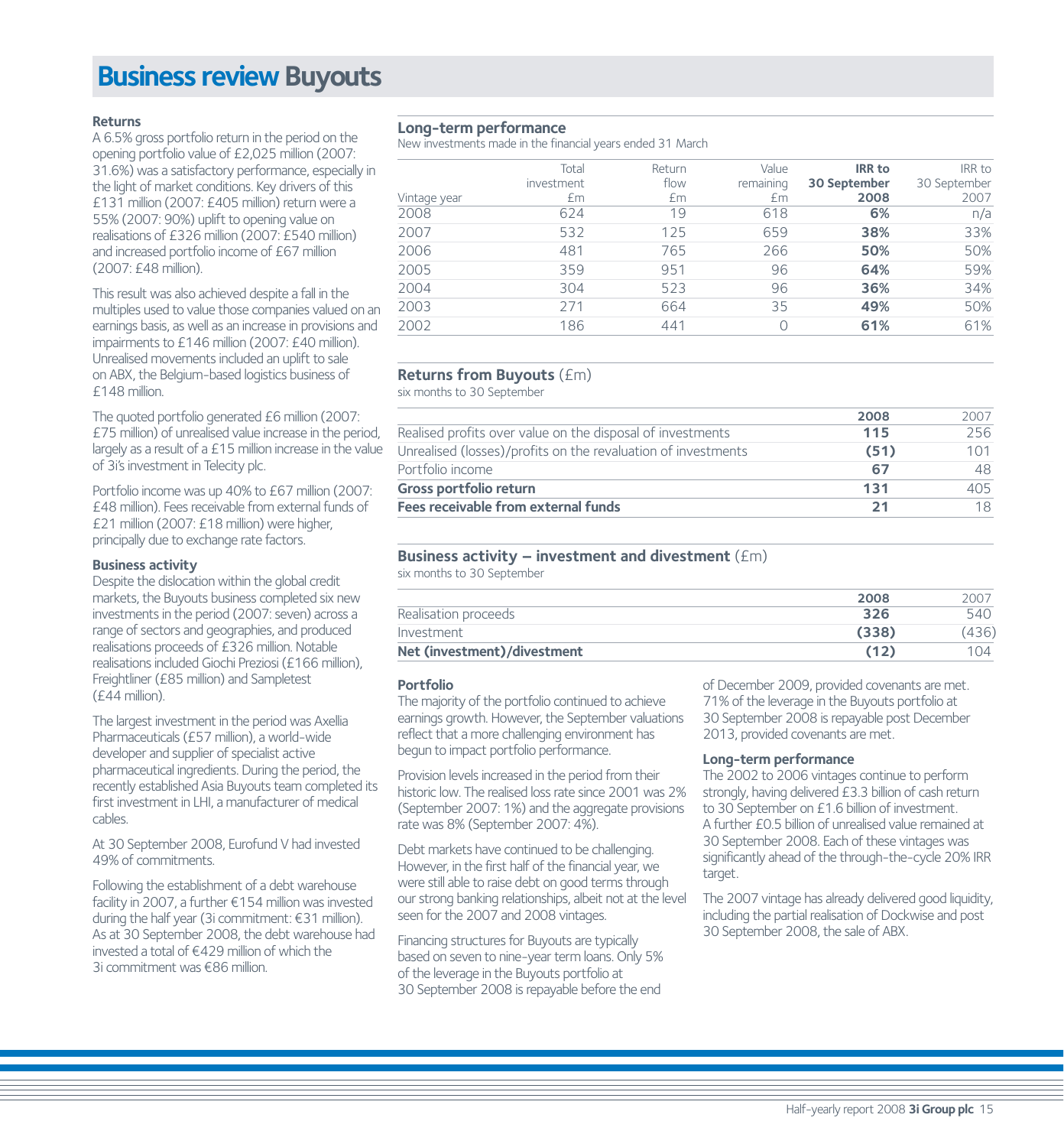## **Business review Growth Capital**

## **Returns**

A gross portfolio return for the period of £(158) million (2007: £180 million) was driven by two key factors: a reduction in the value of the quoted portfolio of £(38) million (2007: £(1) million); and an unquoted value reduction of £(199) million (2007: value growth £111 million), including provisions and impairments of £73 million (2007: £14 million). Realised profits were marginally higher than the equivalent period last year.

These factors more than offset a strong level of portfolio income of £39 million (2007: £33 million); underlying earnings driven value growth across the portfolio of £28 million; and first time uplifts in value from investments such as Franklin, the Singapore-based oil and gas company.

### **Business activity**

A highly selective approach to new investment and a continuing strategy to grow average deal size resulted in four new investments being made in the period, with an average commitment of £67 million (2007: 15, £33 million).

New investments such as the £80 million investment in Spanish-based Union Radio, a company with growth ambitions in the US and Latin America, and the £48 million investment in French-based Labco, a laboratory services provider which is consolidating the market across Europe, demonstrate the international nature of businesses being targeted.

Realisation proceeds of £169 million in the period (2007: £273 million) were lower but generated higher realised profits of £40 million (2007: £37 million). The two largest realisations were CID Novem and Electrawinds, with combined proceeds of £88 million.

### **Portfolio health**

Although provisions increased during the period, the health of the portfolio was in line with the three-year average. At 30 September 2008, 88% of the portfolio was classified as healthy (2007: 92%), which compared with a rolling three-year average of 89%.

Underlying earnings growth within the portfolio remained good. Those investments valued on an earnings basis at 31 March 2008 and 30 September 2008 had an average increase in earnings of 29%.

The level of gearing within the Growth Capital portfolio was low, with the majority of these companies having little or no gearing.

## **Long-term performance**

New investments made in the financial years ended 31 March

|              | Total      | Return | Value     | <b>IRR</b> to | <b>IRR</b> to |
|--------------|------------|--------|-----------|---------------|---------------|
|              | investment | flow   | remaining | 30 September  | 30 September  |
| Vintage year | £m         | £m     | £m        | 2008          | 2007          |
| 2008         | 1,012      | 24     | 1,048     | 5%            | n/a           |
| 2007         | 502        | 84     | 469       | 6%            | 3%            |
| 2006         | 415        | 383    | 368       | 34%           | 40%           |
| 2005         | 182        | 236    | 64        | 28%           | 32%           |
| 2004         | 294        | 475    | 22        | 26%           | 24%           |
| 2003         | 222        | 380    | 57        | 25%           | 25%           |
| 2002         | 497        | 659    | 92        | 13%           | 13%           |

## **Returns from Growth Capital** (£m)

six months to 30 September

|                                                               | 2008  | 2007 |
|---------------------------------------------------------------|-------|------|
| Realised profits over value on the disposal of investments    | 40    | 37   |
| Unrealised (losses)/profits on the revaluation of investments | (237) | 110  |
| Portfolio income                                              | 39    | ろろ   |
| Gross portfolio return                                        | (158) | 180  |
| Fees receivable from external funds                           |       |      |

## **Business activity – investment and divestment** (£m)

six months to 30 September

| <b>Net investment</b> | (110) | (220) |
|-----------------------|-------|-------|
| Investment            | (279) | (493) |
| Realisation proceeds  | 169   | 773   |
|                       | 2008  | 2007  |

## **Long-term performance**

The 2003 to 2006 vintages, which have high return flows, are above the 20% through-the-cycle target despite some valuation reductions since 31 March 2008. The 2007 and 2008 vintages were showing IRRs of 6% and 5% respectively at 30 September 2008.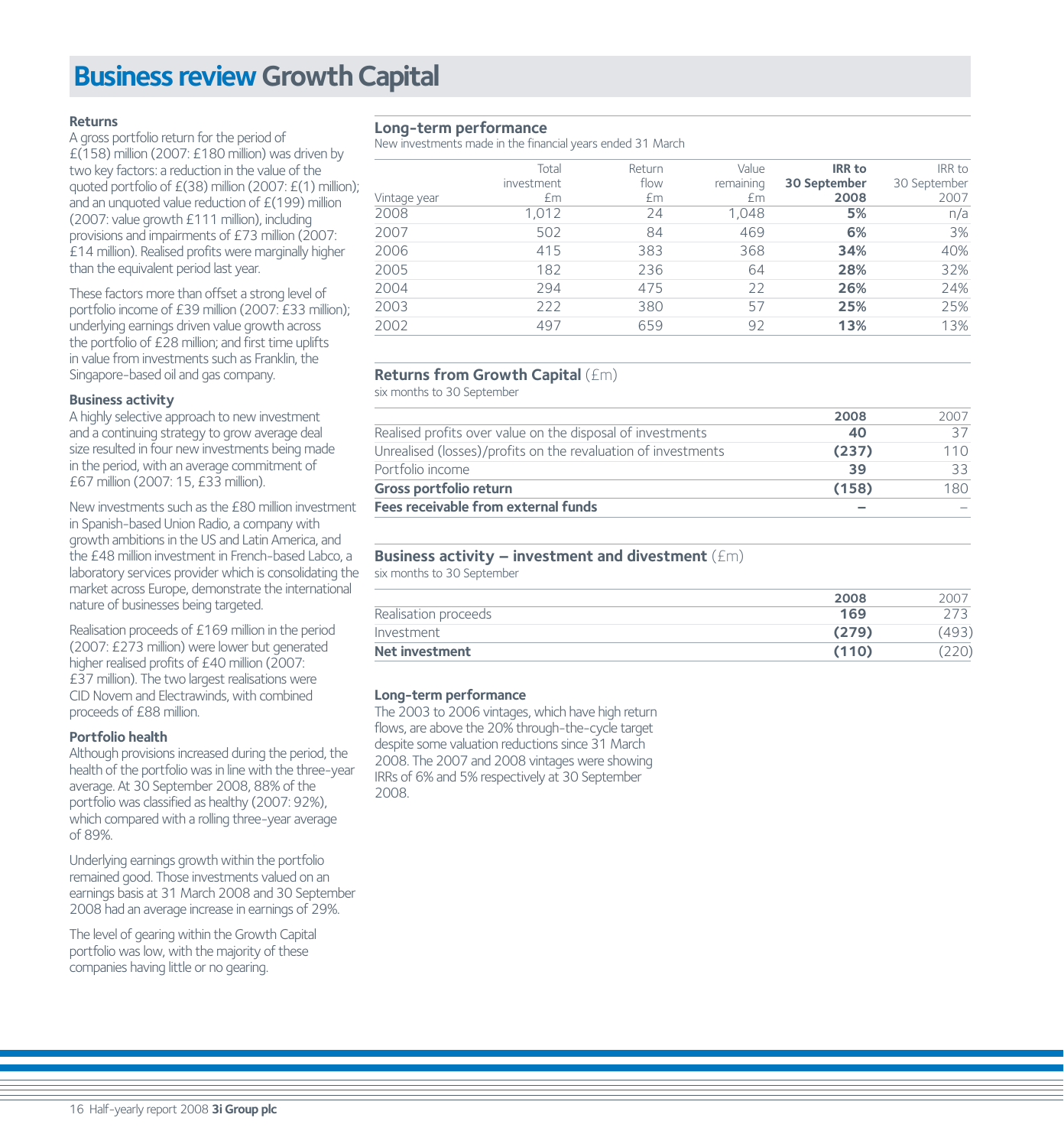## **Infrastructure**

### **Returns**

The Infrastructure business line delivered a return for the period of £52 million (2007: £17 million). This strong performance arose from three principal sources: the movement in value of the Group's investment in 3i Infrastructure plc and 3i India Infrastructure Fund; fee income from both 3i Infrastructure plc and the 3i India Infrastructure Fund; and returns from 3i's direct investments in Infrastructure assets.

Unrealised value movements totalled £7 million (2007: £7 million) as the rise in the value of the Group's investment in the 3i India Infrastructure Fund and other assets more than offset a 2% fall in 3i Infrastructure plc's share price.

Fund fee income of £16 million increased compared to the equivalent period last year (2007: £4 million). This followed a significant increase in external funds under management from £392 million at 30 September 2007 to £947 million at 30 September 2008. This increase was principally driven by the successful final closing of 3i India Infrastructure Fund in March 2008.

Portfolio income of £23 million in the period (2007: £6 million) represented a yield of 4.6% (2007: 1.3%) and included a £10 million dividend from 3i Infrastructure plc, following the announcement of the company's first annual results in June 2008. A further £9 million dividend was received from the Group's direct investment in AWG, of which £6 million was generated following the sale of a non-regulated asset.

## **Returns from Infrastructure** (£m)

six months to 30 September

|                                                            | 2008 | 2007 |
|------------------------------------------------------------|------|------|
| Realised profits over value on the disposal of investments |      |      |
| Unrealised profits on the revaluation of investments       |      |      |
| Portfolio income                                           | 23   | 6.   |
| Gross portfolio return                                     | 36   | 13   |
| Fees receivable from external funds                        | 16   |      |

## **Assets under management** (£m)

as at 30 September

|                   | 2008  | 2007   |
|-------------------|-------|--------|
| Own balance sheet | 530   | 502    |
| Managed funds     | 417   | -      |
| Advised funds     | 530   | $302*$ |
|                   | 1.477 | 894    |

\*3i Infrastructure plc was launched in March 2007. The value of external funds was based on the share price at 30 September 2007. The Group now uses the latest published net asset value rather than the market price to measure external assets under management.

## **Business activity**

Investments are made by 3i Infrastructure plc, a quoted company which is advised by the Group, the 3i India Infrastructure Fund, which is managed by the Group, or from the Group's own balance sheet. Direct investment in the period was £22 million. New investment completed through funds managed or advised by the Group totalled £109 million.

In July 2008, 3i Infrastructure plc raised £114.6 million of further equity through a placing and open offer to fund further investment. 3i Group plc subscribed for additional shares, investing £25 million in the process.

## **Quoted Private Equity ("QPE")**

## **Returns**

Returns from QPE are principally driven by the share price of 3i Quoted Private Equity plc and the advisory and performance fees generated from the fund. The negative gross portfolio return of £37 million was due to the reduction in the share price of 3i Quoted Private Equity plc.

## **Fees receivable from external funds**

The advisory fee payable to 3i Group is based on 2% of the gross investment value of 3i Quoted Private Equity plc less uninvested cash. As at 30 September 2008, 44% of the fund had been invested.

## **Assets under management**

These are based on the net asset value of 3i Quoted Private Equity plc at 30 September 2008. 3i Group plc holds 44.9% of the fund and the own balance sheet value is based on the share price of the company.

## **Returns from QPE** (£m)

six months to 30 September

|                                                            | 2008 | 2007 |
|------------------------------------------------------------|------|------|
| Realised profits over value on the disposal of investments |      |      |
| Unrealised losses on the revaluation of investments        | (37) | (9)  |
| Portfolio income                                           |      |      |
| Gross portfolio return                                     | (37) | (9)  |
| Fees receivable from external funds                        |      |      |

## **Assets under management** (£m)

as at 30 September

|                   | 2008 |     |
|-------------------|------|-----|
| Own balance sheet | 105  | 76  |
| External funds    | 269  |     |
|                   |      | 386 |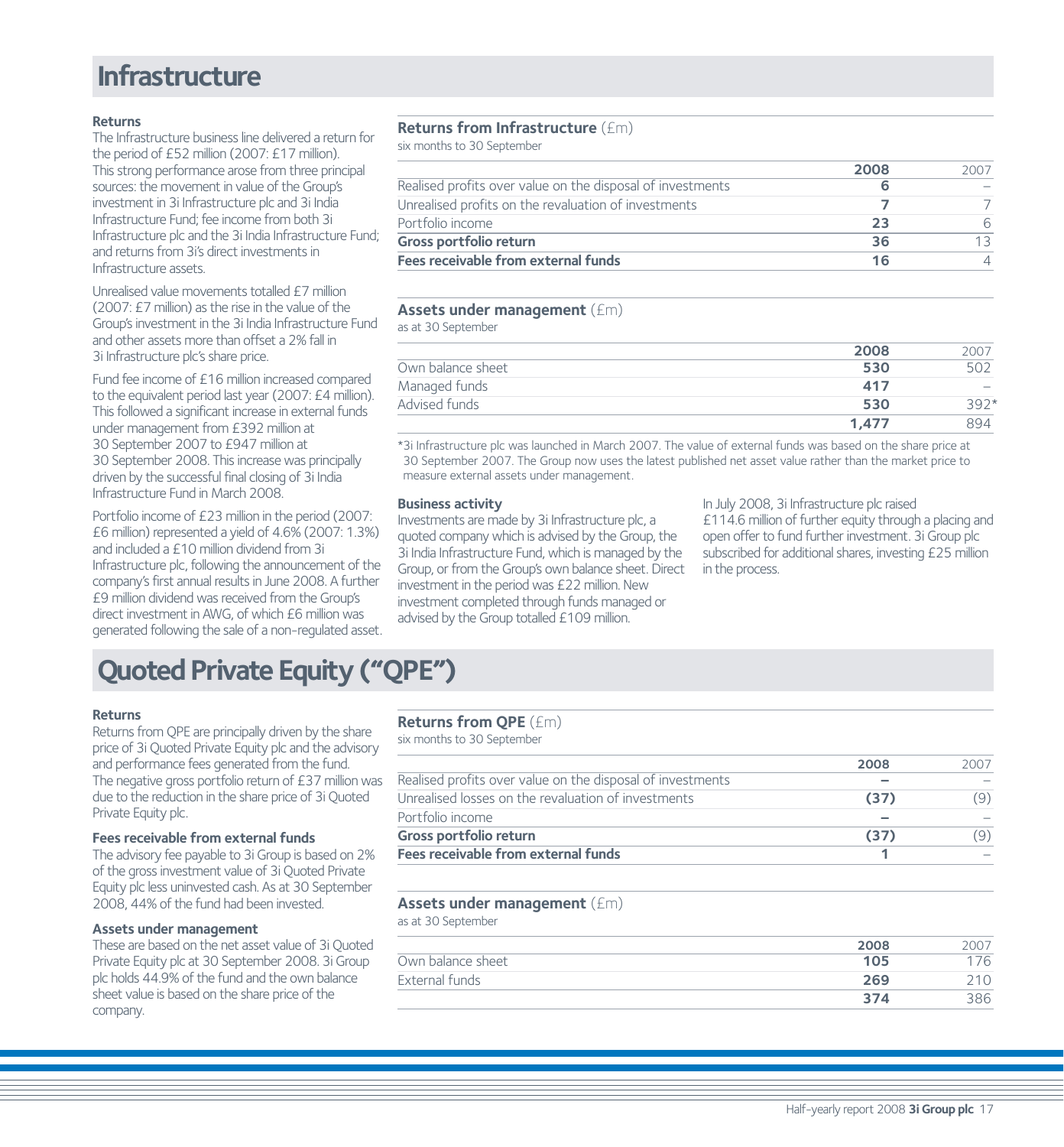## **Business review Venture Portfolio**

On 1 April 2008, the Venture Portfolio Team was established to maximise value from a portfolio of 180 venture investments with a value of £738 million.

### **Returns**

The Venture Portfolio generated a gross portfolio return of £(64) million in the period (2007: £31 million). This comprised realised profits of £25 million (2007: £41 million), an unrealised value movement of £(95) million (2007: £(13) million) and portfolio income of £6 million (2007: £3 million). Uplifts on realisation over opening portfolio value were strong at 52%.

Of the unrealised value movement of £(95) million, £12 million was accounted for by the fall in value of quoted assets in the portfolio.

### **Business activity**

Consistent with strategy, the Venture Portfolio was a net divestor in the period with realisations of £73 million (2007: £111 million) and investment of £29 million (2007: £65 million). The largest realisation was the sale of Amaxa AG (£12 million), a German-based pharmaceuticals business.

Further investments in the portfolio are made on a selective basis where the team see the potential to enhance future returns. The largest investment in the period was £5 million in EUSA, a specialty pharmaceutical company focused on oncology, pain control and critical care in order to support the acquisition of Cytogen Corp.

## **Closing portfolio value**

At 30 September, there were 164 companies in the Venture portfolio with a combined book value of £655 million.

## **Long-term performance**

New investments made in the financial years ended 31 March

|              | Total      | Return | Value     | <b>IRR</b> to | IRR to       |
|--------------|------------|--------|-----------|---------------|--------------|
|              | investment | flow   | remaining | 30 September  | 30 September |
| Vintage year | £m         | Em     | £m        | 2008          | 2007         |
| 2008         | 61         |        | 75        | 12%           | n/a          |
| 2007         | 178        | 8      | 138       | (13)%         | 3%           |
| 2006         | 110        | 18     | 112       | 9%            | 3%           |
| 2005         | 94         | 28     | 57        | (4)%          | 3%           |
| 2004         | 144        | 98     | 71        | 6%            | 8%           |
| 2003         | 123        | 32     | 28        | (18)%         | $(16)$ %     |
| 2002         | 341        | 162    | 65        | $(8)$ %       | (11)%        |

## **Returns from Venture Portfolio** (£m)

six months to 30 September

|                                                            | 2008 | 2007 |
|------------------------------------------------------------|------|------|
| Realised profits over value on the disposal of investments | 25   |      |
| Unrealised losses on the revaluation of investments        | (95) | (13) |
| Portfolio income                                           |      |      |
| Gross portfolio return                                     | (64) |      |
| Fees receivable from external funds                        |      |      |

## **Business activity – investment and divestment** (£m)

six months to 30 September

| Net divestment       | 44   | 46   |
|----------------------|------|------|
| Investment           | (29) | (65) |
| Realisation proceeds | 73   | 111  |
|                      | 2008 | 2007 |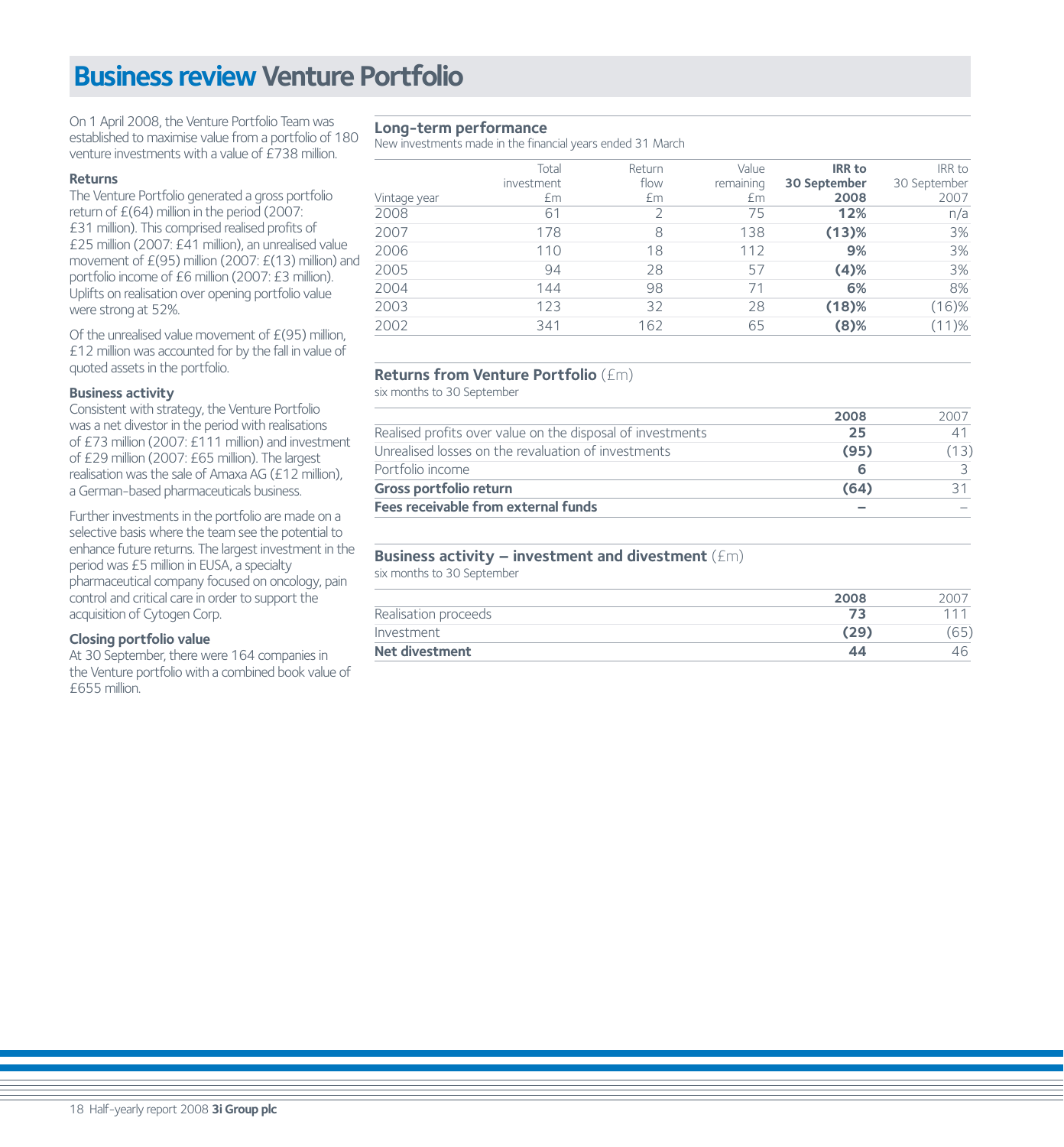## **Consolidated income statement**

**for the six months to 30 September 2008** 

|                                                               |                | 6 months to<br>30 September<br>2008 | 6 months to<br>30 September<br>2007 | 12 months to<br>31 March<br>2008 |
|---------------------------------------------------------------|----------------|-------------------------------------|-------------------------------------|----------------------------------|
|                                                               | Notes          | (unaudited)<br>£m                   | (unaudited)<br>£m                   | (audited)<br>£m                  |
| Realised profits over value on the disposal of investments    | 2              | 190                                 | 337                                 | 523                              |
| Unrealised (losses)/profits on the revaluation of investments | 3              | (411)                               | 183                                 | 291                              |
|                                                               |                | (221)                               | 520                                 | 814                              |
| Portfolio income                                              |                |                                     |                                     |                                  |
| Dividends                                                     |                | 51                                  | 34                                  | 56                               |
| Income from loans and receivables                             |                | 89                                  | 57                                  | 149                              |
| Fees receivable                                               |                | 3                                   | 11                                  | 22                               |
| Gross portfolio return                                        | 1              | (78)                                | 622                                 | 1,041                            |
| Fees receivable from external funds                           | 1              | 38                                  | 22                                  | 60                               |
| Carried interest                                              |                |                                     |                                     |                                  |
| Carried interest receivable from external funds               | $\overline{4}$ | 10                                  | 36                                  | 60                               |
| Carried interest and performance fees payable                 | 4              | 33                                  | (98)                                | (152)                            |
| Operating expenses                                            |                | (131)                               | (129)                               | (274)                            |
| Net portfolio return                                          |                | (128)                               | 453                                 | 735                              |
| Interest receivable                                           | 5              | 36                                  | 61                                  | 89                               |
| Interest payable                                              | 5              | (78)                                | (62)                                | (105)                            |
| Movements in the fair value of derivatives                    | 6              | (2)                                 | 81                                  | 158                              |
| Exchange movements                                            |                | 32                                  | (16)                                | (44)                             |
| Other income                                                  |                |                                     |                                     |                                  |
| (Loss)/profit before tax                                      |                | (140)                               | 517                                 | 834                              |
| Income taxes                                                  |                | (3)                                 | (2)                                 | (6)                              |
| (Loss)/profit after tax for the period                        |                | (143)                               | 515                                 | 828                              |
| Earnings per share                                            |                |                                     |                                     |                                  |
| Basic (pence)                                                 | 10             | (38.4)                              | 122.0                               | 207.9                            |
| Diluted (pence)                                               | 10             | (38.4)                              | 100.6                               | 173.4                            |

The rates and amounts of dividends paid and proposed are shown in note 11.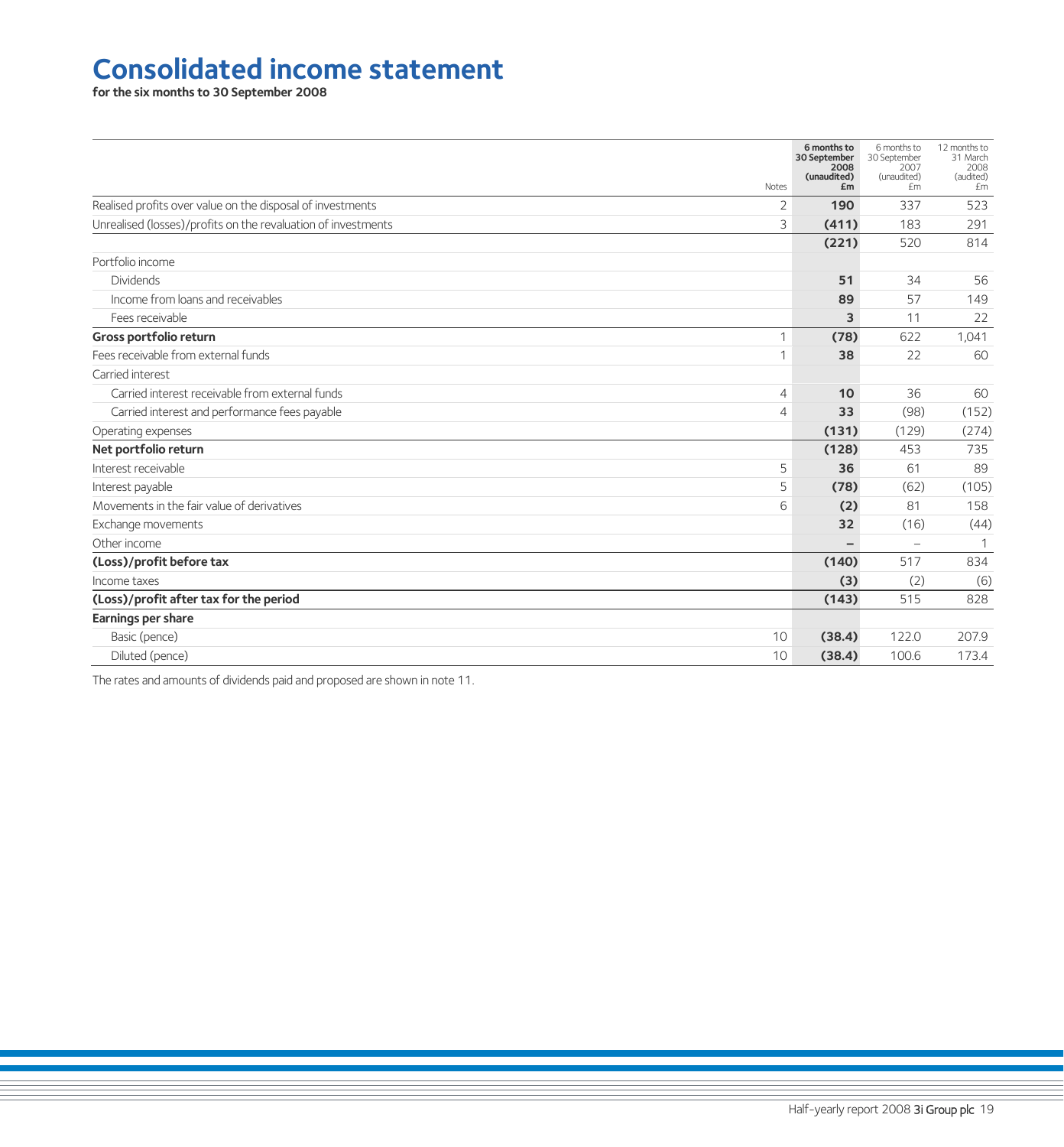### **Consolidated statement of recognised income and expense**

**for the six months to 30 September 2008** 

|                                                           | 6 months to<br>30<br>September<br>2008<br>(unaudited)<br>£m | 6 months to<br>30 September<br>2007<br>(unaudited)<br>£m | 12 months to<br>31 March<br>2008<br>(audited)<br>£m |
|-----------------------------------------------------------|-------------------------------------------------------------|----------------------------------------------------------|-----------------------------------------------------|
| (Loss)/profit for the period                              | (143)                                                       | 515                                                      | 828                                                 |
| Exchange differences on translation of foreign operations | (21)                                                        |                                                          | 6                                                   |
| Revaluation of own use property                           |                                                             | $\overline{\phantom{m}}$                                 | (1)                                                 |
| Actuarial losses                                          | (18)                                                        | (4)                                                      | (41)                                                |
| Total recognised income and expense for the period        | (182)                                                       | 512                                                      | 792                                                 |
| Analysed in reserves as:                                  |                                                             |                                                          |                                                     |
| Revenue                                                   | 95                                                          | 46                                                       | 111                                                 |
| Capital                                                   | (256)                                                       | 465                                                      | 675                                                 |
| Translation reserve                                       | (21)                                                        |                                                          | 6                                                   |
|                                                           | (182)                                                       | 512                                                      | 792                                                 |

## **Consolidated reconciliation of movements in equity**

**for the six months to 30 September 2008** 

| Notes                                              | 6 months to<br>30 September<br>2008<br>(unaudited)<br>£m | 6 months to<br>30 September<br>2007<br>(unaudited)<br>£m | 12 months to<br>31 March<br>2008<br>(audited)<br>£m |
|----------------------------------------------------|----------------------------------------------------------|----------------------------------------------------------|-----------------------------------------------------|
| Total equity at start of period                    | 4,057                                                    | 4,249                                                    | 4,249                                               |
| Equity settled call option                         |                                                          | $\overline{\phantom{0}}$                                 |                                                     |
| Total recognised income and expense for the period | (182)                                                    | 512                                                      | 792                                                 |
| Share-based payments                               | 4                                                        | (1)                                                      | 8                                                   |
| Ordinary dividends<br>11                           | (41)                                                     | (47)                                                     | (70)                                                |
| Issue of B shares                                  |                                                          | (808)                                                    | (808)                                               |
| Issues of ordinary shares                          |                                                          | 16                                                       | 19                                                  |
| Buy-back of ordinary shares                        |                                                          | (64)                                                     | (120)                                               |
| Own shares                                         |                                                          | (13)                                                     | (13)                                                |
| Total equity at end of period                      | 3,852                                                    | 3.844                                                    | 4,057                                               |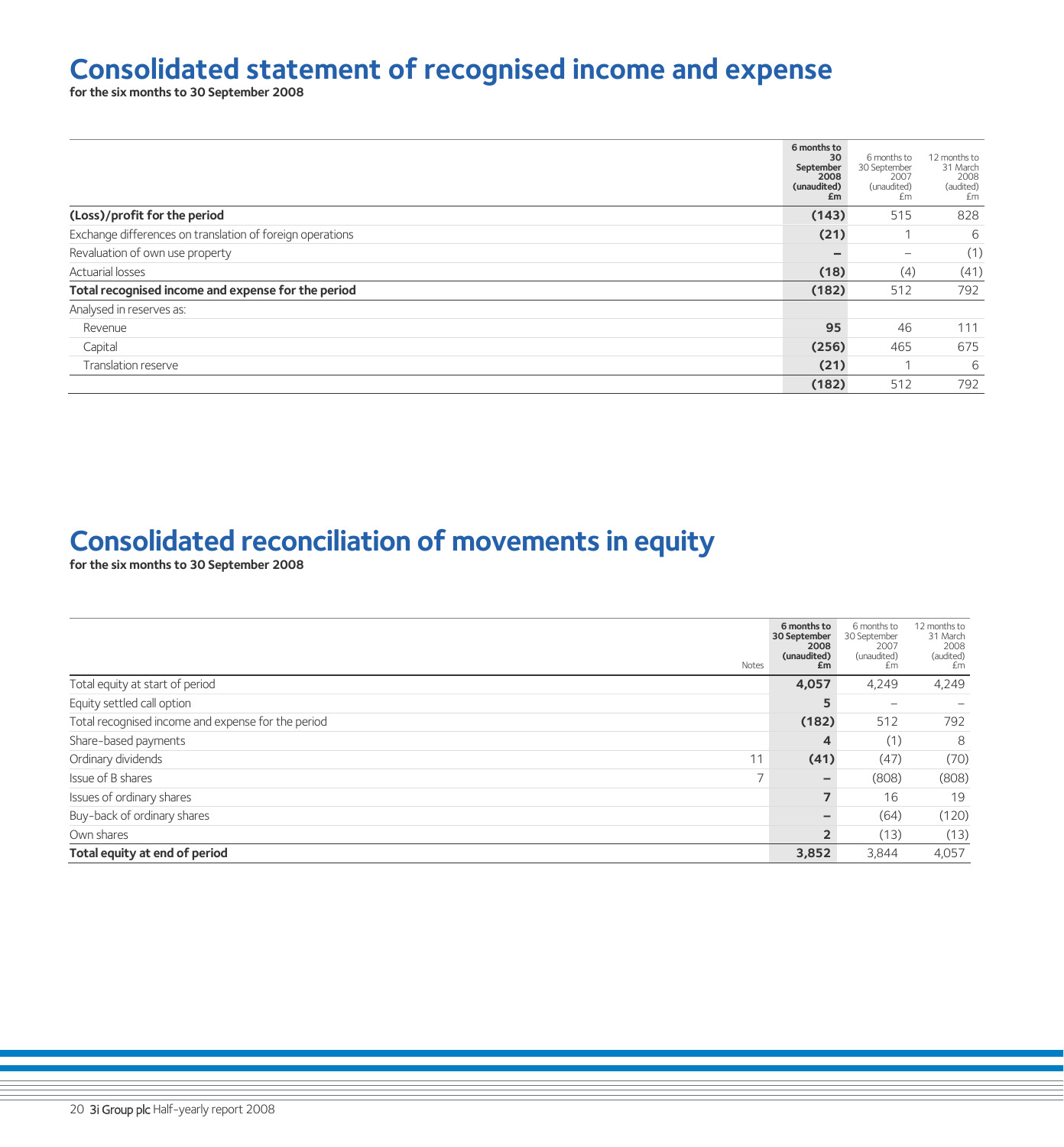## **Consolidated balance sheet**

**as at 30 September 2008** 

| 2007<br>2008<br>(unaudited)<br>(unaudited)<br>(audited)<br>Notes<br>£m<br>£m<br>£m<br><b>Assets</b><br>Non-current assets<br>Investments<br>812<br>778<br>889<br>Quoted equity investments<br>2,743<br>3,209<br>Unquoted equity investments<br>3,204<br>1,609<br>Loans and receivables<br>1,918<br>1,918<br>Investment portfolio<br>5,934<br>5,130<br>6,016<br>$\mathbf{1}$<br>94<br>Carried interest receivable<br>62<br>75<br>29<br>32<br>30<br>Property, plant and equipment<br>6,025<br>5,256<br><b>Total non-current assets</b><br>6,121<br>156<br>64<br>49<br>Derivative financial instruments<br>67<br>24<br>24<br>48<br>617<br>44<br>Deposits<br>620<br>583<br>Cash and cash equivalents<br>752<br>799<br>1,380<br>869<br>6,636<br>6,824<br>6,990<br><b>Liabilities</b><br><b>Non-current liabilities</b><br>Carried interest payable<br>(145)<br>(79)<br>(110)<br>(1,087)<br>Loans and borrowings<br>(1,746)<br>(1,509)<br><b>B</b> shares<br>7<br>(12)<br>(21)<br>(21)<br>Convertible bonds<br>(377)<br>(379)<br>$\sim$<br>(14)<br>Subordinated liabilities<br>(8)<br>(11)<br>Retirement benefit obligation<br>(4)<br>(56)<br>(38)<br>Deferred income taxes<br>(2)<br>(1)<br>(2)<br>Provisions<br>(8)<br>(9)<br>(5)<br>(2, 290)<br>(1,655)<br><b>Total non-current liabilities</b><br>(1,699)<br><b>Current liabilities</b><br>Trade and other payables<br>(185)<br>(197)<br>(166)<br>Carried interest payable<br>(83)<br>(71)<br>(140)<br>Convertible bonds<br>(433)<br>$\equiv$<br>Loans and borrowings<br>(373)<br>(290)<br>(740)<br>Derivative financial instruments<br>(102)<br>(131)<br>(108)<br>Current income taxes<br>(4)<br>(3)<br>(5)<br>Provisions<br>(6)<br>(7)<br>(9)<br><b>Total current liabilities</b><br>(1, 137)<br>(1, 234)<br>(682)<br><b>Total liabilities</b><br>(2,972)<br>(2,792)<br>(2, 933)<br>3,852<br>3,844<br><b>Net assets</b><br>4,057<br>Equity<br>8<br>284<br>287<br>283<br>$\mathcal{G}% _{M_{1},M_{2}}^{\alpha,\beta}(\varepsilon)$<br>403<br>394<br>397<br>9<br>42<br>38<br>42<br>9<br>23<br>18<br>21<br>$\mathcal{G}% _{M_{1},M_{2}}^{\alpha,\beta}(\varepsilon)$<br>$\,$ 6<br>(10)<br>11<br>$\mathcal{G}% _{0}$<br>3,026<br>2,769<br>2,868<br>9<br>413<br>317<br>359<br>$\mathcal{G}% _{M_{1},M_{2}}^{\alpha,\beta}(\varepsilon)$<br>5<br>$\equiv$<br>9<br>(84)<br>(77)<br>(82)<br>4,057<br>3,852<br>3,844 |                             | 30 September<br>2008 | 30 September | 31 March |
|-------------------------------------------------------------------------------------------------------------------------------------------------------------------------------------------------------------------------------------------------------------------------------------------------------------------------------------------------------------------------------------------------------------------------------------------------------------------------------------------------------------------------------------------------------------------------------------------------------------------------------------------------------------------------------------------------------------------------------------------------------------------------------------------------------------------------------------------------------------------------------------------------------------------------------------------------------------------------------------------------------------------------------------------------------------------------------------------------------------------------------------------------------------------------------------------------------------------------------------------------------------------------------------------------------------------------------------------------------------------------------------------------------------------------------------------------------------------------------------------------------------------------------------------------------------------------------------------------------------------------------------------------------------------------------------------------------------------------------------------------------------------------------------------------------------------------------------------------------------------------------------------------------------------------------------------------------------------------------------------------------------------------------------------------------------------------------------------------------------------------------------------------------------------------------------------------------------------------------------------------------------------------------------------------------------------------------------------------------------|-----------------------------|----------------------|--------------|----------|
|                                                                                                                                                                                                                                                                                                                                                                                                                                                                                                                                                                                                                                                                                                                                                                                                                                                                                                                                                                                                                                                                                                                                                                                                                                                                                                                                                                                                                                                                                                                                                                                                                                                                                                                                                                                                                                                                                                                                                                                                                                                                                                                                                                                                                                                                                                                                                             |                             |                      |              |          |
|                                                                                                                                                                                                                                                                                                                                                                                                                                                                                                                                                                                                                                                                                                                                                                                                                                                                                                                                                                                                                                                                                                                                                                                                                                                                                                                                                                                                                                                                                                                                                                                                                                                                                                                                                                                                                                                                                                                                                                                                                                                                                                                                                                                                                                                                                                                                                             |                             |                      |              |          |
|                                                                                                                                                                                                                                                                                                                                                                                                                                                                                                                                                                                                                                                                                                                                                                                                                                                                                                                                                                                                                                                                                                                                                                                                                                                                                                                                                                                                                                                                                                                                                                                                                                                                                                                                                                                                                                                                                                                                                                                                                                                                                                                                                                                                                                                                                                                                                             |                             |                      |              |          |
|                                                                                                                                                                                                                                                                                                                                                                                                                                                                                                                                                                                                                                                                                                                                                                                                                                                                                                                                                                                                                                                                                                                                                                                                                                                                                                                                                                                                                                                                                                                                                                                                                                                                                                                                                                                                                                                                                                                                                                                                                                                                                                                                                                                                                                                                                                                                                             |                             |                      |              |          |
|                                                                                                                                                                                                                                                                                                                                                                                                                                                                                                                                                                                                                                                                                                                                                                                                                                                                                                                                                                                                                                                                                                                                                                                                                                                                                                                                                                                                                                                                                                                                                                                                                                                                                                                                                                                                                                                                                                                                                                                                                                                                                                                                                                                                                                                                                                                                                             |                             |                      |              |          |
|                                                                                                                                                                                                                                                                                                                                                                                                                                                                                                                                                                                                                                                                                                                                                                                                                                                                                                                                                                                                                                                                                                                                                                                                                                                                                                                                                                                                                                                                                                                                                                                                                                                                                                                                                                                                                                                                                                                                                                                                                                                                                                                                                                                                                                                                                                                                                             |                             |                      |              |          |
|                                                                                                                                                                                                                                                                                                                                                                                                                                                                                                                                                                                                                                                                                                                                                                                                                                                                                                                                                                                                                                                                                                                                                                                                                                                                                                                                                                                                                                                                                                                                                                                                                                                                                                                                                                                                                                                                                                                                                                                                                                                                                                                                                                                                                                                                                                                                                             |                             |                      |              |          |
|                                                                                                                                                                                                                                                                                                                                                                                                                                                                                                                                                                                                                                                                                                                                                                                                                                                                                                                                                                                                                                                                                                                                                                                                                                                                                                                                                                                                                                                                                                                                                                                                                                                                                                                                                                                                                                                                                                                                                                                                                                                                                                                                                                                                                                                                                                                                                             |                             |                      |              |          |
|                                                                                                                                                                                                                                                                                                                                                                                                                                                                                                                                                                                                                                                                                                                                                                                                                                                                                                                                                                                                                                                                                                                                                                                                                                                                                                                                                                                                                                                                                                                                                                                                                                                                                                                                                                                                                                                                                                                                                                                                                                                                                                                                                                                                                                                                                                                                                             |                             |                      |              |          |
|                                                                                                                                                                                                                                                                                                                                                                                                                                                                                                                                                                                                                                                                                                                                                                                                                                                                                                                                                                                                                                                                                                                                                                                                                                                                                                                                                                                                                                                                                                                                                                                                                                                                                                                                                                                                                                                                                                                                                                                                                                                                                                                                                                                                                                                                                                                                                             |                             |                      |              |          |
|                                                                                                                                                                                                                                                                                                                                                                                                                                                                                                                                                                                                                                                                                                                                                                                                                                                                                                                                                                                                                                                                                                                                                                                                                                                                                                                                                                                                                                                                                                                                                                                                                                                                                                                                                                                                                                                                                                                                                                                                                                                                                                                                                                                                                                                                                                                                                             |                             |                      |              |          |
|                                                                                                                                                                                                                                                                                                                                                                                                                                                                                                                                                                                                                                                                                                                                                                                                                                                                                                                                                                                                                                                                                                                                                                                                                                                                                                                                                                                                                                                                                                                                                                                                                                                                                                                                                                                                                                                                                                                                                                                                                                                                                                                                                                                                                                                                                                                                                             | <b>Current assets</b>       |                      |              |          |
|                                                                                                                                                                                                                                                                                                                                                                                                                                                                                                                                                                                                                                                                                                                                                                                                                                                                                                                                                                                                                                                                                                                                                                                                                                                                                                                                                                                                                                                                                                                                                                                                                                                                                                                                                                                                                                                                                                                                                                                                                                                                                                                                                                                                                                                                                                                                                             | Other current assets        |                      |              |          |
|                                                                                                                                                                                                                                                                                                                                                                                                                                                                                                                                                                                                                                                                                                                                                                                                                                                                                                                                                                                                                                                                                                                                                                                                                                                                                                                                                                                                                                                                                                                                                                                                                                                                                                                                                                                                                                                                                                                                                                                                                                                                                                                                                                                                                                                                                                                                                             |                             |                      |              |          |
|                                                                                                                                                                                                                                                                                                                                                                                                                                                                                                                                                                                                                                                                                                                                                                                                                                                                                                                                                                                                                                                                                                                                                                                                                                                                                                                                                                                                                                                                                                                                                                                                                                                                                                                                                                                                                                                                                                                                                                                                                                                                                                                                                                                                                                                                                                                                                             |                             |                      |              |          |
|                                                                                                                                                                                                                                                                                                                                                                                                                                                                                                                                                                                                                                                                                                                                                                                                                                                                                                                                                                                                                                                                                                                                                                                                                                                                                                                                                                                                                                                                                                                                                                                                                                                                                                                                                                                                                                                                                                                                                                                                                                                                                                                                                                                                                                                                                                                                                             |                             |                      |              |          |
|                                                                                                                                                                                                                                                                                                                                                                                                                                                                                                                                                                                                                                                                                                                                                                                                                                                                                                                                                                                                                                                                                                                                                                                                                                                                                                                                                                                                                                                                                                                                                                                                                                                                                                                                                                                                                                                                                                                                                                                                                                                                                                                                                                                                                                                                                                                                                             | <b>Total current assets</b> |                      |              |          |
|                                                                                                                                                                                                                                                                                                                                                                                                                                                                                                                                                                                                                                                                                                                                                                                                                                                                                                                                                                                                                                                                                                                                                                                                                                                                                                                                                                                                                                                                                                                                                                                                                                                                                                                                                                                                                                                                                                                                                                                                                                                                                                                                                                                                                                                                                                                                                             | <b>Total assets</b>         |                      |              |          |
|                                                                                                                                                                                                                                                                                                                                                                                                                                                                                                                                                                                                                                                                                                                                                                                                                                                                                                                                                                                                                                                                                                                                                                                                                                                                                                                                                                                                                                                                                                                                                                                                                                                                                                                                                                                                                                                                                                                                                                                                                                                                                                                                                                                                                                                                                                                                                             |                             |                      |              |          |
|                                                                                                                                                                                                                                                                                                                                                                                                                                                                                                                                                                                                                                                                                                                                                                                                                                                                                                                                                                                                                                                                                                                                                                                                                                                                                                                                                                                                                                                                                                                                                                                                                                                                                                                                                                                                                                                                                                                                                                                                                                                                                                                                                                                                                                                                                                                                                             |                             |                      |              |          |
|                                                                                                                                                                                                                                                                                                                                                                                                                                                                                                                                                                                                                                                                                                                                                                                                                                                                                                                                                                                                                                                                                                                                                                                                                                                                                                                                                                                                                                                                                                                                                                                                                                                                                                                                                                                                                                                                                                                                                                                                                                                                                                                                                                                                                                                                                                                                                             |                             |                      |              |          |
|                                                                                                                                                                                                                                                                                                                                                                                                                                                                                                                                                                                                                                                                                                                                                                                                                                                                                                                                                                                                                                                                                                                                                                                                                                                                                                                                                                                                                                                                                                                                                                                                                                                                                                                                                                                                                                                                                                                                                                                                                                                                                                                                                                                                                                                                                                                                                             |                             |                      |              |          |
|                                                                                                                                                                                                                                                                                                                                                                                                                                                                                                                                                                                                                                                                                                                                                                                                                                                                                                                                                                                                                                                                                                                                                                                                                                                                                                                                                                                                                                                                                                                                                                                                                                                                                                                                                                                                                                                                                                                                                                                                                                                                                                                                                                                                                                                                                                                                                             |                             |                      |              |          |
|                                                                                                                                                                                                                                                                                                                                                                                                                                                                                                                                                                                                                                                                                                                                                                                                                                                                                                                                                                                                                                                                                                                                                                                                                                                                                                                                                                                                                                                                                                                                                                                                                                                                                                                                                                                                                                                                                                                                                                                                                                                                                                                                                                                                                                                                                                                                                             |                             |                      |              |          |
|                                                                                                                                                                                                                                                                                                                                                                                                                                                                                                                                                                                                                                                                                                                                                                                                                                                                                                                                                                                                                                                                                                                                                                                                                                                                                                                                                                                                                                                                                                                                                                                                                                                                                                                                                                                                                                                                                                                                                                                                                                                                                                                                                                                                                                                                                                                                                             |                             |                      |              |          |
|                                                                                                                                                                                                                                                                                                                                                                                                                                                                                                                                                                                                                                                                                                                                                                                                                                                                                                                                                                                                                                                                                                                                                                                                                                                                                                                                                                                                                                                                                                                                                                                                                                                                                                                                                                                                                                                                                                                                                                                                                                                                                                                                                                                                                                                                                                                                                             |                             |                      |              |          |
|                                                                                                                                                                                                                                                                                                                                                                                                                                                                                                                                                                                                                                                                                                                                                                                                                                                                                                                                                                                                                                                                                                                                                                                                                                                                                                                                                                                                                                                                                                                                                                                                                                                                                                                                                                                                                                                                                                                                                                                                                                                                                                                                                                                                                                                                                                                                                             |                             |                      |              |          |
|                                                                                                                                                                                                                                                                                                                                                                                                                                                                                                                                                                                                                                                                                                                                                                                                                                                                                                                                                                                                                                                                                                                                                                                                                                                                                                                                                                                                                                                                                                                                                                                                                                                                                                                                                                                                                                                                                                                                                                                                                                                                                                                                                                                                                                                                                                                                                             |                             |                      |              |          |
|                                                                                                                                                                                                                                                                                                                                                                                                                                                                                                                                                                                                                                                                                                                                                                                                                                                                                                                                                                                                                                                                                                                                                                                                                                                                                                                                                                                                                                                                                                                                                                                                                                                                                                                                                                                                                                                                                                                                                                                                                                                                                                                                                                                                                                                                                                                                                             |                             |                      |              |          |
|                                                                                                                                                                                                                                                                                                                                                                                                                                                                                                                                                                                                                                                                                                                                                                                                                                                                                                                                                                                                                                                                                                                                                                                                                                                                                                                                                                                                                                                                                                                                                                                                                                                                                                                                                                                                                                                                                                                                                                                                                                                                                                                                                                                                                                                                                                                                                             |                             |                      |              |          |
|                                                                                                                                                                                                                                                                                                                                                                                                                                                                                                                                                                                                                                                                                                                                                                                                                                                                                                                                                                                                                                                                                                                                                                                                                                                                                                                                                                                                                                                                                                                                                                                                                                                                                                                                                                                                                                                                                                                                                                                                                                                                                                                                                                                                                                                                                                                                                             |                             |                      |              |          |
|                                                                                                                                                                                                                                                                                                                                                                                                                                                                                                                                                                                                                                                                                                                                                                                                                                                                                                                                                                                                                                                                                                                                                                                                                                                                                                                                                                                                                                                                                                                                                                                                                                                                                                                                                                                                                                                                                                                                                                                                                                                                                                                                                                                                                                                                                                                                                             |                             |                      |              |          |
|                                                                                                                                                                                                                                                                                                                                                                                                                                                                                                                                                                                                                                                                                                                                                                                                                                                                                                                                                                                                                                                                                                                                                                                                                                                                                                                                                                                                                                                                                                                                                                                                                                                                                                                                                                                                                                                                                                                                                                                                                                                                                                                                                                                                                                                                                                                                                             |                             |                      |              |          |
|                                                                                                                                                                                                                                                                                                                                                                                                                                                                                                                                                                                                                                                                                                                                                                                                                                                                                                                                                                                                                                                                                                                                                                                                                                                                                                                                                                                                                                                                                                                                                                                                                                                                                                                                                                                                                                                                                                                                                                                                                                                                                                                                                                                                                                                                                                                                                             |                             |                      |              |          |
|                                                                                                                                                                                                                                                                                                                                                                                                                                                                                                                                                                                                                                                                                                                                                                                                                                                                                                                                                                                                                                                                                                                                                                                                                                                                                                                                                                                                                                                                                                                                                                                                                                                                                                                                                                                                                                                                                                                                                                                                                                                                                                                                                                                                                                                                                                                                                             |                             |                      |              |          |
|                                                                                                                                                                                                                                                                                                                                                                                                                                                                                                                                                                                                                                                                                                                                                                                                                                                                                                                                                                                                                                                                                                                                                                                                                                                                                                                                                                                                                                                                                                                                                                                                                                                                                                                                                                                                                                                                                                                                                                                                                                                                                                                                                                                                                                                                                                                                                             |                             |                      |              |          |
|                                                                                                                                                                                                                                                                                                                                                                                                                                                                                                                                                                                                                                                                                                                                                                                                                                                                                                                                                                                                                                                                                                                                                                                                                                                                                                                                                                                                                                                                                                                                                                                                                                                                                                                                                                                                                                                                                                                                                                                                                                                                                                                                                                                                                                                                                                                                                             |                             |                      |              |          |
|                                                                                                                                                                                                                                                                                                                                                                                                                                                                                                                                                                                                                                                                                                                                                                                                                                                                                                                                                                                                                                                                                                                                                                                                                                                                                                                                                                                                                                                                                                                                                                                                                                                                                                                                                                                                                                                                                                                                                                                                                                                                                                                                                                                                                                                                                                                                                             |                             |                      |              |          |
|                                                                                                                                                                                                                                                                                                                                                                                                                                                                                                                                                                                                                                                                                                                                                                                                                                                                                                                                                                                                                                                                                                                                                                                                                                                                                                                                                                                                                                                                                                                                                                                                                                                                                                                                                                                                                                                                                                                                                                                                                                                                                                                                                                                                                                                                                                                                                             |                             |                      |              |          |
|                                                                                                                                                                                                                                                                                                                                                                                                                                                                                                                                                                                                                                                                                                                                                                                                                                                                                                                                                                                                                                                                                                                                                                                                                                                                                                                                                                                                                                                                                                                                                                                                                                                                                                                                                                                                                                                                                                                                                                                                                                                                                                                                                                                                                                                                                                                                                             |                             |                      |              |          |
|                                                                                                                                                                                                                                                                                                                                                                                                                                                                                                                                                                                                                                                                                                                                                                                                                                                                                                                                                                                                                                                                                                                                                                                                                                                                                                                                                                                                                                                                                                                                                                                                                                                                                                                                                                                                                                                                                                                                                                                                                                                                                                                                                                                                                                                                                                                                                             |                             |                      |              |          |
|                                                                                                                                                                                                                                                                                                                                                                                                                                                                                                                                                                                                                                                                                                                                                                                                                                                                                                                                                                                                                                                                                                                                                                                                                                                                                                                                                                                                                                                                                                                                                                                                                                                                                                                                                                                                                                                                                                                                                                                                                                                                                                                                                                                                                                                                                                                                                             |                             |                      |              |          |
|                                                                                                                                                                                                                                                                                                                                                                                                                                                                                                                                                                                                                                                                                                                                                                                                                                                                                                                                                                                                                                                                                                                                                                                                                                                                                                                                                                                                                                                                                                                                                                                                                                                                                                                                                                                                                                                                                                                                                                                                                                                                                                                                                                                                                                                                                                                                                             | Issued capital              |                      |              |          |
|                                                                                                                                                                                                                                                                                                                                                                                                                                                                                                                                                                                                                                                                                                                                                                                                                                                                                                                                                                                                                                                                                                                                                                                                                                                                                                                                                                                                                                                                                                                                                                                                                                                                                                                                                                                                                                                                                                                                                                                                                                                                                                                                                                                                                                                                                                                                                             | Share premium               |                      |              |          |
|                                                                                                                                                                                                                                                                                                                                                                                                                                                                                                                                                                                                                                                                                                                                                                                                                                                                                                                                                                                                                                                                                                                                                                                                                                                                                                                                                                                                                                                                                                                                                                                                                                                                                                                                                                                                                                                                                                                                                                                                                                                                                                                                                                                                                                                                                                                                                             | Capital redemption reserve  |                      |              |          |
|                                                                                                                                                                                                                                                                                                                                                                                                                                                                                                                                                                                                                                                                                                                                                                                                                                                                                                                                                                                                                                                                                                                                                                                                                                                                                                                                                                                                                                                                                                                                                                                                                                                                                                                                                                                                                                                                                                                                                                                                                                                                                                                                                                                                                                                                                                                                                             | Share-based payment reserve |                      |              |          |
|                                                                                                                                                                                                                                                                                                                                                                                                                                                                                                                                                                                                                                                                                                                                                                                                                                                                                                                                                                                                                                                                                                                                                                                                                                                                                                                                                                                                                                                                                                                                                                                                                                                                                                                                                                                                                                                                                                                                                                                                                                                                                                                                                                                                                                                                                                                                                             | Translation reserve         |                      |              |          |
|                                                                                                                                                                                                                                                                                                                                                                                                                                                                                                                                                                                                                                                                                                                                                                                                                                                                                                                                                                                                                                                                                                                                                                                                                                                                                                                                                                                                                                                                                                                                                                                                                                                                                                                                                                                                                                                                                                                                                                                                                                                                                                                                                                                                                                                                                                                                                             | Capital reserve             |                      |              |          |
|                                                                                                                                                                                                                                                                                                                                                                                                                                                                                                                                                                                                                                                                                                                                                                                                                                                                                                                                                                                                                                                                                                                                                                                                                                                                                                                                                                                                                                                                                                                                                                                                                                                                                                                                                                                                                                                                                                                                                                                                                                                                                                                                                                                                                                                                                                                                                             | Revenue reserve             |                      |              |          |
|                                                                                                                                                                                                                                                                                                                                                                                                                                                                                                                                                                                                                                                                                                                                                                                                                                                                                                                                                                                                                                                                                                                                                                                                                                                                                                                                                                                                                                                                                                                                                                                                                                                                                                                                                                                                                                                                                                                                                                                                                                                                                                                                                                                                                                                                                                                                                             | Other reserves              |                      |              |          |
|                                                                                                                                                                                                                                                                                                                                                                                                                                                                                                                                                                                                                                                                                                                                                                                                                                                                                                                                                                                                                                                                                                                                                                                                                                                                                                                                                                                                                                                                                                                                                                                                                                                                                                                                                                                                                                                                                                                                                                                                                                                                                                                                                                                                                                                                                                                                                             | Own shares                  |                      |              |          |
|                                                                                                                                                                                                                                                                                                                                                                                                                                                                                                                                                                                                                                                                                                                                                                                                                                                                                                                                                                                                                                                                                                                                                                                                                                                                                                                                                                                                                                                                                                                                                                                                                                                                                                                                                                                                                                                                                                                                                                                                                                                                                                                                                                                                                                                                                                                                                             | <b>Total equity</b>         |                      |              |          |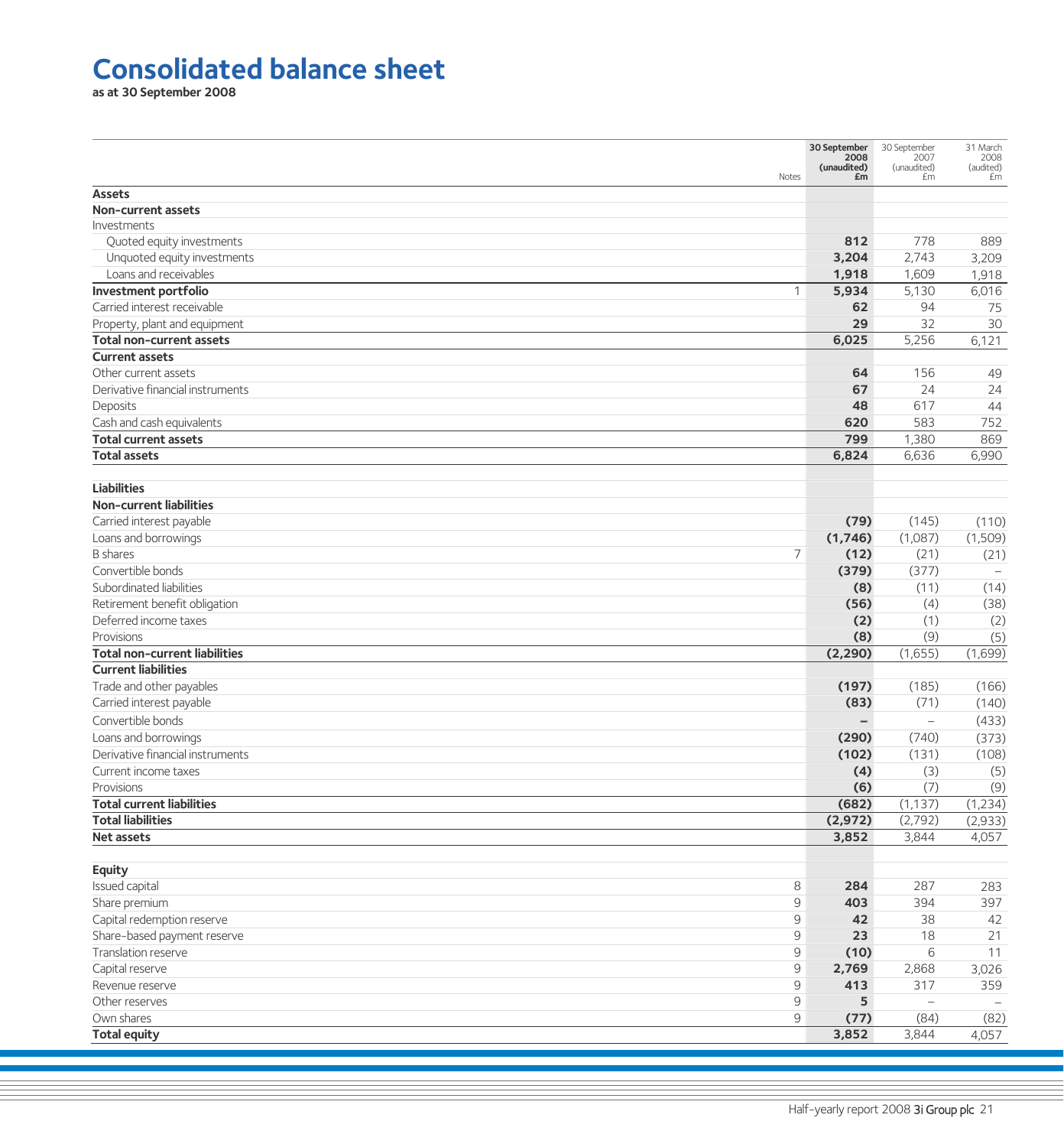## **Consolidated cash flow statement**

**for the six months to 30 September 2008** 

|                                                    | 6 months to<br>30 September<br>2008<br>(unaudited)<br>£m | 6 months to<br>30 September<br>2007<br>(unaudited)<br>£m | 12 months to<br>31 March<br>2008<br>(audited)<br>£m |
|----------------------------------------------------|----------------------------------------------------------|----------------------------------------------------------|-----------------------------------------------------|
| Cash flow from operating activities                |                                                          |                                                          |                                                     |
| Purchase of investments                            | (550)                                                    | (1,216)                                                  | (2,072)                                             |
| Proceeds from investments                          | 597                                                      | 1,105                                                    | 1,824                                               |
| Interest received                                  | 15                                                       | 22                                                       | 47                                                  |
| Dividends received                                 | 51                                                       | 34                                                       | 56                                                  |
| Portfolio fees received                            | 8                                                        | 12                                                       | 22                                                  |
| Fees received from external funds                  | 24                                                       | 21                                                       | 61                                                  |
| Carried interest received                          | 23                                                       | 25                                                       | 67                                                  |
| Carried interest paid                              | (53)                                                     | (109)                                                    | (154)                                               |
| Operating expenses                                 | (202)                                                    | (155)                                                    | (243)                                               |
| Income taxes paid                                  | (3)                                                      | (2)                                                      | (7)                                                 |
| Net cash flow from operations                      | (90)                                                     | (263)                                                    | (399)                                               |
|                                                    |                                                          |                                                          |                                                     |
| Cash flow from financing activities                |                                                          |                                                          |                                                     |
| Proceeds from issues of share capital              | $\overline{7}$                                           | 16                                                       | 19                                                  |
| Buy-back of ordinary shares                        |                                                          | (64)                                                     | (120)                                               |
| Purchase of own shares                             | $\qquad \qquad$                                          | (21)                                                     | (21)                                                |
| Disposal of own shares                             | $\overline{2}$                                           | 8                                                        | 8                                                   |
| Repurchase of B shares                             | (9)                                                      | (798)                                                    | (798)                                               |
| Dividend paid                                      | (41)                                                     | (47)                                                     | (70)                                                |
| Interest received                                  | 22                                                       | 58                                                       | 95                                                  |
| Interest paid                                      | (24)                                                     | (46)                                                     | (125)                                               |
| Net premium on call options                        | (49)                                                     | $\overline{\phantom{0}}$                                 |                                                     |
| Proceeds from long-term borrowings                 | 685                                                      | 529                                                      | 591                                                 |
| Repayment of long-term borrowings                  | (465)                                                    | (200)                                                    | (413)                                               |
| Net cash flow from short-term borrowings           | (164)                                                    | (121)                                                    | (133)                                               |
| Net cash flow from deposits                        | (4)                                                      | 1,051                                                    | 1,624                                               |
| Net cash flow from financing activities            | (40)                                                     | 365                                                      | 657                                                 |
| Cash flow from investing activities                |                                                          |                                                          |                                                     |
| Purchases of property, plant and equipment         | (1)                                                      | (2)                                                      | (6)                                                 |
| Sales of property, plant and equipment             |                                                          | $\equiv$                                                 | $\mathbf{1}$                                        |
|                                                    |                                                          |                                                          | (5)                                                 |
| Net cash flow from investing activities            | (1)                                                      | (2)                                                      |                                                     |
| Change in cash and cash equivalents                | (131)                                                    | 100                                                      | 253                                                 |
| Cash and cash equivalents at 1 April               | 752                                                      | 486                                                      | 486                                                 |
| Effect of exchange rate fluctuations               | (1)                                                      | (3)                                                      | 13                                                  |
| Cash and cash equivalents at the end of the period | 620                                                      | 583                                                      | 752                                                 |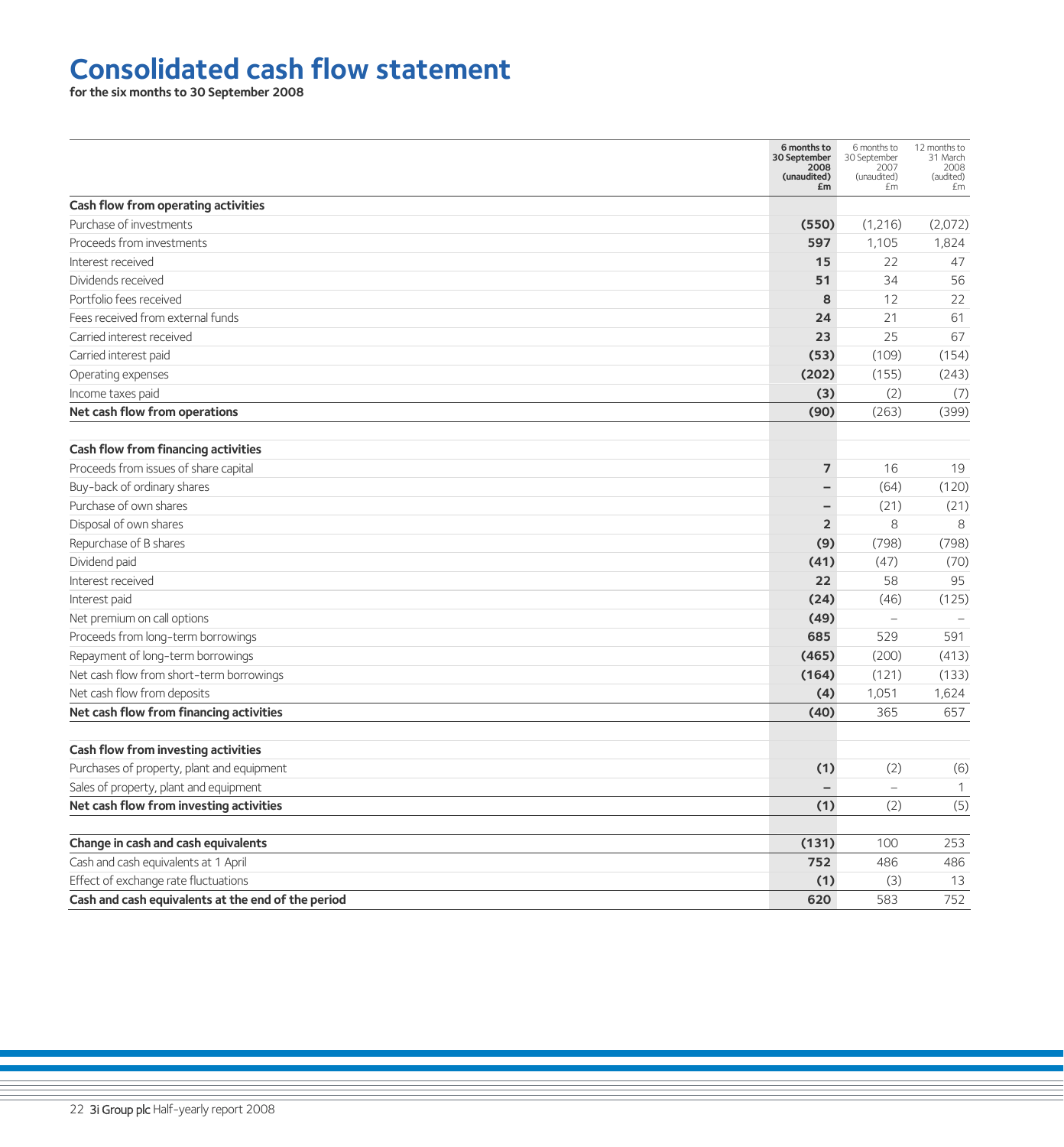## **Notes to the accounts**

## **1 Segmental analysis**

| 6 months to 30 September 2008 (unaudited)                     | <b>Buyouts</b><br>£m | Growth<br>£m             | Capital Infrastructure<br>£m | Quoted<br>Private<br>Equity<br>$E_{\rm m}$ | Smaller<br>Minority<br>Investments<br>£m | Venture<br>Capital<br>£m | Total<br>£m |
|---------------------------------------------------------------|----------------------|--------------------------|------------------------------|--------------------------------------------|------------------------------------------|--------------------------|-------------|
| Gross portfolio return                                        |                      |                          |                              |                                            |                                          |                          |             |
| Realised profits over value on the disposal of investments    | 115                  | 40                       | 6                            | $\overline{\phantom{0}}$                   | $\overline{4}$                           | 25                       | 190         |
| Unrealised (losses)/profits on the revaluation of investments | (51)                 | (237)                    | $\overline{7}$               | (37)                                       | $\overline{2}$                           | (95)                     | (411)       |
| Portfolio income                                              | 67                   | 39                       | 23                           | $\qquad \qquad -$                          | 8                                        | 6                        | 143         |
|                                                               | 131                  | (158)                    | 36                           | (37)                                       | 14                                       | (64)                     | (78)        |
| Fees receivable from external funds                           | 21                   |                          | 16                           | $\mathbf{1}$                               |                                          |                          | 38          |
| Net (investment)/divestment                                   |                      |                          |                              |                                            |                                          |                          |             |
| Realisation proceeds                                          | 326                  | 169                      | 8                            | $\overline{\phantom{0}}$                   | 21                                       | 73                       | 597         |
| Investment                                                    | (338)                | (279)                    | (22)                         | $\overline{\phantom{0}}$                   | $\overline{\phantom{0}}$                 | (29)                     | (668)       |
|                                                               | (12)                 | (110)                    | (14)                         | $\overline{\phantom{0}}$                   | 21                                       | 44                       | (71)        |
| <b>Balance sheet</b>                                          |                      |                          |                              |                                            |                                          |                          |             |
| Value of investment portfolio at end of period                | 2,084                | 2,332                    | 530                          | 105                                        | 228                                      | 655                      | 5,934       |
|                                                               |                      |                          |                              |                                            |                                          |                          |             |
|                                                               | Buyouts              | Growth<br>Capital        | Infrastructure               | Quoted<br>Private<br>Equity                | Smaller<br>Minority<br>Investments       | Venture<br>Capital       | Total       |
| 6 months to 30 September 2007 (unaudited)                     | £m                   | '£m                      | £m                           | f <sub>m</sub>                             | £m                                       | £m                       | £m          |
| Gross portfolio return                                        |                      |                          |                              |                                            |                                          |                          |             |
| Realised profits over value on the disposal of investments    | 256                  | 37                       | $\equiv$                     | $\equiv$                                   | 3                                        | 41                       | 337         |
| Unrealised (losses)/profits on the revaluation of investments | 101                  | 110                      | $\overline{7}$               | (9)                                        | (13)                                     | (13)                     | 183         |
| Portfolio income                                              | 48                   | 33                       | 6                            | $\equiv$                                   | 12                                       | 3                        | 102         |
|                                                               | 405                  | 180                      | 13                           | (9)                                        | $\overline{2}$                           | 31                       | 622         |
| Fees receivable from external funds                           | 18                   | $\overline{a}$           | $\overline{4}$               | $\frac{1}{2}$                              | $\bar{ }$                                | $\overline{a}$           | 22          |
| Net (investment)/divestment                                   |                      |                          |                              |                                            |                                          |                          |             |
| Realisation proceeds                                          | 540                  | 273                      | 32                           | 17                                         | 71                                       | 111                      | 1,044       |
| Investment                                                    | (436)                | (493)                    | (58)                         | (182)                                      | $\equiv$                                 | (65)                     | (1, 234)    |
|                                                               | 104                  | (220)                    | (26)                         | (165)                                      | 71                                       | 46                       | (190)       |
| <b>Balance sheet</b>                                          |                      |                          |                              |                                            |                                          |                          |             |
| Value of investment portfolio at end of period                | 1,571                | 1,854                    | 502                          | 176                                        | 312                                      | 715                      | 5,130       |
| 12 months to 31 March 2008 (audited)                          | Buyouts<br>£m        | Growth<br>Capital<br>'£m | Infrastructure<br>£m         | Quoted<br>Private<br>Equity<br>£m          | Smaller<br>Minority<br>Investments<br>£m | Venture<br>Capital<br>£m | Total<br>Em |
| Gross portfolio return                                        |                      |                          |                              |                                            |                                          |                          |             |
| Realised profits over value on the disposal of investments    | 370                  | 75                       | 6                            | $\qquad \qquad =$                          | $\overline{7}$                           | 65                       | 523         |
| Unrealised (losses)/profits on the revaluation of investments | 245                  | 160                      | 43                           | (42)                                       | (27)                                     | (88)                     | 291         |
| Portfolio income                                              | 116                  | 67                       | 18                           | $\equiv$                                   | 20                                       | 6                        | 227         |
|                                                               | 731                  | 302                      | 67                           | (42)                                       | $\equiv$                                 | (17)                     | 1,041       |
| Fees receivable from external funds                           | 39                   | $\overline{2}$           | 18                           | $\mathbf{1}$                               | $\overline{\phantom{a}}$                 | $\overline{a}$           | 60          |
| Net (investment)/divestment                                   |                      |                          |                              |                                            |                                          |                          |             |
| Realisation proceeds                                          | 858                  | 503                      | 57                           | 18                                         | 136                                      | 170                      | 1,742       |
| Investment                                                    | (788)                | (990)                    | (38)                         | (182)                                      | (6)                                      | (156)                    | (2,160)     |
|                                                               | 70                   | (487)                    | 19                           | (164)                                      | 130                                      | 14                       | (418)       |
| <b>Balance sheet</b>                                          |                      |                          |                              |                                            |                                          |                          |             |
| Value of investment portfolio at end of year                  | 2.025                | 2.366                    | 501                          | 142                                        | 244                                      | 738                      | 6.016       |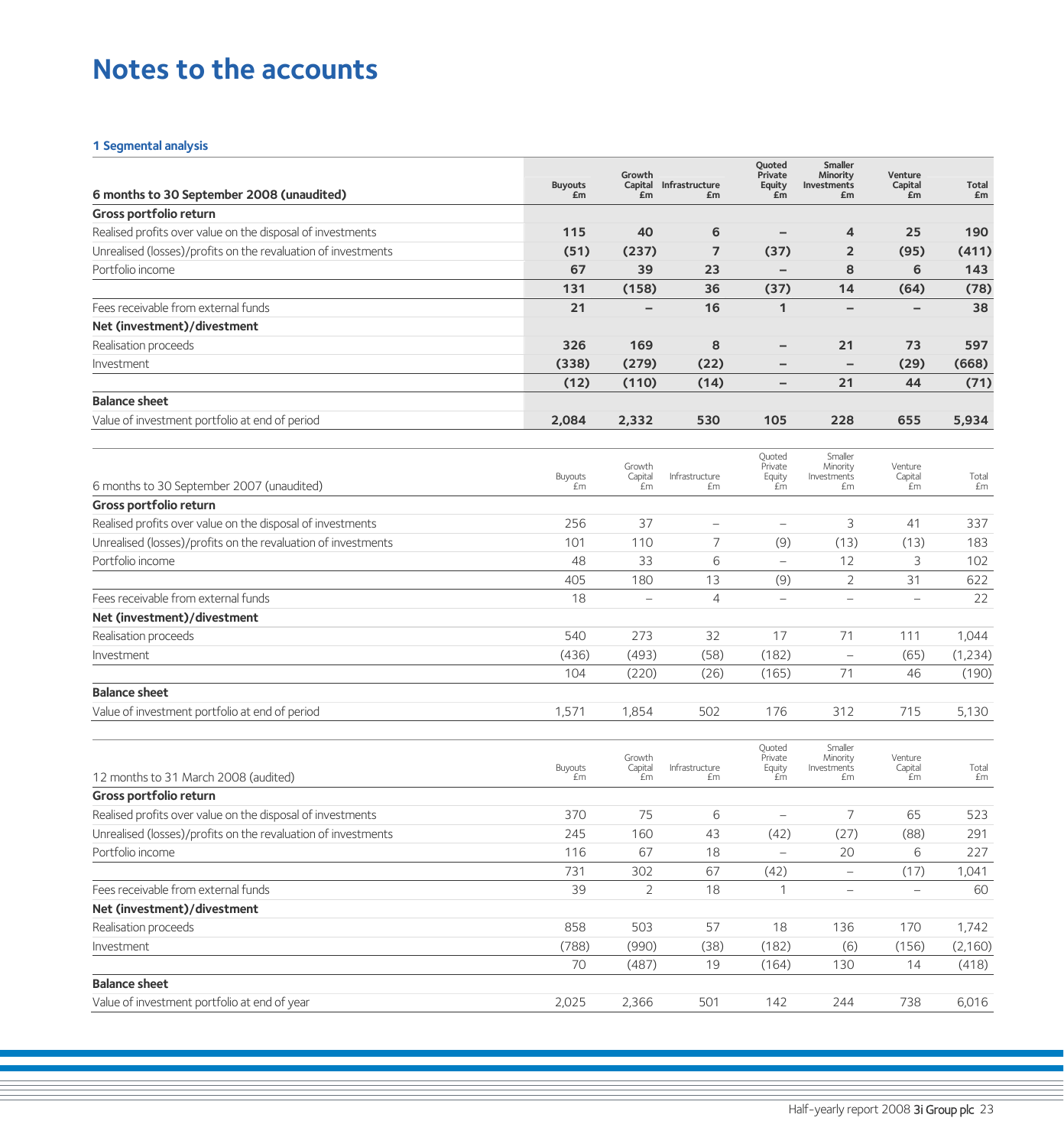## **Notes to the accounts** continued

#### **2 Realised profits over value on the disposal of investments**

|                                   | September<br>2008<br>Unquoted<br><b>Equity</b><br>£m | September<br>2008<br>Quoted<br>Equity<br>£m | September<br>2008<br>Loans and<br>receivables<br>£m | September<br>2008<br><b>Total</b><br>£m | September<br>2007<br>Unguoted<br>Equity<br>£m | September<br>2007<br>Quoted<br>Equity<br>fm. | September<br>2007<br>Loans and<br>receivables<br>£m | September<br>2007<br>Total<br>£m | March<br>2008<br>Unquoted<br>Equity<br>£m | March<br>2008<br>Quoted<br>Equity<br>£m | March<br>2008<br>Loans and<br>receivables<br>£m | March<br>2008<br>Total<br>£m |
|-----------------------------------|------------------------------------------------------|---------------------------------------------|-----------------------------------------------------|-----------------------------------------|-----------------------------------------------|----------------------------------------------|-----------------------------------------------------|----------------------------------|-------------------------------------------|-----------------------------------------|-------------------------------------------------|------------------------------|
| Net proceeds                      | 507                                                  | 41                                          | 49                                                  | 597                                     | 638                                           | 160                                          | 246                                                 | .044                             | 1.081                                     | 199                                     | 462                                             | 1.742                        |
| Valuation of disposed investments | (329)                                                | (31)                                        | (45)                                                | (405)                                   | (333)                                         | (134)                                        | (235)                                               | (702)                            | (627)                                     | (162)                                   | 425                                             | (1,214)                      |
| Investments written off           | $\overline{\phantom{a}}$                             | $\overline{\phantom{0}}$                    | (2)                                                 | (2)                                     | (2)                                           | $\overline{\phantom{0}}$                     | (3)                                                 | (5                               | (2)                                       | -                                       | (3)                                             | (5)                          |
|                                   | 178                                                  | 10                                          |                                                     | 190                                     | 303                                           | 26                                           | 8                                                   | 337                              | 452                                       | 37                                      | 34                                              | 523                          |

#### **3 Unrealised (losses)/profits on the revaluation of investments**

|                                                     | September<br>2008<br>Unquoted<br>Equity<br>£m | September<br>2008<br>Quoted<br>Equity<br>£m | September<br>2008<br>Loans and<br>receivables<br>£m | September<br>2008<br><b>Total</b><br>£m | September<br>2007<br>Unguoted<br>Equity<br>$\widetilde{\mathsf{Em}}$ | September<br>2007<br>Quoted<br>Equity<br>£m | September<br>2007<br>Loans and<br>receivables<br>£m | September<br>2007<br>Total<br>£m | March<br>2008<br>Unguoted<br>Equity | March<br>2008<br>Quoted<br>Equity<br>£m | March<br>2008<br>Loans and<br>receivables<br>£m | March<br>2008<br>Total<br>£m |
|-----------------------------------------------------|-----------------------------------------------|---------------------------------------------|-----------------------------------------------------|-----------------------------------------|----------------------------------------------------------------------|---------------------------------------------|-----------------------------------------------------|----------------------------------|-------------------------------------|-----------------------------------------|-------------------------------------------------|------------------------------|
| Movement in the fair value of equity                | (52)                                          | (87)                                        | $\overline{\phantom{0}}$                            | (139)                                   | 204                                                                  | 44                                          | $\overline{\phantom{a}}$                            | 248                              | 415                                 | 64                                      | -                                               | 479                          |
| Provisions, loan impairments and other<br>movements | (76)                                          | $\qquad \qquad \blacksquare$                | (196                                                | (272)                                   | (27)                                                                 | -                                           | (38)                                                | (65)                             | (109)                               | -                                       | 79)                                             | (188)                        |
|                                                     | (128)                                         | (87)                                        | (196                                                | (411)                                   |                                                                      | 44                                          | (38)                                                | 183                              | 306                                 | 64                                      | 79)                                             | 291                          |

Provisions have been recognised only on investments where it is considered there is significant underperformance or risk of failure. All other movements are included within movement in the fair value of equity.

### **4 Carried interest**

|                                                 | 6 months to<br>30 September<br>2008<br>(unaudited)<br>£m | 6 months to<br>30 September<br>2007<br>(unaudited)<br>£m | 12 months to<br>31 March<br>2008<br>(audited)<br>£m |
|-------------------------------------------------|----------------------------------------------------------|----------------------------------------------------------|-----------------------------------------------------|
| Carried interest receivable from external funds | 10                                                       | 36                                                       | 60                                                  |
| Carried interest and performance fees payable   | 33                                                       | (98)                                                     | (152)                                               |
|                                                 | 43                                                       | (62)                                                     | (92)                                                |

Carried interest receivable represents the Group's share of profits from external funds. Each fund is reviewed at the balance sheet date and income is accrued based on fund profits in excess of the performance conditions within the fund, taking into account cash already returned to fund investors and the fair value of assets remaining in the fund.

Carried interest payable represents the amount payable to executives from the Group's carried interest schemes. Performance fees payable represents the amount payable to 3i Group plc executives under the investment advisory agreement with 3i Infrastructure plc. As with carried interest receivable, each scheme is separately reviewed at the balance sheet date, and an accrual made equal to the executives' share of profits in excess of the performance conditions in place in the scheme. During the period, the performance of some of the schemes resulted in a reversal of the accrual recognised as at 31 March 2008, resulting in the £33 million gain.

#### **5 Net interest payable**

|                                   | 6 months to<br>30 September<br>2008<br>(unaudited)<br>£m | 6 months to<br>30 September<br>2007<br>(unaudited)<br>£m | 12 months to<br>31 March<br>2008<br>(audited)<br>£m |
|-----------------------------------|----------------------------------------------------------|----------------------------------------------------------|-----------------------------------------------------|
| Interest receivable               |                                                          |                                                          |                                                     |
| Interest on bank deposits         | 22                                                       | 58                                                       | 83                                                  |
| Finance income on pension plan    | 14                                                       | 3                                                        | 6                                                   |
|                                   | 36                                                       | 61                                                       | 89                                                  |
| Interest payable                  |                                                          |                                                          |                                                     |
| Interest on loans and borrowings  | (54)                                                     | (51)                                                     | (86)                                                |
| Interest on Convertible Bonds     | (9)                                                      | (3)                                                      | (4)                                                 |
| Amortisation of Convertible Bonds | (14)                                                     | (3)                                                      | (7)                                                 |
| Subordinated borrowings           | (1)                                                      | (5)                                                      | (8)                                                 |
|                                   | (78)                                                     | (62)                                                     | (105)                                               |
| Net interest payable              | (42)                                                     | (1)                                                      | (16)                                                |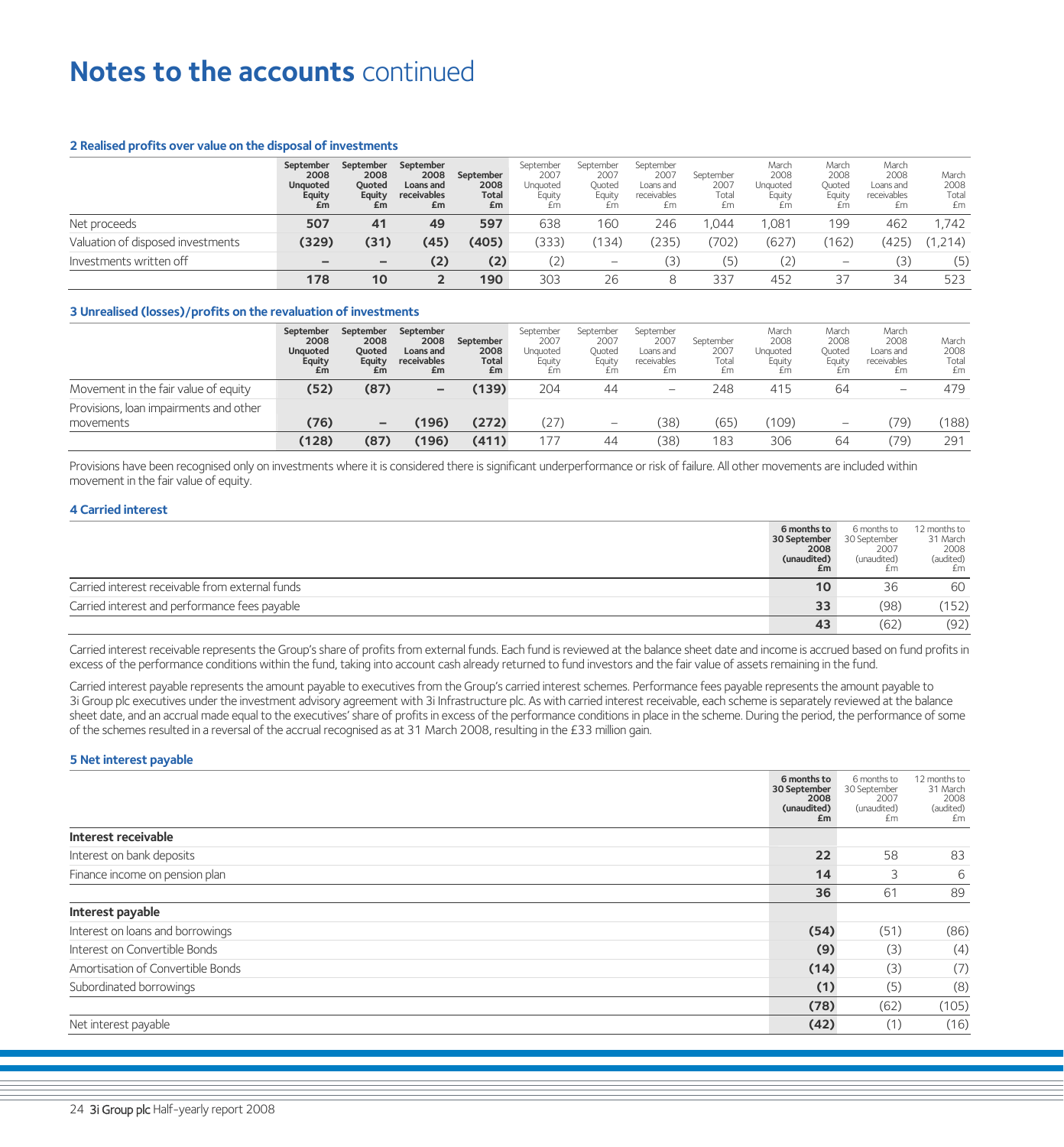## **6 Movements in the fair value of derivatives**

|                                         | 6 months to<br>30 September<br>2008<br>(unaudited)<br>£m | 6 months to<br>30 September<br>2007<br>(unaudited)<br>£m | 12 months to<br>31 March<br>2008<br>(audited)<br>£m |
|-----------------------------------------|----------------------------------------------------------|----------------------------------------------------------|-----------------------------------------------------|
| Currency swaps                          |                                                          | (1)                                                      | (1)                                                 |
| Interest rate swaps                     | 4                                                        | 13                                                       | (3)                                                 |
| Derivative element of convertible bonds | 6                                                        | 69                                                       | 162                                                 |
| Call options                            | (12)                                                     | $\overline{\phantom{0}}$                                 |                                                     |
|                                         | (2)                                                      | 81                                                       | 158                                                 |

## **7 B shares**

|                           | 30 September<br>2008<br>(unaudited)<br>£m | 30 September<br>2007<br>(unaudited)<br>£m | 31 March<br>2008<br>(audited)<br>£m |
|---------------------------|-------------------------------------------|-------------------------------------------|-------------------------------------|
| Opening balance           | 21                                        | 11                                        | 11                                  |
| Issued in period          |                                           | 808                                       | 808                                 |
| Repurchased and cancelled | (9)                                       | (798)                                     | (798)                               |
| <b>Closing balance</b>    | 12                                        | 21                                        | 21                                  |

The Company repurchased and cancelled 7,260,201 B shares on 28 July 2008. The Company expects to make further purchase offers in July 2009.

## **8 Issued capital**

| Authorised                               | 2008<br>(unaudited)<br><b>Number</b> | 30 September 30 September<br>2008<br>(unaudited)<br>£m | 30 September<br>2007<br>(unaudited)<br>Number | 30 September<br>2007<br>(unaudited) | 31 March<br>2008<br>(audited)<br>Number | 31 March<br>2008<br>(audited)<br>£m |
|------------------------------------------|--------------------------------------|--------------------------------------------------------|-----------------------------------------------|-------------------------------------|-----------------------------------------|-------------------------------------|
| Ordinary shares of 73 <sup>19</sup> /22p | 555,076,720                          | 410                                                    | 555,076,720                                   | 410                                 | 555,076,720                             | 410                                 |
| B shares of 1p                           | 660,000,000                          |                                                        | 660,000,000                                   |                                     | 660,000,000                             |                                     |
| Unclassified shares of 10p               | 1.000.000                            |                                                        | 1.000.000                                     |                                     | 1.000.000                               |                                     |

| Issued and fully paid                             | 2008<br>(unaudited)<br><b>Number</b> | 30 September 30 September<br>2008<br>(unaudited)<br>£m | 30 September<br>2007<br>(unaudited)<br>Number | 30 September<br>2007<br>(unaudited)<br>£m | 31 March<br>2008<br>(audited)<br>Number | 31 March<br>2008<br>(audited)<br>£m |
|---------------------------------------------------|--------------------------------------|--------------------------------------------------------|-----------------------------------------------|-------------------------------------------|-----------------------------------------|-------------------------------------|
| Ordinary shares of 62 <sup>69</sup> /88p          |                                      |                                                        |                                               |                                           |                                         |                                     |
| Opening balance                                   | $\overline{\phantom{a}}$             | -                                                      | 461.106.007                                   | 289                                       | 461,106,007                             | 289                                 |
| Issued on exercise of share options and under the |                                      |                                                        |                                               |                                           |                                         |                                     |
| 3i Group Share Incentive Plan                     | $\overline{\phantom{0}}$             | -                                                      | 1.794.733                                     |                                           | 1.794.733                               |                                     |
| Share consolidation                               | $\overline{\phantom{0}}$             | -                                                      | (462,900,740)                                 | (291)                                     | (462,900,740)                           | (291)                               |
| <b>Closing balance</b>                            |                                      |                                                        |                                               |                                           |                                         |                                     |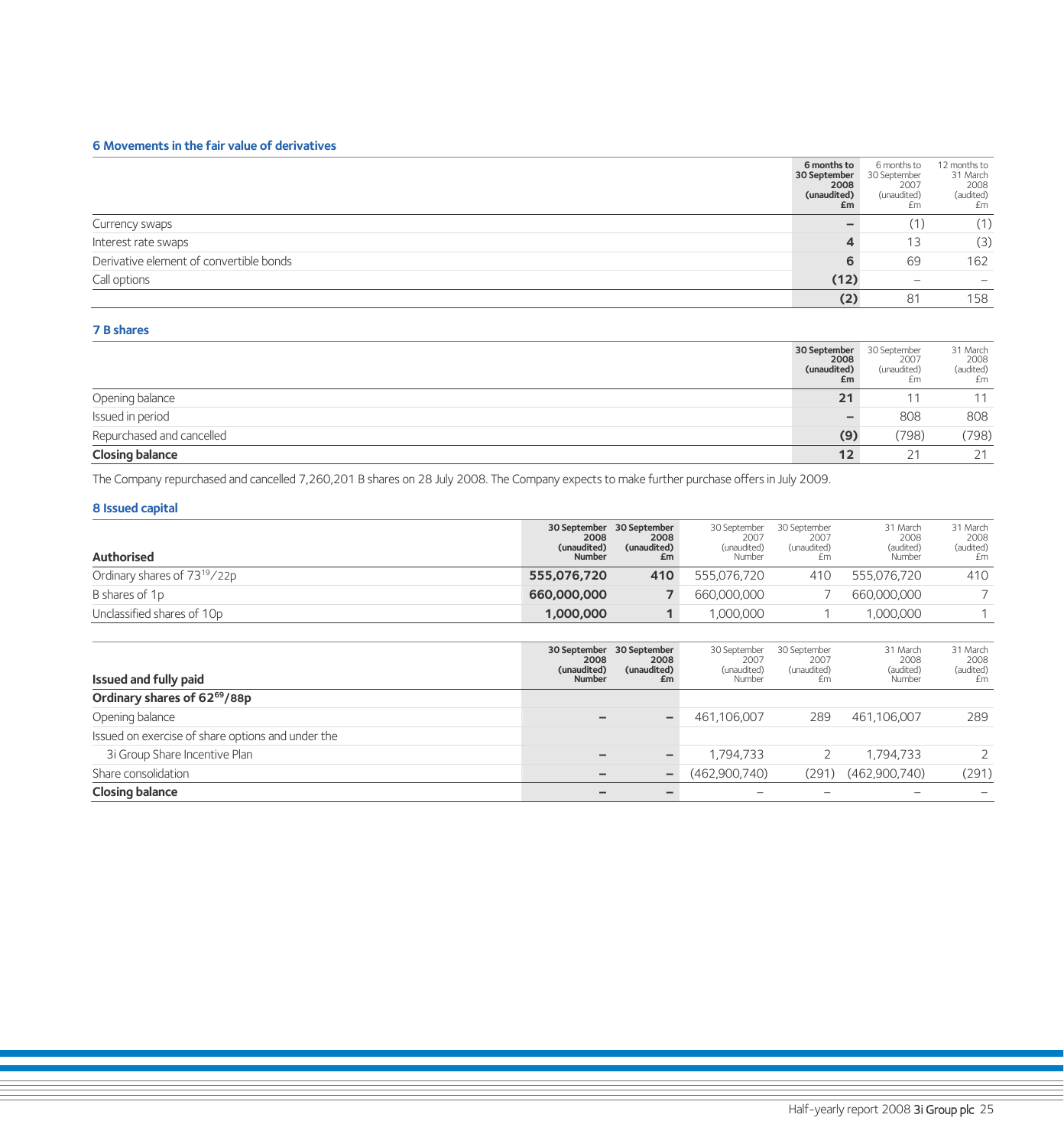## **Notes to the accounts** continued

### **8 Issued capital (continued)**

| Issued and fully paid                                    | 2008<br>(unaudited)<br><b>Number</b> | 30 September 30 September<br>2008<br>(unaudited)<br>£m | 30 September<br>2007<br>(unaudited)<br>Number | 30 September<br>2007<br>(unaudited)<br>£m | 31 March<br>2008<br>(audited)<br>Number | 31 March<br>2008<br>(audited)<br>£m |
|----------------------------------------------------------|--------------------------------------|--------------------------------------------------------|-----------------------------------------------|-------------------------------------------|-----------------------------------------|-------------------------------------|
| Ordinary shares of 73 <sup>19</sup> /22p                 |                                      |                                                        |                                               |                                           |                                         |                                     |
| Opening balance                                          | 382,741,094                          | 283                                                    |                                               |                                           |                                         |                                     |
| Share consolidation                                      |                                      | -                                                      | 393,465,629                                   | 291                                       | 393.465.629                             | 291                                 |
| Issued on exercise of share options, conversion of bonds |                                      |                                                        |                                               |                                           |                                         |                                     |
| and under the 3i Group Share Incentive Plan              | 1.007.544                            |                                                        | 622.464                                       |                                           | 1.275.465                               |                                     |
| Shares cancelled                                         |                                      | -                                                      | (6,100,000)                                   | (5)                                       | (12,000,000)                            | (9)                                 |
| <b>Closing balance</b>                                   | 383,748,638                          | 284                                                    | 387,988,093                                   | 287                                       | 382.741.094                             | 283                                 |

During the period 1 April 2008 to 30 September 2008, the Company issued shares for cash on the exercise of share options at various prices from 567p to 728p per share (the market prices of shares on grant).

### **9 Equity**

| 6 months to 30 September 2008                   | <b>Share</b><br>Capital<br>(unaudited)<br>£m | Share<br>Premium<br>(unaudited)<br>£m | Capital<br>redemption<br>reserve<br>(unaudited)<br>£m | Share-based<br>payment<br>reserve<br>(unaudited)<br>£m | <b>Translation</b><br>reserve<br>(unaudited)<br>£m | Capital<br>reserve<br>(unaudited)<br>£m | Revenue<br>reserve<br>(unaudited) (unaudited)<br>£m | Other<br>reserves<br>£m | Own shares<br>(unaudited)<br>£m | Total equity<br>(unaudited)<br>£m |
|-------------------------------------------------|----------------------------------------------|---------------------------------------|-------------------------------------------------------|--------------------------------------------------------|----------------------------------------------------|-----------------------------------------|-----------------------------------------------------|-------------------------|---------------------------------|-----------------------------------|
| Opening balance                                 | 283                                          | 397                                   | 42                                                    | 21                                                     | 11                                                 | 3,026                                   | 359                                                 | $\qquad \qquad$         | (82)                            | 4,057                             |
| Total recognised income and expense             |                                              |                                       |                                                       |                                                        | (21)                                               | (256)                                   | 95                                                  |                         |                                 | (182)                             |
| Equity settled call option                      |                                              |                                       |                                                       |                                                        |                                                    |                                         |                                                     | 5                       |                                 | 5                                 |
| Share-based payments                            |                                              |                                       |                                                       | $\overline{4}$                                         |                                                    |                                         |                                                     |                         |                                 | $\overline{4}$                    |
| Release on exercise/forfeiture of share options |                                              |                                       |                                                       | (2)                                                    |                                                    | (1)                                     |                                                     |                         | 3                               |                                   |
| Issue of ordinary shares                        |                                              | 6                                     |                                                       |                                                        |                                                    |                                         |                                                     |                         |                                 | $\overline{7}$                    |
| Dividends paid                                  |                                              |                                       |                                                       |                                                        |                                                    |                                         | (41)                                                |                         |                                 | (41)                              |
| Own shares                                      |                                              |                                       |                                                       |                                                        |                                                    |                                         |                                                     |                         | $\overline{2}$                  | $\overline{2}$                    |
| Closing balance                                 | 284                                          | 403                                   | 42                                                    | 23                                                     | (10)                                               | 2,769                                   | 413                                                 | 5                       | (77)                            | 3,852                             |

| 6 months to 30 September 2007                   | Share<br>Capital<br>(unaudited)<br>£m | Share<br>Premium<br>(unaudited)<br>£m | Capital<br>redemption<br>reserve<br>(unaudited)<br>£m | Share-based<br>payment<br>reserve<br>(unaudited)<br>£m | Translation<br>reserve<br>(unaudited)<br>£m | Capital<br>reserve<br>(unaudited)<br>£m | Revenue<br>reserve<br>(unaudited)<br>£m | Own shares<br>(unaudited)<br>£m | Total equity<br>(unaudited)<br>£m |
|-------------------------------------------------|---------------------------------------|---------------------------------------|-------------------------------------------------------|--------------------------------------------------------|---------------------------------------------|-----------------------------------------|-----------------------------------------|---------------------------------|-----------------------------------|
| Opening balance                                 | 289                                   | 387                                   | 27                                                    | 18                                                     | 5                                           | 3,280                                   | 318                                     | (75)                            | 4,249                             |
| Total recognised income and expense             |                                       |                                       |                                                       |                                                        |                                             | 465                                     | 46                                      |                                 | 512                               |
| Share-based payments                            |                                       |                                       |                                                       | 4                                                      |                                             | (9)                                     |                                         | $\overline{4}$                  | (1)                               |
| Release on exercise/forfeiture of share options |                                       |                                       |                                                       | (4)                                                    |                                             | 4                                       |                                         |                                 |                                   |
| Issue of ordinary shares                        | 3                                     | 13                                    |                                                       |                                                        |                                             |                                         |                                         |                                 | 16                                |
| Dividends paid                                  |                                       |                                       |                                                       |                                                        |                                             |                                         | (47)                                    |                                 | (47)                              |
| Share buy-backs                                 | (5)                                   |                                       | 5                                                     |                                                        |                                             | (64)                                    |                                         |                                 | (64)                              |
| Issue of B shares                               |                                       | (6)                                   | 6                                                     |                                                        |                                             | (808)                                   |                                         |                                 | (808)                             |
| Own shares                                      |                                       |                                       |                                                       |                                                        |                                             |                                         |                                         | (13)                            | (13)                              |
| Closing balance                                 | 287                                   | 394                                   | 38                                                    | 18                                                     | 6                                           | 2,868                                   | 317                                     | (84)                            | 3,844                             |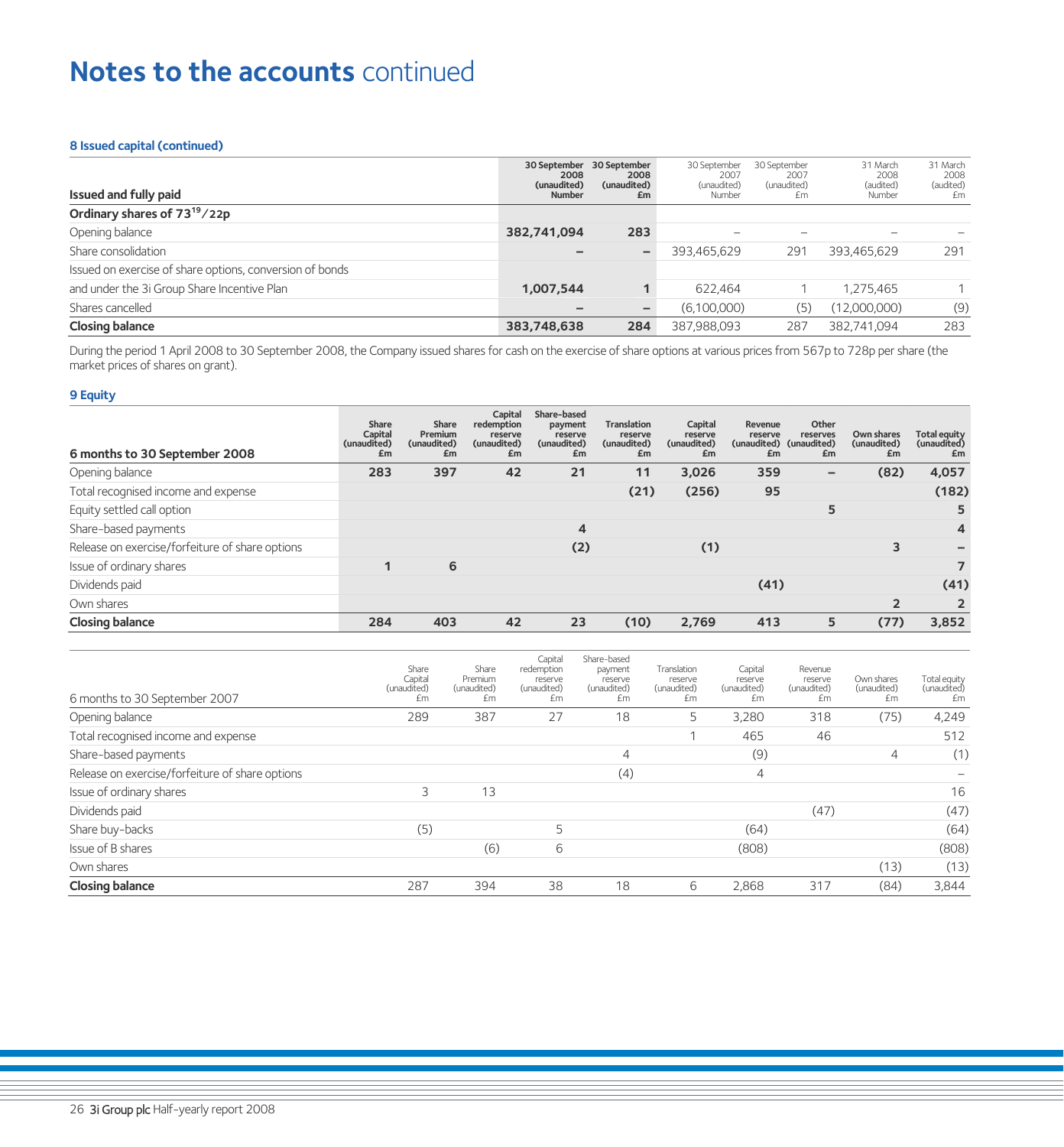## **9 Equity (continued)**

| Year to 31 March 2008                           | Share<br>capital<br>(audited)<br>£m | Share<br>Premium<br>(audited)<br>£m | Capital<br>redemption<br>reserve<br>(audited)<br>£m | Share-based<br>payment<br>reserve<br>(audited)<br>£m | Translation<br>reserve<br>(audited)<br>£m | Capital<br>reserve<br>(audited)<br>£m | Revenue<br>reserve<br>(audited)<br>£m | Own shares<br>(audited)<br>£m | Total equity<br>(audited)<br>£m |
|-------------------------------------------------|-------------------------------------|-------------------------------------|-----------------------------------------------------|------------------------------------------------------|-------------------------------------------|---------------------------------------|---------------------------------------|-------------------------------|---------------------------------|
| Opening balance                                 | 289                                 | 387                                 | 27                                                  | 18                                                   | 5                                         | 3,280                                 | 318                                   | (75)                          | 4,249                           |
| Total recognised income and expense             |                                     |                                     |                                                     |                                                      | 6                                         | 675                                   | 111                                   |                               | 792                             |
| Share-based payments                            |                                     |                                     |                                                     | 8                                                    |                                           |                                       |                                       |                               | 8                               |
| Release on exercise/forfeiture of share options |                                     |                                     |                                                     | (5)                                                  |                                           | (1)                                   |                                       | 6                             |                                 |
| Issue of ordinary shares                        | 3                                   | 16                                  |                                                     |                                                      |                                           |                                       |                                       |                               | 19                              |
| Dividends paid                                  |                                     |                                     |                                                     |                                                      |                                           |                                       | (70)                                  |                               | (70)                            |
| Share buy-backs                                 | (9)                                 |                                     | 9                                                   |                                                      |                                           | (120)                                 |                                       |                               | (120)                           |
| Issue of B shares                               |                                     | (6)                                 | 6                                                   |                                                      |                                           | (808)                                 |                                       |                               | (808)                           |
| Own shares                                      |                                     |                                     |                                                     |                                                      |                                           |                                       |                                       | (13)                          | (13)                            |
| <b>Closing balance</b>                          | 283                                 | 397                                 | 42                                                  | 21                                                   | 11                                        | 3,026                                 | 359                                   | (82)                          | 4,057                           |

### **10 Per share information**

The earnings and net assets per share attributable to the equity shareholders of the Company are based on the following data:

|                                                                            | 6 months to<br>30 September<br>2008<br>(unaudited) | 6 months to<br>30 September<br>2007<br>(unaudited) | 12 months to<br>31 March<br>2008<br>(audited) |
|----------------------------------------------------------------------------|----------------------------------------------------|----------------------------------------------------|-----------------------------------------------|
| Earnings per share (pence)                                                 |                                                    |                                                    |                                               |
| Basic                                                                      | (38.4)                                             | 122.0                                              | 207.9                                         |
| Diluted                                                                    | (38.4)                                             | 100.6                                              | 173.4                                         |
| Earnings (£m)                                                              |                                                    |                                                    |                                               |
| (Loss)/profit for the period attributable to equity holders of the Company | (143)                                              | 515                                                | 828                                           |
| Effect of dilutive ordinary shares                                         |                                                    | (60)                                               | (87)                                          |
|                                                                            | (143)                                              | 455                                                | 741                                           |

|                                              | 6 months to<br>30 September<br>2008<br>(unaudited)<br><b>Number</b> | 6 months to<br>30 September<br>2007<br>(unaudited)<br>Number | 12 months to<br>31 March<br>2008<br>(audited)<br>Number |
|----------------------------------------------|---------------------------------------------------------------------|--------------------------------------------------------------|---------------------------------------------------------|
| Weighted average number of shares in issue   |                                                                     |                                                              |                                                         |
| Ordinary shares                              | 383, 162, 777                                                       | 432,213,305                                                  | 408,633,804                                             |
| Own shares                                   | (10,623,552)                                                        | (9,967,948)                                                  | (10,458,932)                                            |
|                                              | 372,539,225                                                         | 422,245,357                                                  | 398,174,872                                             |
| Effect of dilutive potential ordinary shares |                                                                     |                                                              |                                                         |
| Share options*                               |                                                                     | 5,672,514                                                    | 4,663,864                                               |
| Convertible bonds                            | -                                                                   | 24,408,684                                                   | 24,408,684                                              |
| <b>Diluted shares</b>                        | 372,539,225                                                         | 452,326,555                                                  | 427,247,420                                             |

\* The potential effect of share options is excluded from the dilution calculation for the period, as the impact is anti-dilutive.

|                                                          | 30 September<br>2008<br>(unaudited) | 30 September<br>2007<br>(unaudited) | 31 March<br>2008<br>(audited) |
|----------------------------------------------------------|-------------------------------------|-------------------------------------|-------------------------------|
| Net assets per share (pence)                             |                                     |                                     |                               |
| Basic                                                    | 1,032                               | 1.020                               | 1,091                         |
| Diluted                                                  | 1.019                               | 1.007                               | 1,077                         |
| Net assets (£m)                                          |                                     |                                     |                               |
| Net assets attributable to equity holders of the Company | 3,852                               | 3,844                               | 4,057                         |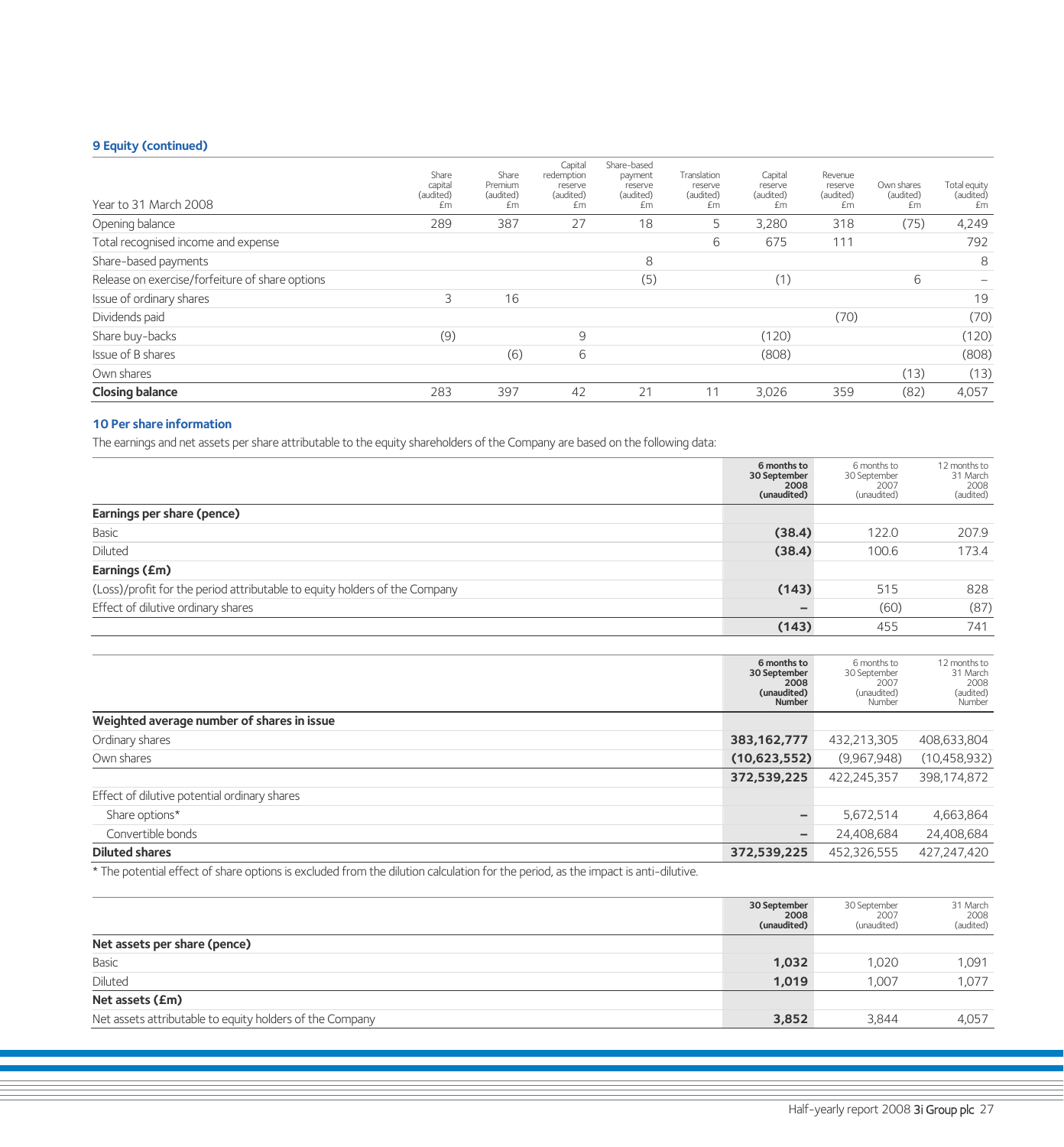## **Notes to the accounts** continued

#### **10 Per share information (continued)**

|                                              | 30 September<br>2008<br>(unaudited)<br>Number | 30 September<br>2007<br>(unaudited)<br>Number | 31 March<br>2008<br>(audited)<br>Number |
|----------------------------------------------|-----------------------------------------------|-----------------------------------------------|-----------------------------------------|
| Number of shares in issue                    |                                               |                                               |                                         |
| Ordinary shares                              | 383,748,638                                   | 387,988,093                                   | 382,741,094                             |
| Own shares                                   | (10, 413, 397)                                | (11, 162, 984)                                | (10,867,901)                            |
|                                              | 373,335,241                                   | 376,825,109                                   | 371,873,193                             |
| Effect of dilutive potential ordinary shares |                                               |                                               |                                         |
| Share options                                | 4,731,712                                     | 4.997.911                                     | 4,954,110                               |
| <b>Diluted shares</b>                        | 378,066,953                                   | 381,823,020                                   | 376,827,303                             |

### **11 Dividends**

|                                     | 6 months to<br>30 September<br>(unaudited)<br>Pence<br>per share | 6 months to<br>2008 30 September<br>2008<br>(unaudited)<br>£m | 6 months to<br>30 September<br>2007<br>(unaudited)<br>Pence<br>per share | 6 months to<br>30 September<br>2007<br>(unaudited)<br>£m | 12 months to<br>31 March<br>2008<br>(audited)<br>Pence<br>per share | 12 months to<br>31 March<br>2008<br>(audited)<br>£m |
|-------------------------------------|------------------------------------------------------------------|---------------------------------------------------------------|--------------------------------------------------------------------------|----------------------------------------------------------|---------------------------------------------------------------------|-----------------------------------------------------|
| Declared and paid during the period |                                                                  |                                                               |                                                                          |                                                          |                                                                     |                                                     |
| Ordinary shares                     |                                                                  |                                                               |                                                                          |                                                          |                                                                     |                                                     |
| Final dividend                      | 10.9                                                             | 41                                                            | 10.3                                                                     | 47                                                       | 10.3                                                                | 47                                                  |
| Interim dividend                    |                                                                  |                                                               |                                                                          |                                                          | 6.1                                                                 | 23                                                  |
|                                     | 10.9                                                             | 41                                                            | 10.3                                                                     | 47                                                       | 16.4                                                                | 70                                                  |
| Proposed dividend                   | 6.3                                                              | 24                                                            | 6.1                                                                      | 24                                                       | 10.9                                                                | 42                                                  |

### **12 Contingent liabilities**

|                                                                                                           | 30 September | 30 September | 31 March  |
|-----------------------------------------------------------------------------------------------------------|--------------|--------------|-----------|
|                                                                                                           | 2008         | 2007         | 2008      |
|                                                                                                           | (unaudited)  | (unaudited)  | (audited) |
|                                                                                                           | £m           | £m           | £m        |
| Contingent liabilities relating to quarantees available to third parties in respect of investee companies |              |              |           |

At 30 September 2008, there was no material litigation outstanding against the Group.

#### **13 Related parties**

The Group has various related parties stemming from relationships with limited partnerships managed by the Group, its investment portfolio, its advisory arrangements, and its key management personnel.

#### **Limited partnerships**

The Group manages a number of external funds which invest through limited partnerships. Group companies act as the general partners of these limited partnerships and exert significant influence over them. The following amounts have been included in respect of these limited partnerships:

| Income statement            | 6 months to<br>30 September 30 September<br>2008<br>(unaudited)<br>£m | 6 months to<br>2007<br>(unaudited)<br>£m | 12 months to<br>31 March<br>2008<br>(audited)<br>£m |
|-----------------------------|-----------------------------------------------------------------------|------------------------------------------|-----------------------------------------------------|
| Carried interest receivable | 10 <sup>°</sup>                                                       | 36                                       | 60                                                  |
| Fund management fees        | 24                                                                    | 18                                       | 60                                                  |

| <b>Balance sheet</b>        | 6 months to  | 6 months to  | 12 months to    |
|-----------------------------|--------------|--------------|-----------------|
|                             | 30 September | 30 September | 31 March        |
|                             | 2008         | 2007         | 2008            |
|                             | (unaudited)  | (unaudited)  | (audited)       |
|                             | £m           | £m           | £m              |
| Carried interest receivable | 62           | 94           | 75<br><u>لى</u> |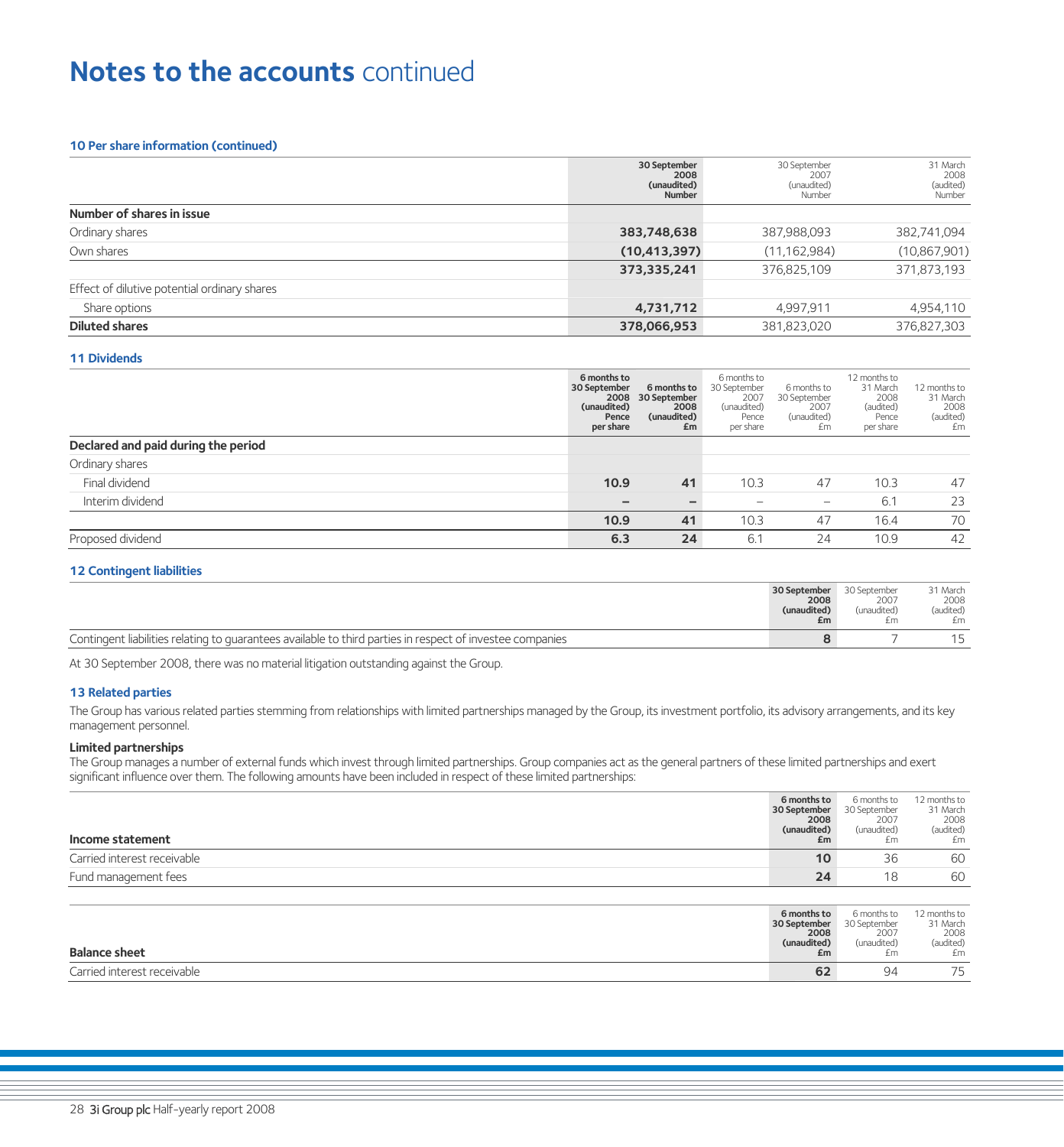### **13 Related parties (continued)**

#### **Investments**

The Group makes minority investments in the equity of unquoted and quoted companies. This normally allows the Group to participate in the financial and operating policies of those companies. It is presumed that it is possible to exert significant influence when the equity holding is greater than 20%. These investments are not equity accounted for (as permitted by IAS 28) but are related parties. The total amounts included for these investments are as follows:

| Income statement                                              | 6 months to<br>30 September<br>2008<br>(unaudited)<br>£m | 6 months to<br>30 September<br>2007<br>(unaudited)<br>£m | 12 months to<br>31 March<br>2008<br>(audited)<br>fm. |
|---------------------------------------------------------------|----------------------------------------------------------|----------------------------------------------------------|------------------------------------------------------|
| Realised profits over value on the disposal of investments    | 108                                                      | 260                                                      | 369                                                  |
| Unrealised (losses)/profits on the revaluation of investments | (231)                                                    | 155                                                      | 196                                                  |
| Portfolio income                                              | 125                                                      | 98                                                       | 204                                                  |

| <b>Balance sheet</b>        | 30 September<br>2008<br>(unaudited)<br>£m | 30 September<br>2007<br>(unaudited)<br>£m | 31 March<br>2008<br>(audited)<br>£m |
|-----------------------------|-------------------------------------------|-------------------------------------------|-------------------------------------|
| Quoted equity investments   | 490                                       | 684                                       | 661                                 |
| Unquoted equity investments | 1.769                                     | 1.714                                     | 1,990                               |
| Loans and receivables       | 1,508                                     | 1,495                                     | 1,679                               |

From time to time transactions occur between related parties within the investment portfolio which the Group influences to facilitate the reorganisation or recapitalisation of an investee company. There has been no single transaction in the period with a material effect on the Group's financial statements and all such transactions are fully included in the above disclosure.

### **Advisory arrangements**

The Group acts as an adviser to 3i Infrastructure plc and 3i Quoted Private Equity plc, companies listed on the London Stock Exchange. The following amounts have been included in respect of these advisory relationships:

| Income statement                                    | 30 September<br>2008<br>(unaudited)<br>£m | 30 September<br>2007<br>(unaudited)<br>£m | 31 March<br>2008<br>(audited)<br>£m. |
|-----------------------------------------------------|-------------------------------------------|-------------------------------------------|--------------------------------------|
| Unrealised losses on the revaluation of investments | (42)                                      | (4)                                       | (11)                                 |
| Fees receivable from external funds                 | 12                                        |                                           |                                      |
| Dividends                                           | 10 <sup>°</sup>                           | $\overline{\phantom{m}}$                  |                                      |

| <b>Balance sheet</b>      | 30 September | 30 September | 31 March  |
|---------------------------|--------------|--------------|-----------|
|                           | 2008         | 2007         | 2008      |
|                           | (unaudited)  | (unaudited)  | (audited) |
|                           | £m           | £m           | £m        |
| Quoted equity investments | 484          | 510          | 503       |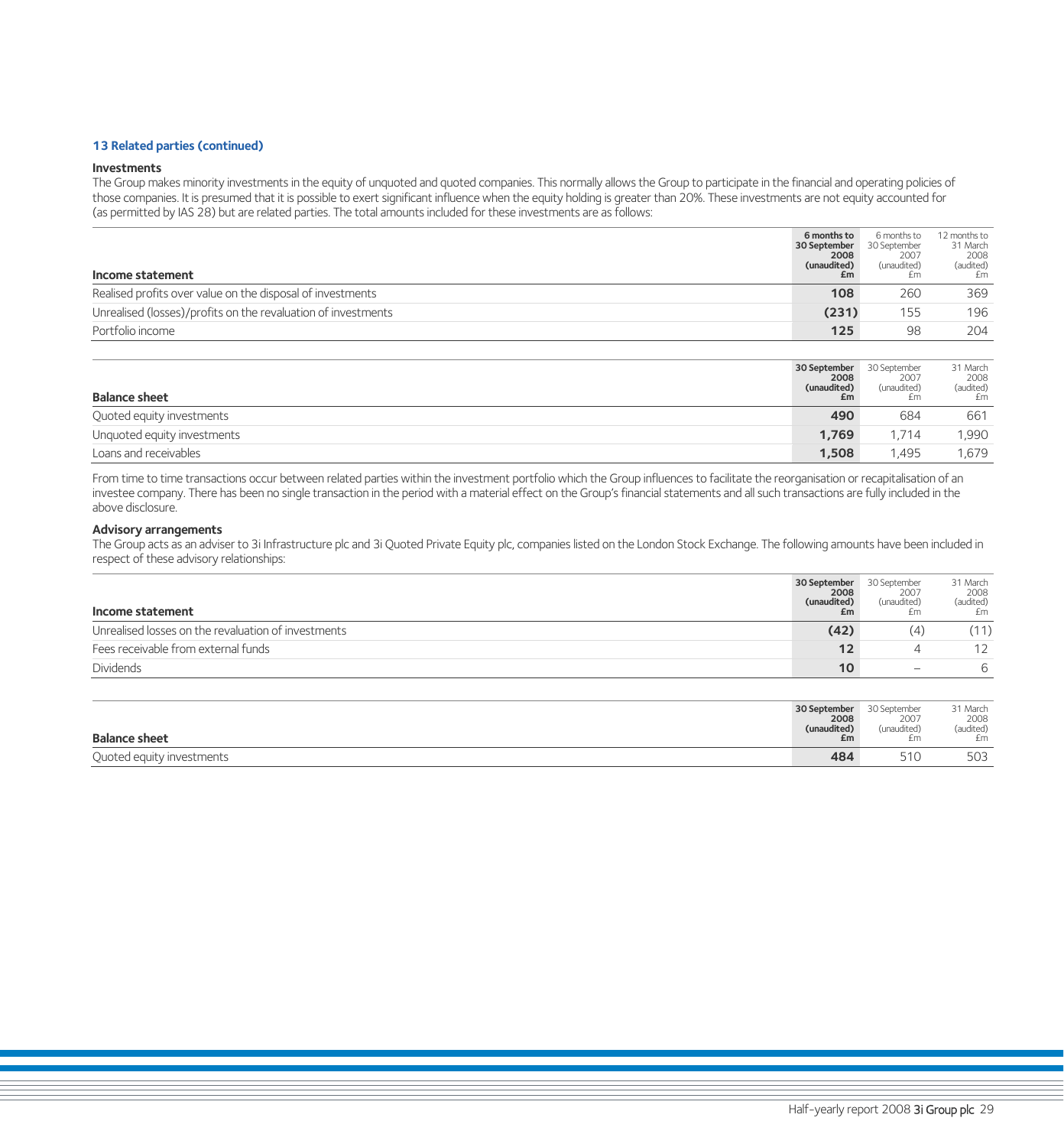## **Notes to the accounts** continued

### **13 Related parties (continued)**

### **Key management personnel**

The Group's key management personnel comprises the members of Management Committee and the Board's non-executive Directors.

| Income statement                                 | <b>30 September</b> 30 September<br>2008<br>(unaudited)<br>£m | 2007<br>(unaudited)<br>£m | 31 March<br>2008<br>(audited)<br>£m |
|--------------------------------------------------|---------------------------------------------------------------|---------------------------|-------------------------------------|
| Salaries, fees, supplements and benefits in kind |                                                               |                           | 5.                                  |
| Bonuses and deferred share bonuses               |                                                               | $\equiv$                  | 12                                  |
| Increase in accrued pension                      |                                                               | -                         |                                     |
| Carried interest payable                         |                                                               |                           | 19                                  |
| Share-based payments                             |                                                               |                           |                                     |

| <b>Balance sheet</b>                     | 30 September<br>2008<br>(unaudited)<br>£m | 30 September<br>2007<br>(unaudited)<br>£m | 31 March<br>2008<br>(audited)<br>£m |
|------------------------------------------|-------------------------------------------|-------------------------------------------|-------------------------------------|
| Bonuses and deferred share bonuses       |                                           | $\overline{\phantom{0}}$                  |                                     |
| Carried interest payable within one year | 11                                        |                                           |                                     |
| Carried interest payable after one year  |                                           | 14                                        |                                     |

Carried interest paid in the year to key management personnel was £8 million (2007: £8 million).

#### **14 Significant events**

As a result of the bankruptcy filing in the US by Lehman Brothers in September 2008 and insolvency proceedings being commenced in respect of a number of its affiliates, the Company terminated the call spread overlay arrangements it had entered into with Lehman Brothers International (Europe) in May 2008 as part of the £430 million 3.625% three year convertible bond issued by the Company, details of which were explained in the 3i Group Report and accounts 2008. Termination of this call spread overlay arrangement resulted in a £12 million adjustment to the fair value of derivatives.

The original call spread overlay arrangement with Lehman Brothers International (Europe) has been replaced at a net cost of £13 million, with an equivalent arrangement with another counterparty, which will continue to offset the volatility within the convertible bond.

A claim has been filed against Lehman Brothers International (Europe) for the recovery of the economic loss of £15 million.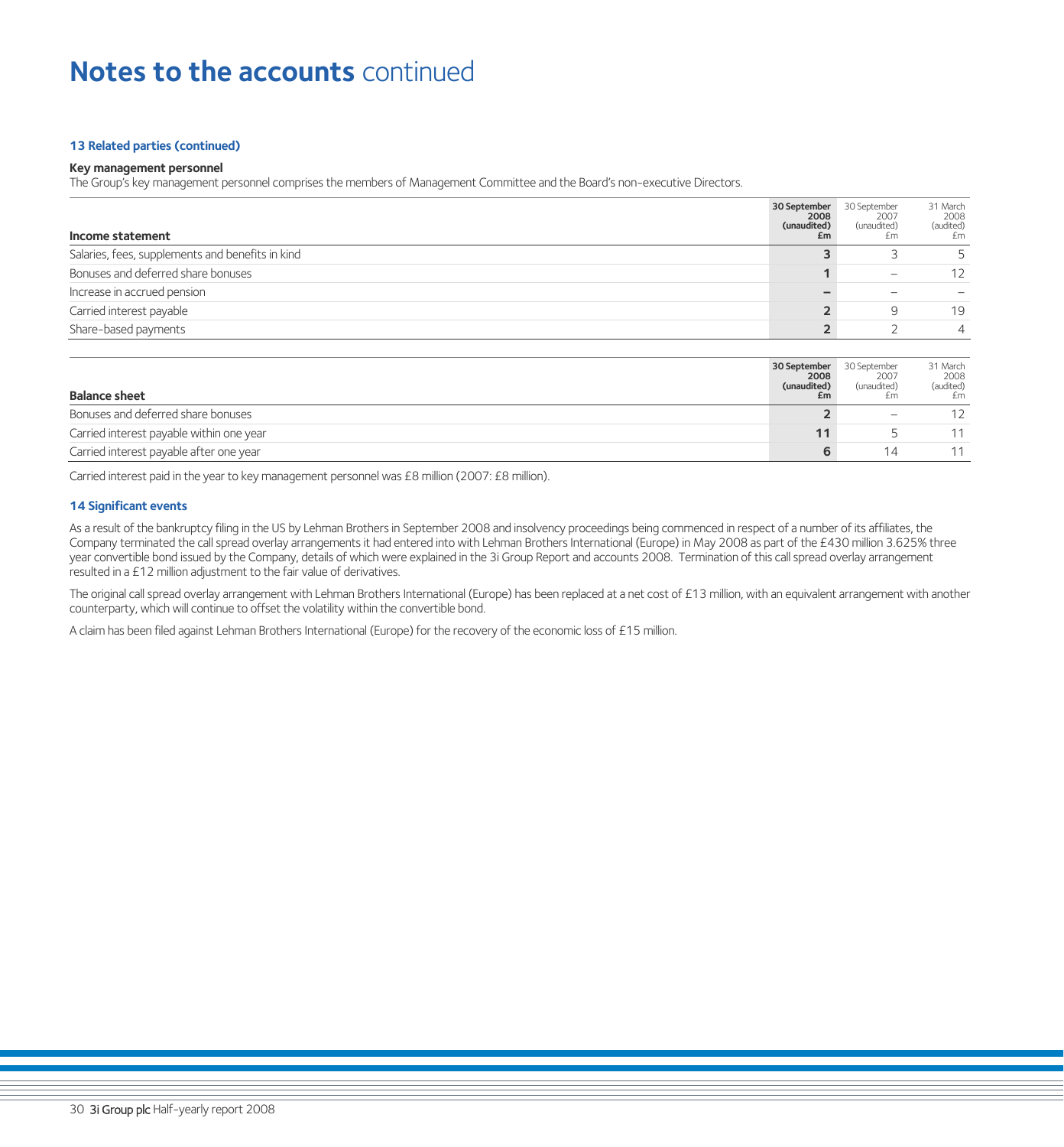## **Accounting policies**

#### **Basis of preparation**

These financial statements are the unaudited condensed half-yearly consolidated financial statements (the "Half-yearly Financial Statements") of 3i Group plc, a company incorporated in Great Britain and registered in England and Wales, and its subsidiaries (together referred to as the "Group") for the six-month period ended 30 September 2008. The Half-yearly Financial Statements have been prepared in accordance with International Accounting Standard 34 Interim Financial Reporting ("IAS 34") and should be read in conjunction with the Consolidated Financial Statements for the year to 31 March 2008 ("Report and accounts 2008"), as they provide an update of previously reported information.

The Half-yearly Financial Statements were authorised for issue by the Directors on 5 November 2008.

The Half-yearly Financial Statements have been prepared in accordance with the accounting policies set out in the Report and accounts 2008 as the new and revised International Financial Reporting Standards ("IFRS") and interpretations effective in the period have had no impact on the accounting policies of the Group. The presentation of the Half-yearly Financial Statements is consistent with the Report and accounts 2008. Where necessary, comparative information has been reclassified or expanded from the previously reported Half-yearly Financial Statements to take into account any presentational changes made in the Report and accounts 2008. The Half-yearly Financial Statements do not constitute statutory accounts. The statutory accounts for the year to 31 March 2008, prepared under IFRS, have been filed with the Registrar of Companies and the auditors have issued a report, which was unqualified and did not contain a statement under section 237(2) or section 237(3) of the Companies Act 1985.

The preparation of the Half-yearly Financial Statements requires management to make judgments, estimates and assumptions that affect the application of policies and reported amounts of assets and liabilities, income and expenses. The estimates and associated assumptions are based on historical experience and other factors that are believed to be reasonable under the circumstances, the results of which form the basis of making the judgments about carrying values of assets and liabilities that are not readily apparent from other sources. Actual results may differ from these estimates.

The estimates and underlying assumptions are reviewed on an ongoing basis. Revisions to accounting estimates are recognised in the period in which the estimate is revised if the revision affects only that period, or in the period of the revision and future periods if the revision affects both current and future periods. The most significant techniques for estimation are described in the accounting policies and in "portfolio valuation – an explanation" in the Report and accounts 2008.

The Group operates in business lines where significant seasonal or cyclical variations in activity are not experienced during the financial year.

## **Statement of Directors' responsibilities**

The Directors confirm to the best of their knowledge that:

a) the condensed set of financial statements have been prepared in accordance with IAS 34 as adopted by the European Union; and

b) the interim management report includes a fair review of the information required by the FSA's Disclosure and Transparency Rules (4.2.7 R and 4.2.8 R).

The Directors of 3i Group plc and their functions are listed on page 42.

By order of the Board

**K J Dunn** Secretary

5 November 2008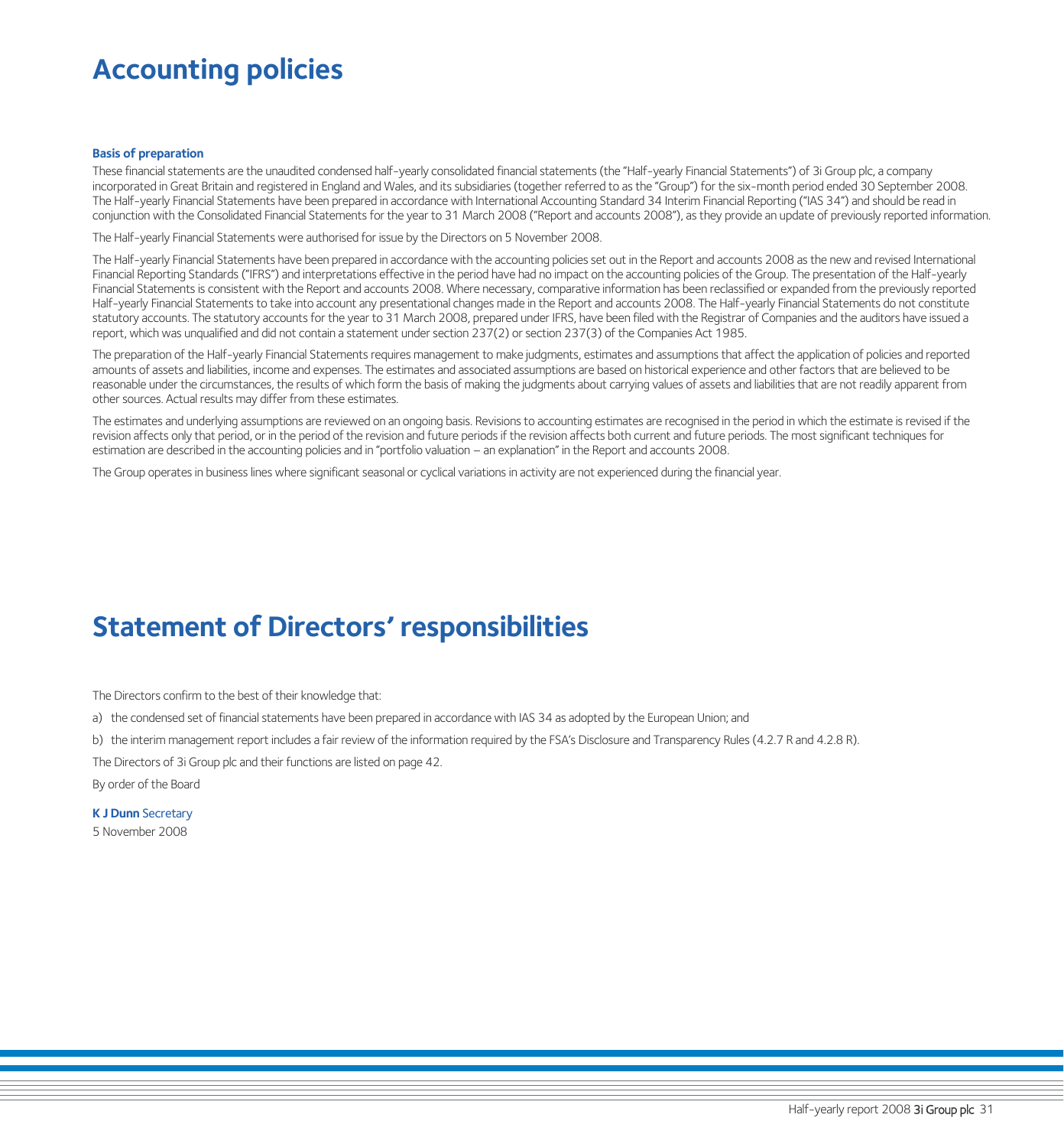## **Independent review report to 3i Group plc**

#### **Introduction**

We have been engaged by 3i Group plc to review the condensed set of financial statements in the half-yearly financial report for the six months ended 30 September 2008 which comprises the Consolidated income statement, Consolidated statement of recognised income and expense, Consolidated reconciliation of movements in equity, Consolidated balance sheet, Consolidated cash flow statement and the related notes 1 to 14. We have read the other information contained in the half-yearly financial report and considered whether it contains any apparent misstatements or material inconsistencies with the information in the condensed set of financial statements.

This report is made solely to the Company in accordance with guidance contained in ISRE 2410 (UK and Ireland) "Review of Interim Financial Information Performed by the Independent Auditor of the Entity" issued by the Auditing Practices Board. To the fullest extent permitted by law, we do not accept or assume responsibility to anyone other than the Company, for our work, for this report, or for the conclusions we have formed.

#### **Directors' responsibilities**

The half-yearly financial report is the responsibility of, and has been approved by, the Directors. The Directors are responsible for preparing the half-yearly financial report in accordance with the Disclosure and Transparency Rules of the United Kingdom's Financial Services Authority.

As disclosed in the accounting policies note, the annual financial statements of the Group are prepared in accordance with IFRSs as adopted by the European Union. The condensed set of financial statements included in this half-yearly financial report has been prepared in accordance with International Accounting Standard 34, "Interim Financial Reporting", as adopted by the European Union.

#### **Our responsibility**

Our responsibility is to express to the Company a conclusion on the condensed set of financial statements in the half-yearly financial report based on our review.

#### **Scope of review**

We conducted our review in accordance with International Standard on Review Engagements (UK and Ireland) 2410, "Review of Interim Financial Information Performed by the Independent Auditor of the Entity" issued by the Auditing Practices Board for use in the United Kingdom. A review of half-yearly financial information consists of making enquiries, primarily of persons responsible for financial and accounting matters, and applying analytical and other review procedures. A review is substantially less in scope than an audit conducted in accordance with International Standards on Auditing (UK and Ireland) and consequently does not enable us to obtain assurance that we would become aware of all significant matters that might be identified in an audit. Accordingly, we do not express an audit opinion.

#### **Conclusion**

Based on our review, nothing has come to our attention that causes us to believe that the condensed set of financial statements in the half-yearly financial report for the six months ended 30 September 2008 is not prepared, in all material respects, in accordance with International Accounting Standard 34 as adopted by the European Union and the Disclosure and Transparency Rules of the United Kingdom's Financial Services Authority.

**Ernst & Young LLP**  London 5 November 2008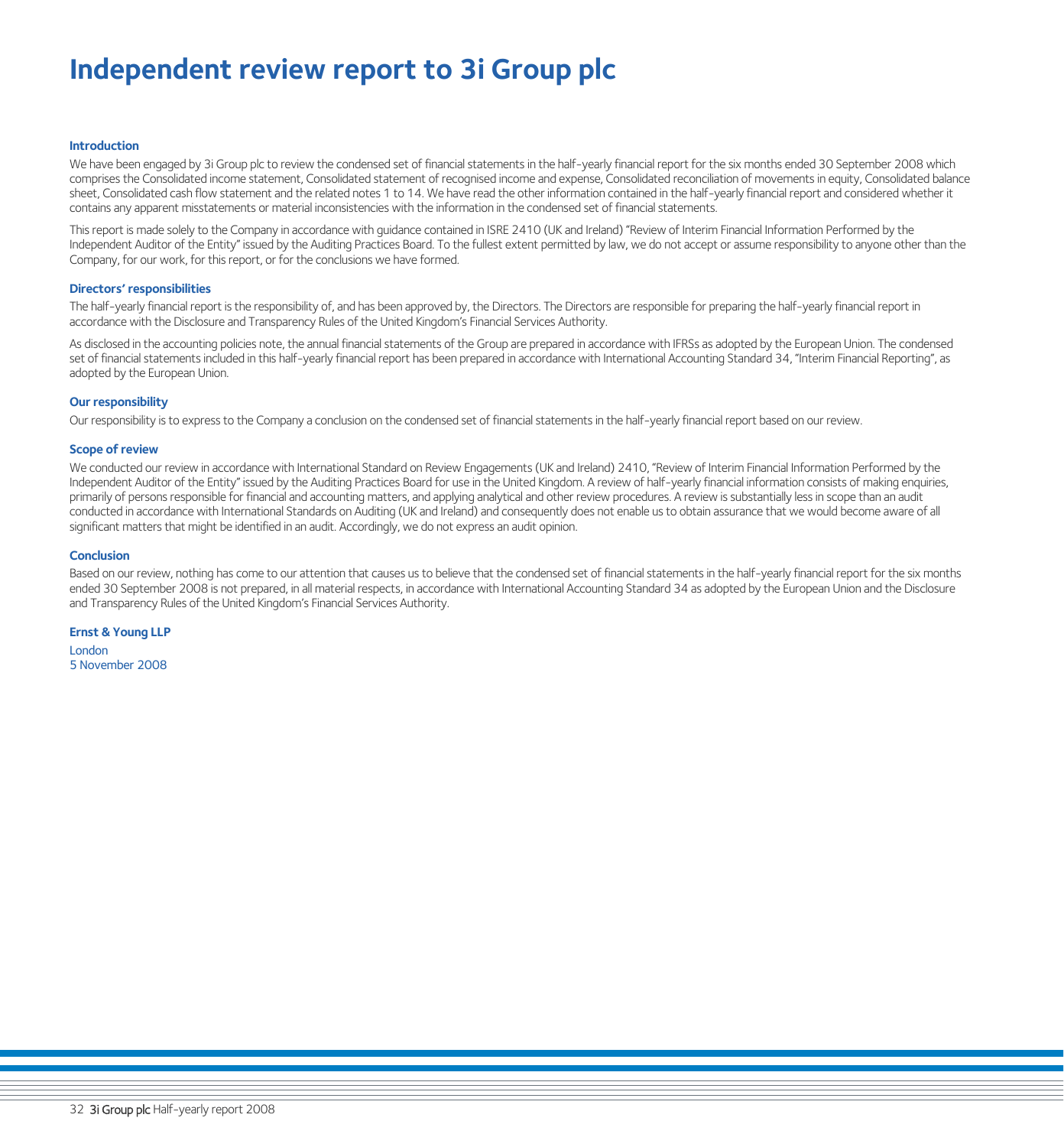## **Assets under management**

Total assets under management include portfolio assets directly owned by the Group, assets and uninvested commitments in funds managed by the Group, and investment companies advised by the Group.

| 30 September<br>2008 | 30 September<br>2007     | 31 March<br>2008 |
|----------------------|--------------------------|------------------|
| 2,084                | 1,571                    | 2,025            |
|                      | 1,854                    | 2,366            |
| 530                  | 502                      | 501              |
| 105                  | 176                      | 142              |
| 228                  | 312                      | 244              |
| 655                  | 715                      | 738              |
|                      | 5,130                    | 6,016            |
|                      |                          |                  |
| 30 September<br>2008 | 30 September<br>2007     | 31 March<br>2008 |
| 2,624                | 2,229                    | 2,594            |
| 159                  | 198                      | 183              |
| 417                  | $\overline{\phantom{m}}$ | 348              |
| -                    | 5                        |                  |
| 20                   | 19                       | 18               |
|                      | 2,451                    | 3,143            |
|                      |                          |                  |
| 30 September<br>2008 | 30 September<br>2007     | 31 March<br>2008 |
| 530                  | 392                      | 364              |
|                      | 2,332<br>5,934<br>3,220  |                  |

### **Total assets under management 9,953** 8,183 9,792

Notes

1 The value of the advised investment companies is based on the most recently disclosed net asset value. For both 3i Infrastructure plc and 3i Quoted Private Equity plc this was as at 30 September 2008

3i Quoted Private Equity plc1 **269** 210 269 Total **799** 602 633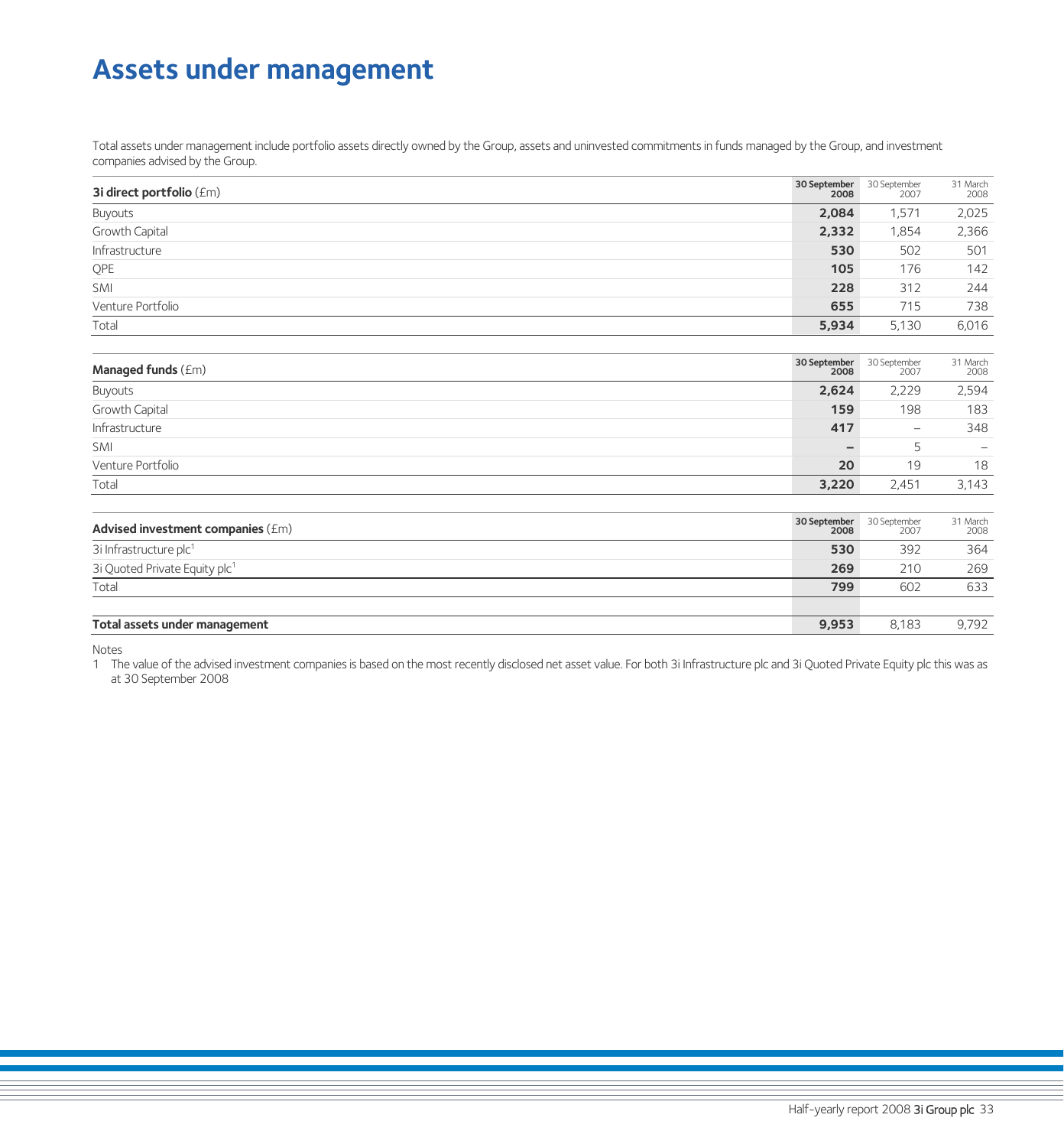## **3i portfolio**

| 3i direct portfolio value by geography (£m) | 30 September<br>2008 | 30 September<br>2007 | 31 March<br>2008 |
|---------------------------------------------|----------------------|----------------------|------------------|
| Continental Europe                          | 2,432                | 2,331                | 2,573            |
| UK                                          | 2,269                | 1,962                | 2,250            |
| India                                       | 294                  | 234                  | 334              |
| China                                       | 198                  | 107                  | 171              |
| Other Asia*                                 | 166                  | 156                  | 174              |
| US                                          | 553                  | 321                  | 497              |
| Rest of World                               | 22                   | 19                   | 17               |
| Total                                       | 5,934                | 5,130                | 6,016            |

\*Includes Japan, Singapore, South Korea.

| 3i direct continental European portfolio value $(\text{fm})$ | 30 September<br>2008 | 30 September<br>2007 | 31 March<br>2008 |
|--------------------------------------------------------------|----------------------|----------------------|------------------|
| Benelux                                                      | 451                  | 366                  | 419              |
| France                                                       | 237                  | 224                  | 195              |
| Germany/Austria/Switzerland                                  | 359                  | 372                  | 428              |
| Italy                                                        | 225                  | 175                  | 351              |
| Nordic                                                       | 619                  | 759                  | 653              |
| Spain                                                        | 426                  | 377                  | 443              |
| Other European*                                              | 115                  | 58                   | 84               |
| Total                                                        | 2,432                | 2,331                | 2,573            |

\*Other European includes investments in countries where 3i did not have an office at 30 September 2008.

| 3i direct portfolio value by sector* (£m) | 30 September<br>2008 | 30 September<br>2007 | 31 March<br>2008 |
|-------------------------------------------|----------------------|----------------------|------------------|
| <b>Business services</b>                  | 835                  | 792                  | 819              |
| Consumer                                  | 614                  | 455                  | 703              |
| Financial services                        | 452                  | 281                  | 415              |
| General industrial                        | 1,386                | 1,162                | 1,423            |
| Healthcare                                | 657                  | 396                  | 572              |
| Media                                     | 422                  | 420                  | 455              |
| Oil, gas and power                        | 304                  | 303                  | 316              |
| Technology                                | 629                  | 643                  | 670              |
| Infrastructure                            | 530                  | 502                  | 501              |
| Quoted private equity                     | 105                  | 176                  | 142              |
| Total                                     | 5,934                | 5,130                | 6,016            |

\*The Group's sector analysis was updated at 31 March 2008. The figures in 30 September 2007 have been reclassified for comparison.

| 3i direct portfolio value by valuation method $(\text{fm})$ | 30 September<br>2008 | 30 September<br>2007 | 31 March<br>2008 |
|-------------------------------------------------------------|----------------------|----------------------|------------------|
| Imminent sale or IPO                                        | 187                  | 94                   | 185              |
| Quoted                                                      | 812                  | 778                  | 889              |
| Earnings                                                    | 1,892                | ,569                 | 1,660            |
| Cost                                                        | 1,504                | ,809                 | 2,007            |
| Price of recent investment                                  | 267                  | 244                  | 308              |
| Net assets                                                  | 34                   | 52                   | 46               |
| Other                                                       | 1,238                | 584                  | 921              |
| Total                                                       | 5,934                | 5,130                | 6,016            |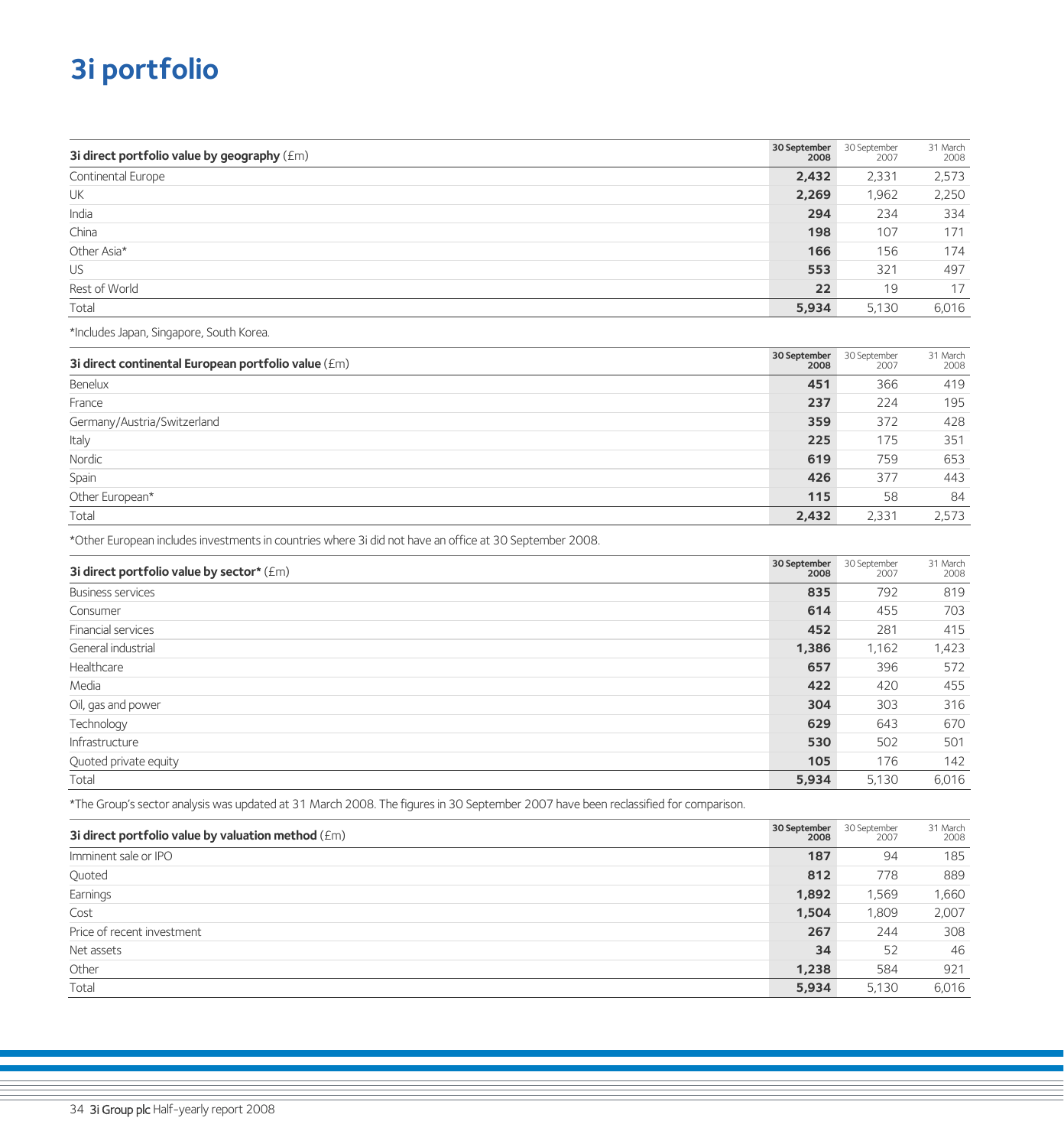| 3i direct Buyouts - portfolio value by valuation method $(\text{fm})$ | 30 September<br>2008 | 30 September<br>2007 | 31 March<br>2008 |
|-----------------------------------------------------------------------|----------------------|----------------------|------------------|
| Imminent sale or IPO                                                  | 167                  | 39                   | 150              |
| Quoted                                                                | 144                  | 103                  | 141              |
| Earnings                                                              | 862                  | 672                  | 781              |
| Cost                                                                  | 678                  | 686                  | 767              |
| Other                                                                 | 233                  | 71                   | 186              |
| Total                                                                 | 2,084                | 1,571                | 2,025            |

| 3i direct Growth Capital - portfolio value by valuation method $(\text{\textsterling m})$ | 30 September<br>2008 | 30 September<br>2007     | 31 March<br>2008 |
|-------------------------------------------------------------------------------------------|----------------------|--------------------------|------------------|
| Imminent sale or IPO                                                                      | 6                    |                          | 12               |
| Quoted                                                                                    | 131                  | 91                       | 174              |
| Earnings                                                                                  | 850                  | 722                      | 710              |
| Cost                                                                                      | 756                  | 741                      | 1,041            |
| Price of recent investment                                                                | 46                   | $\overline{\phantom{m}}$ | 26               |
| Net assets                                                                                | 12                   | 20                       | 16               |
| Other                                                                                     | 531                  | 278                      | 387              |
| Total                                                                                     | 2,332                | 1.854                    | 2.366            |

| 3i direct - Infrastructure portfolio value by valuation method $(\text{fm})$ | 30 September<br>2008 | 30 September<br>2007 | 31 March<br>2008 |
|------------------------------------------------------------------------------|----------------------|----------------------|------------------|
| Imminent sale or IPO                                                         |                      | $\qquad \qquad -$    |                  |
| Quoted                                                                       | 380                  | 337                  | 362              |
| Cost                                                                         |                      | 142                  | 38               |
| Other                                                                        | 148                  | 23                   | 101              |
| Total                                                                        | 530                  | 502                  | 501              |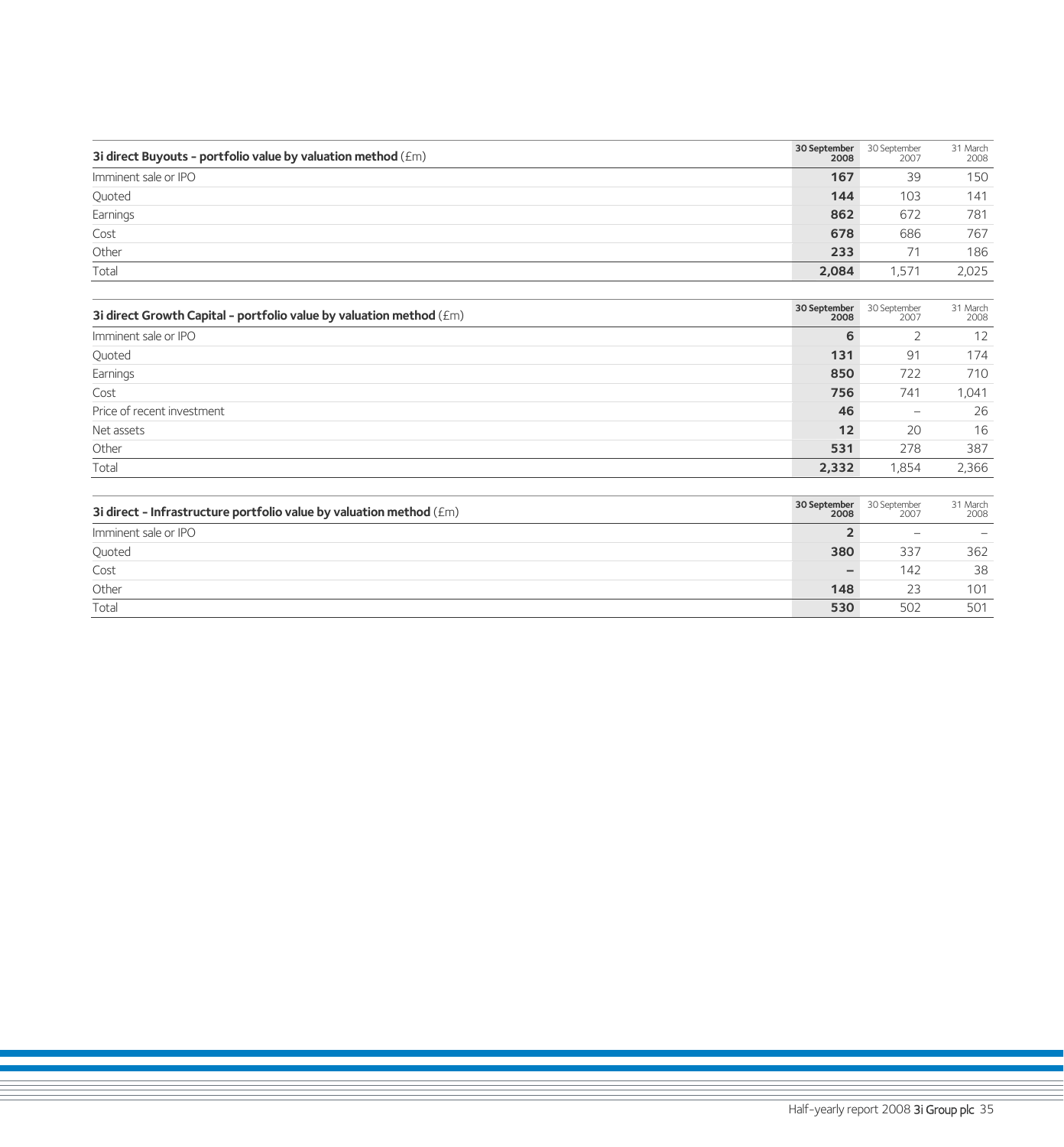## **3i portfolio** continued

| 3i direct QPE - portfolio value by valuation method $(\text{fm})$ | 30 September<br>2008 | 30 September<br>2007 | 31 March<br>2008 |
|-------------------------------------------------------------------|----------------------|----------------------|------------------|
| Quoted                                                            | 105                  | 176                  | 142              |
| Total                                                             | 105                  | 176                  | 142              |

| 3i direct SMI - portfolio value by valuation method $(\text{Em})$ | 30 September<br>2008 | 30 September<br>2007            | 31 March<br>2008 |
|-------------------------------------------------------------------|----------------------|---------------------------------|------------------|
| Imminent sale or IPO                                              |                      | 38                              | 9                |
| Earnings                                                          | 165                  | 169                             | 150              |
| Cost                                                              |                      | $\hspace{0.1mm}-\hspace{0.1mm}$ | $\overline{4}$   |
| Net assets                                                        | 22                   | 32                              | 23               |
| Other                                                             | 36                   | 73                              | 58               |
| Total                                                             | 228                  | 312                             | 244              |

| 3i direct Venture Portfolio - portfolio value by valuation method $(\text{\textsterling m})$ | 2008 | 30 September 30 September<br>2007 | 31 March<br>2008 |
|----------------------------------------------------------------------------------------------|------|-----------------------------------|------------------|
| Imminent sale or IPO                                                                         |      | 15                                | 14               |
| Quoted                                                                                       | 52   | 71                                | 70               |
| Earnings                                                                                     | 15   | 6                                 | 19               |
| Cost                                                                                         | 70   | 240                               | 157              |
| Price of recent investment                                                                   | 221  | 244                               | 282              |
| Net assets                                                                                   |      | $\overline{\phantom{0}}$          |                  |
| Other                                                                                        | 290  | 139                               | 189              |
| Total                                                                                        | 655  | 715                               | 738              |
| - of which early stage Venture Capital                                                       | 493  | 564                               | 578              |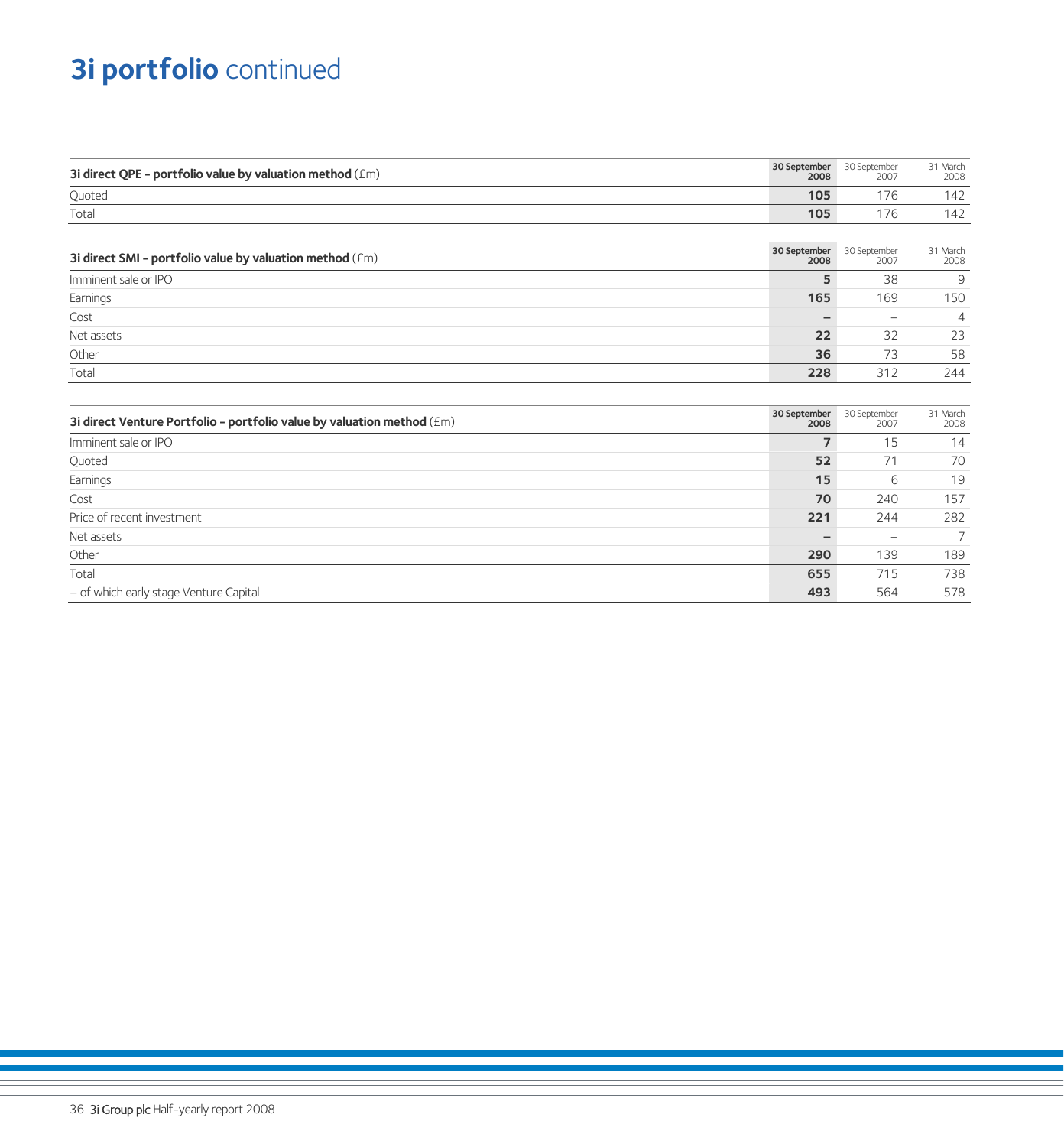## **Investment**

| 3i direct investment by business line $(\text{fm})$ | 6 months to<br>30 September<br>2008 | 6 months to<br>30 September<br>2007 | 12 months to<br>31 March<br>2008 |
|-----------------------------------------------------|-------------------------------------|-------------------------------------|----------------------------------|
| Buyouts                                             | 338                                 | 436                                 | 788                              |
| Growth Capital                                      | 279                                 | 493                                 | 990                              |
| Infrastructure                                      | 22                                  | 58                                  | 38                               |
| QPE                                                 |                                     | 182                                 | 182                              |
| SMI                                                 |                                     | $\qquad \qquad -$                   | 6                                |
| Venture Portfolio                                   | 29                                  | 65                                  | 156                              |
| Total                                               | 668                                 | 1.234                               | 2,160                            |

| 3i direct investment by geography $(\text{fm})$ | 6 months to<br>30 September<br>2008 | 6 months to<br>30 September<br>2007 | 12 months to<br>31 March<br>2008 |
|-------------------------------------------------|-------------------------------------|-------------------------------------|----------------------------------|
| Continental Europe                              | 364                                 | 511                                 | 707                              |
| UK                                              | 227                                 | 549                                 | 972                              |
| India                                           |                                     | 69                                  | 95                               |
| China                                           | 17                                  | 27                                  | 53                               |
| Other Asia*                                     |                                     | 14                                  | 23                               |
| US                                              | 55                                  | 60                                  | 303                              |
| Rest of World                                   |                                     | 4                                   |                                  |
| Total                                           | 668                                 | 1,234                               | 2,160                            |
|                                                 |                                     |                                     |                                  |

\*Includes Japan, Singapore, South Korea.

| 3i direct continental European investment (£m) | 6 months to<br>30 September<br>2008 | 6 months to<br>30 September<br>2007 | 12 months to<br>31 March<br>2008 |
|------------------------------------------------|-------------------------------------|-------------------------------------|----------------------------------|
| Benelux                                        | 50                                  | 11                                  | 24                               |
| France                                         | 49                                  | 21                                  | 40                               |
| Germany/Austria/Switzerland                    | 37                                  | 146                                 | 155                              |
| Italy                                          | 52                                  | 38                                  | 142                              |
| Nordic                                         | 30                                  | 219                                 | 226                              |
| Spain                                          | 84                                  | 63                                  | 93                               |
| Other European*                                | 62                                  | 13                                  | 27                               |
| Total                                          | 364                                 | 511                                 | 707                              |

\*Includes investments in countries where 3i did not have an office at 30 September 2008.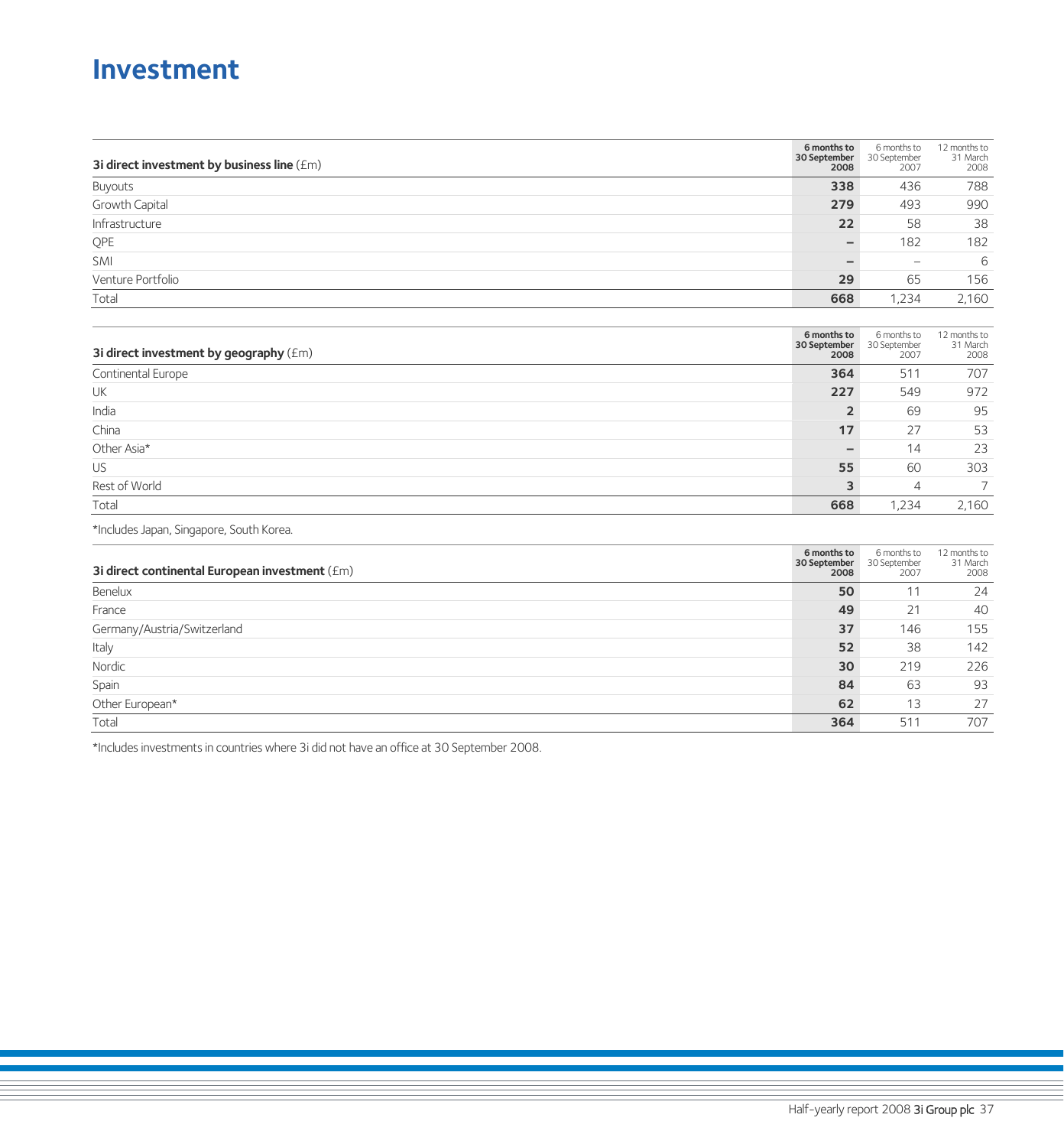## **Investment** continued

| 3i direct investment by sector* $(\text{Em})$ | 6 months to<br>30 September<br>2008 | 6 months to<br>30 September<br>2007 | 12 months to<br>31 March<br>2008 |
|-----------------------------------------------|-------------------------------------|-------------------------------------|----------------------------------|
| <b>Business services</b>                      | 98                                  | 347                                 | 456                              |
| Consumer                                      | 89                                  | 8                                   | 237                              |
| <b>Financial services</b>                     | 79                                  | 96                                  | 218                              |
| General industrial                            | 36                                  | 205                                 | 353                              |
| Healthcare                                    | 133                                 | 36                                  | 234                              |
| Media                                         | 93                                  | 16                                  | 56                               |
| Oil, gas and power                            | 46                                  | 140                                 | 187                              |
| Technology                                    | 72                                  | 146                                 | 199                              |
| Infrastructure                                | 22                                  | 58                                  | 38                               |
| Quoted private equity                         |                                     | 182                                 | 182                              |
| Total                                         | 668                                 | 1,234                               | 2,160                            |

\*The Group's sector analysis was updated at 31 March 2008. The figures for 30 September 2007 have been reclassified for comparison.

| 3i direct first and subsequent investment $(fm)$                  | 6 months to<br>30 September<br>2008 | 6 months to<br>30 September<br>2007 | 12 months to<br>31 March<br>2008 |
|-------------------------------------------------------------------|-------------------------------------|-------------------------------------|----------------------------------|
| First investment in new investee companies                        | 388                                 | 823                                 | 1,617                            |
| Drawdown on existing arrangements for first investments           | 57                                  | 77                                  | 92                               |
| Investment by 3i in external funds                                | 31                                  | 249                                 | 253                              |
| Newly arranged further investment in existing portfolio companies | 104                                 | 56                                  | 130                              |
| Other – including capitalised interest                            | 88                                  | 29                                  | 68                               |
| Total                                                             | 668                                 | .234                                | 2.160                            |

| Investment by business line (including managed and advised external funds) $(\text{Em})$ | 6 months to<br>30 September<br>2008 | 6 months to<br>30 September<br>2007 | 12 months to<br>31 March<br>2008 |
|------------------------------------------------------------------------------------------|-------------------------------------|-------------------------------------|----------------------------------|
| Buyouts                                                                                  | 671                                 | 770                                 | 1,520                            |
| Growth Capital                                                                           | 279                                 | 493                                 | 991                              |
| Infrastructure                                                                           | 131                                 | 236                                 | 340                              |
| QPE                                                                                      | 70                                  | 182                                 | 182                              |
| SMI                                                                                      |                                     | $\overline{\phantom{a}}$            | 6                                |
| Venture Portfolio                                                                        | 29                                  | 65                                  | 156                              |
| Total                                                                                    | 1.180                               | 1.746                               | 3.195                            |

| Investment by geography (including managed and advised external funds) $(\text{Em})$ | 6 months to<br>30 September<br>2008 | 6 months to<br>30 September<br>2007 | 12 months to<br>31 March<br>2008 |
|--------------------------------------------------------------------------------------|-------------------------------------|-------------------------------------|----------------------------------|
| Continental Europe                                                                   | 491                                 | 828                                 | 1,275                            |
| UK                                                                                   | 596                                 | 688                                 | 1,308                            |
| Asia                                                                                 | 35                                  | 166                                 | 302                              |
| US                                                                                   | 55                                  | 60                                  | 303                              |
| Rest of World                                                                        |                                     | 4                                   |                                  |
| Total                                                                                | 1,180                               | .746                                | 3.195                            |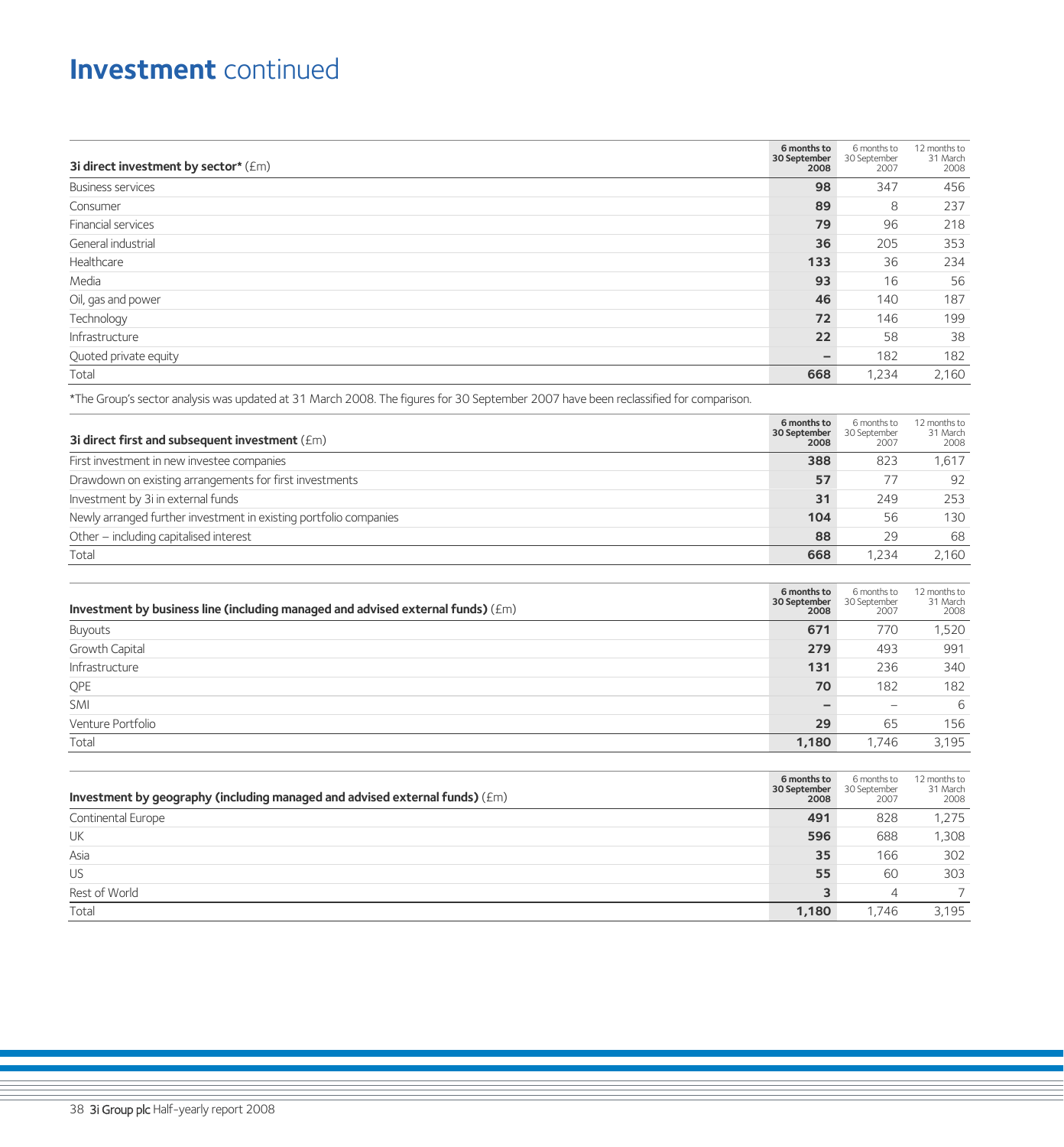## **Realisations**

|                                                                  | 6 months to<br>30 September | 6 months to<br>30 September | 12 months to<br>31 March |
|------------------------------------------------------------------|-----------------------------|-----------------------------|--------------------------|
| Realisation proceeds by business line $(\text{\textsterling m})$ | 2008                        | 2007                        | 2008                     |
| Buyouts                                                          | 326                         | 540                         | 858                      |
| Growth Capital                                                   | 169                         | 273                         | 503                      |
| Infrastructure                                                   | 8                           | 32                          | 57                       |
| QPE                                                              | -                           | 17                          | 18                       |
| SMI                                                              | 21                          | 71                          | 136                      |
| Venture Portfolio                                                | 73                          | 111                         | 170                      |
| Total                                                            | 597                         | 1.044                       | 1,742                    |

| Continental Europe<br>402 | 399<br>608 | 894<br>783 |
|---------------------------|------------|------------|
|                           |            |            |
| UK<br>144                 |            |            |
| India                     |            |            |
| China<br>19               |            | 5          |
| Other Asia*<br>14         | 15         | 20         |
| US<br>18                  | 20         | 40         |
| Rest of World             | -          | -          |
| Total<br>597              | 1,044      | 1,742      |

\*Includes Japan, Singapore, South Korea and Taiwan.

| <b>Realisation proceeds by method</b> $(\text{Em})$ | 6 months to<br>30 September<br>2008 | 6 months to<br>30 September<br>2007 | 12 months to<br>31 March<br>2008 |
|-----------------------------------------------------|-------------------------------------|-------------------------------------|----------------------------------|
| <b>IPO</b>                                          | 11                                  | 79                                  | 94                               |
| Sale of quoted investments                          | 30                                  | 82                                  | 105                              |
| Sale of unquoted equity                             | 507                                 | 637                                 | 1,081                            |
| Refinancing and loan repayments                     | 49                                  | 246                                 | 462                              |
| Total                                               | 597                                 | 1.044                               | 1,742                            |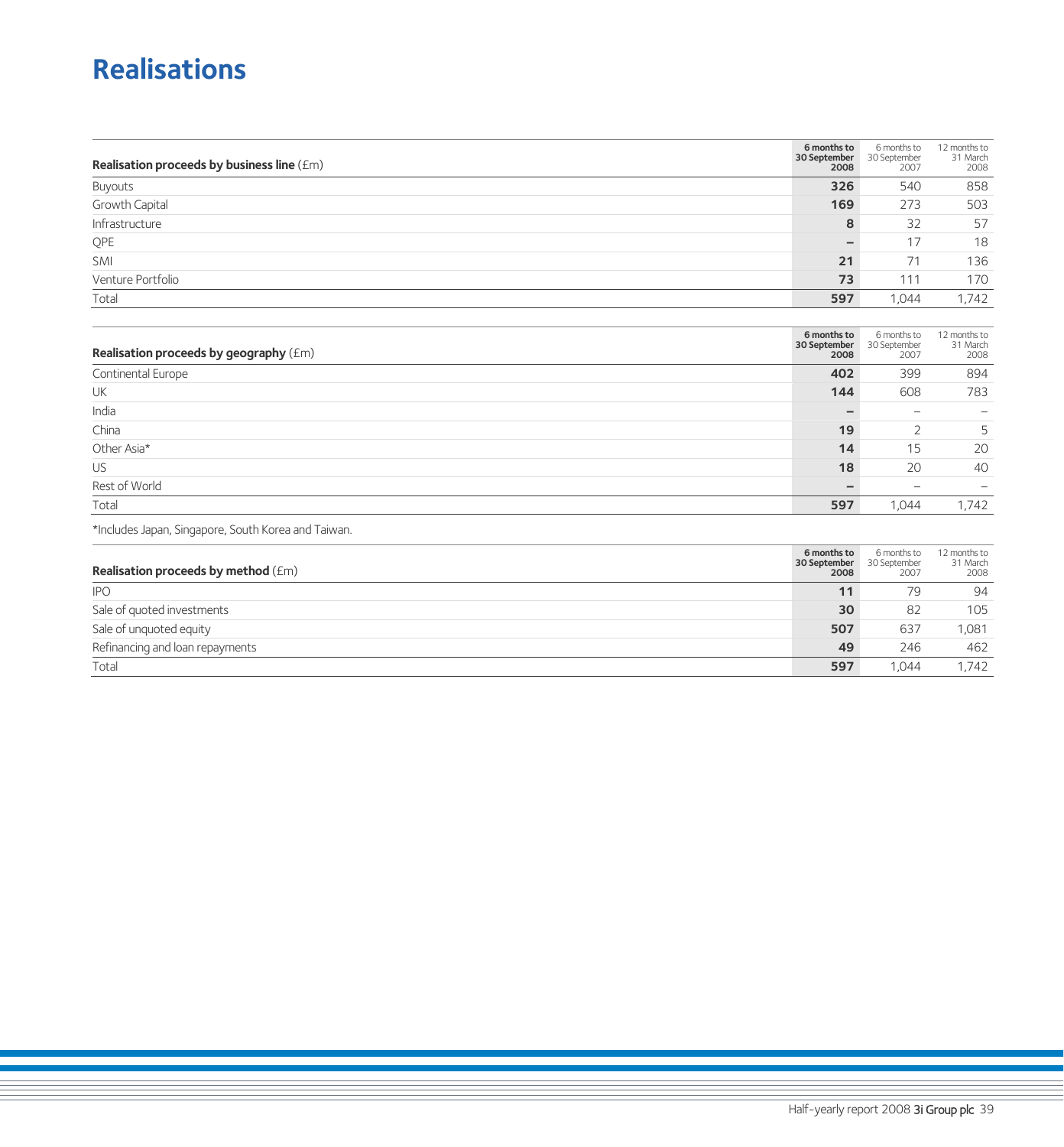## **Ten largest investments**

The list below contains 10 of our 11 largest investments by value, with one excluded from the list for commercial reasons.

| Investment                                               | <b>Business</b><br>line | Geography | First<br>invested<br>in | Valuation<br>basis | Proportion of<br>equity shares<br>held | Residual<br>cost<br>£m | Valuation<br>£m |
|----------------------------------------------------------|-------------------------|-----------|-------------------------|--------------------|----------------------------------------|------------------------|-----------------|
| 3i Infrastructure plc                                    | Infrastructure          | UK        | 2007                    | Quoted             |                                        |                        |                 |
| Quoted investment company, investing in infrastructure   |                         |           |                         |                    |                                        |                        |                 |
| Equity shares                                            |                         |           |                         |                    | 42.8%                                  | 349                    | 380             |
|                                                          |                         |           |                         |                    |                                        | 349                    | 380             |
| XB Luxembourg Holdings 1 SA (ABX)                        | Buyouts                 | Belgium   | 2006                    | Imminent<br>sale   |                                        |                        |                 |
| Freight forwarding business                              |                         |           |                         |                    |                                        |                        |                 |
| Equity shares                                            |                         |           |                         |                    | 41.1%                                  | $\overline{2}$         | 149             |
| Loans                                                    |                         |           |                         |                    |                                        | 12                     | 13              |
|                                                          |                         |           |                         |                    |                                        | 14                     | 162             |
| Venture Production plc <sup>1</sup>                      | Growth                  | UK        | 2007                    | Quoted             |                                        |                        |                 |
| Oil and gas production                                   |                         |           |                         |                    |                                        |                        |                 |
| Equity shares<br>Loans                                   |                         |           |                         |                    | 5.4%                                   | 34<br>77               | 49<br>77        |
|                                                          |                         |           |                         |                    |                                        | 111                    | 126             |
| <b>Enterprise Group Holdings Limited</b>                 | <b>Buyouts</b>          | UK        | 2007                    | Cost               |                                        |                        |                 |
| UK utilities and public sector maintenance outsourcing   |                         |           |                         |                    |                                        |                        |                 |
| Equity shares                                            |                         |           |                         |                    | 32.2%                                  | 3                      | 3               |
| Loans                                                    |                         |           |                         |                    |                                        | 117                    | 117             |
| Viridis Holdings S.p.A (Global Garden Products)          | <b>Buyouts</b>          | Italy     | 2007                    | Cost               |                                        | 120                    | 120             |
| Garden power tools                                       |                         |           |                         |                    |                                        |                        |                 |
| Equity shares                                            |                         |           |                         |                    | 33.7%                                  | 4                      | 5               |
| Loans                                                    |                         |           |                         |                    |                                        | 100                    | 110             |
|                                                          |                         |           |                         |                    |                                        | 104                    | 115             |
| <b>Quintiles Transnational Corporation</b>               | Growth                  | US        | 2008                    | Cost               |                                        |                        |                 |
| Clinical research outsourcing solutions                  |                         |           |                         |                    |                                        |                        |                 |
| Equity shares                                            |                         |           |                         |                    | 7.0%                                   | 100                    | 111             |
|                                                          |                         |           |                         |                    |                                        | 100                    | 111             |
| <b>ACR Capital Holdings Pte Limited</b>                  | Growth                  | Singapore | 2006                    | Other              |                                        |                        |                 |
| Reinsurance in large risk segments                       |                         |           |                         |                    |                                        |                        |                 |
| Equity shares                                            |                         |           |                         |                    | 31.6%                                  | 105                    | 107             |
| 3i Quoted Private Equity plc                             | OPE                     | UK        | 2007                    | Quoted             |                                        | 105                    | 107             |
| Quoted investment company, investing in quoted companies |                         |           |                         |                    |                                        |                        |                 |
| Equity shares                                            |                         |           |                         |                    | 44.9%                                  | 180                    | 104             |
|                                                          |                         |           |                         |                    |                                        | 180                    | 104             |
| <b>Inspicio Sarl</b>                                     | <b>Buyouts</b>          | UK        | 2007                    | Cost               |                                        |                        |                 |
| Global testing and inspection                            |                         |           |                         |                    |                                        |                        |                 |
| Equity shares                                            |                         |           |                         |                    | 38.2%                                  | $\overline{2}$         | 2               |
| Loans                                                    |                         |           |                         |                    |                                        | 99                     | 99              |
|                                                          |                         |           |                         |                    |                                        | 101                    | 101             |
| <b>Telecity Group plc</b>                                | Buyouts                 | UK        | 1998                    | Quoted             |                                        |                        |                 |
| Services for internet service providers                  |                         |           |                         |                    |                                        |                        |                 |
| Equity shares                                            |                         |           |                         |                    | 22.6%                                  | 16                     | 98              |
|                                                          |                         |           |                         |                    |                                        | 16                     | 98              |

Note

1 Equity element is valued as listed, and loans are valued using amortised cost.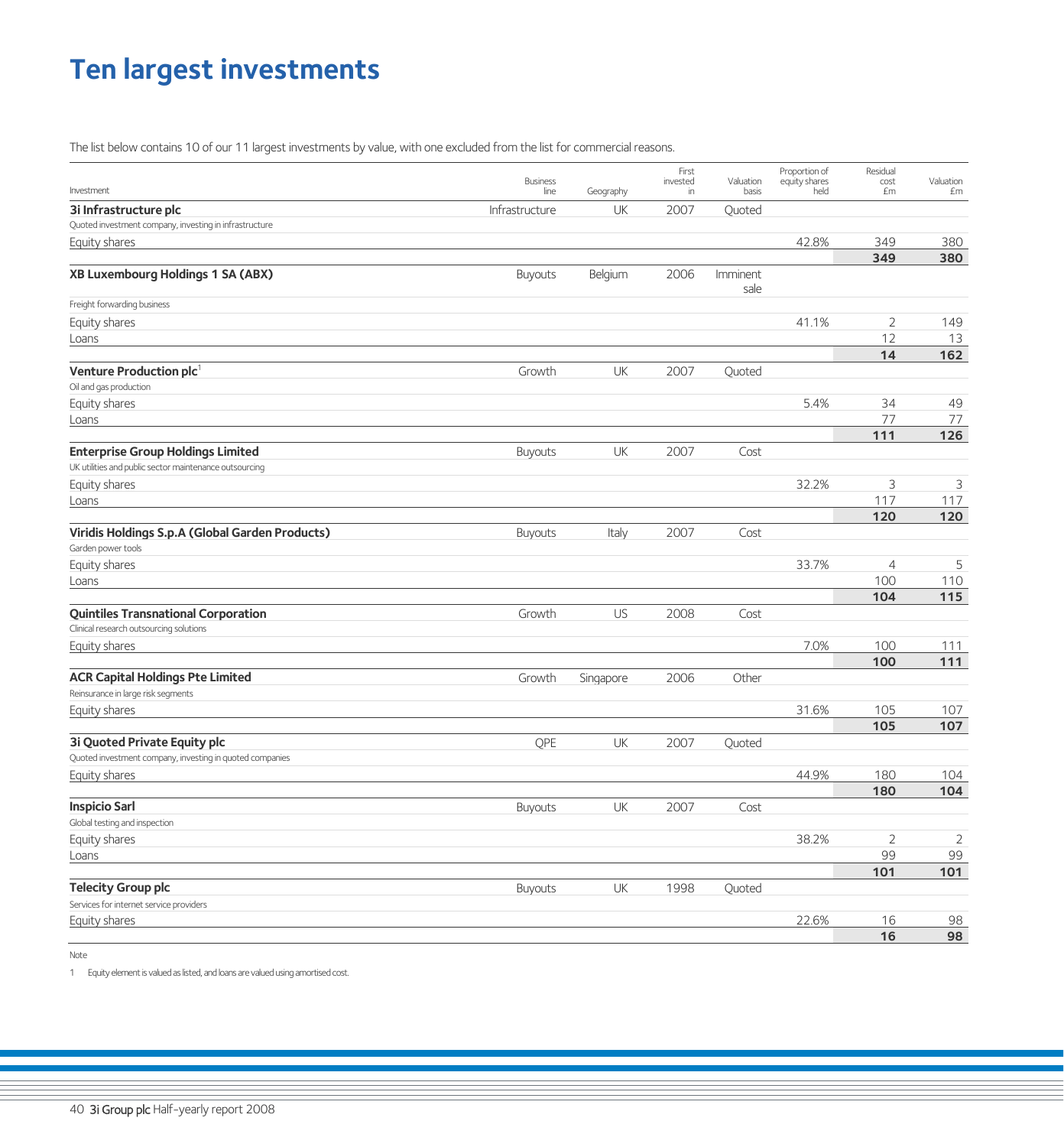## **Forty other large investments**

In addition to the investments shown on page 40, detailed below are forty other large investments which are substantially all of the Group's investments valued over £32 million. This does not include two investments that have been excluded for commercial reasons.

|                                                      |                                                                                      |                         |             |                    |                      | Residual       |                 |
|------------------------------------------------------|--------------------------------------------------------------------------------------|-------------------------|-------------|--------------------|----------------------|----------------|-----------------|
| Investment                                           | Description of business                                                              | <b>Business</b><br>line | Geography   | Valuation<br>basis | First<br>invested in | cost<br>£m     | Valuation<br>£m |
| Anglia Water Group Limited                           | Provider of drinking water and waste water services                                  | Infrastructure          | UK          | Other              | 2006                 | 86             | 94              |
| Hyva Investments BV                                  | Branded hydraulics for commercial vehicles                                           | <b>Buyouts</b>          | Netherlands | Earnings           | 2004                 | $\overline{4}$ | 86              |
| Ambea AB (H-Careholding)                             | Elderly, primary and specialist care                                                 | <b>Buyouts</b>          | Sweden      | Earnings           | 2005                 | 20             | 84              |
| Sortifandus, S.L. (GES - Global Energy Services)     | Wind power service provider                                                          | <b>Buyouts</b>          | Spain       | Earnings           | 2006                 | 36             | 82              |
| MWM GmbH (DEUTZ Power Systems)                       | Provider of decentralised power generation systems                                   | <b>Buyouts</b>          | Germany     | Earnings           | 2007                 | 68             | 81              |
| Sociedad de Servicios Radiofonicos Union Radio, S.L. | Hispanic radio operator                                                              | Growth                  | Spain       | Cost               | 2008                 | 80             | 79              |
| DNA Oy                                               | Telecom operator                                                                     | Growth                  | Finland     | Earnings           | 2007                 | 88             | 78              |
| Eltel Networks Oy                                    | Network services                                                                     | Buyouts                 | Finland     | Other              | 2007                 | 86             | 77              |
| Butterfield Fulcrum Group Limited                    | Hedge fund administrator                                                             | Growth                  | Bermuda     | Cost               | 2007                 | 74             | 76              |
| British Seafood Distribution Group Holdings Limited  | Seafood sourcer, processor and importer from<br>Far East                             | Growth                  | UK          | Cost               | 2007                 | 73             | 73              |
| Mold Masters Luxembourg Holdings Sarl                | Leading plastic processing technology provider                                       | Growth                  | Canada      | Cost               | 2007                 | 68             | 72              |
| CDH China Growth Capital Fund II LP                  | China growth capital fund                                                            | Growth                  | China       | Other              | 2005                 | 11             | 64              |
| Planet Acquisitions Holdings Limited (Chorion)       | Owner of intellectual property                                                       | <b>Buyouts</b>          | UK          | Earnings           | 2006                 | 64             | 63              |
| Jake Holdings Limited (Mayborn)                      | Manufacturer and distributor of baby products                                        | <b>Buyouts</b>          | UK          | Earnings           | 2006                 | 62             | 62              |
| Laholm Intressenter AB (DIAB)                        | Polymer-based sandwich construction laminates                                        | Growth                  | Sweden      | Earnings           | 2001                 | 9              | 61              |
| Cornwall Topco Limited (Civica)                      | Public sector IT and services                                                        | <b>Buyouts</b>          | UK          | Cost               | 2008                 | 60             | 60              |
| NORMA Group Holding GmbH                             | Provider of plastic and metal connecting technology                                  | <b>Buyouts</b>          | Germany     | Earnings           | 2005                 | 31             | 57              |
| 3i India Infrastructure Holdings Limited             | Fund investing in Indian infrastructure                                              | Infrastructure          | India       | Other              | 2007                 | 33             | 54              |
| Otnortopco AS (Alpharma)                             | Developer and supplier of pharmaceutical ingredients                                 | <b>Buyouts</b>          | Norway      | Cost               | 2008                 | 57             | 54              |
| Gain Capital Holdings Inc                            | Retail online foreign exchange trading                                               | Growth                  | <b>US</b>   | Cost               | 2008                 | 48             | 54              |
| Navayuga Engineering Company Limited                 | Engineering and construction                                                         | Growth                  | India       | Earnings           | 2006                 | 23             | 52              |
| APB SpA (AP Bags)                                    | Luxury handbags                                                                      | <b>Buyouts</b>          | Italy       | Cost               | 2008                 | 52             | 52              |
| Ultralase Group Limited                              | Laser vision correction surgery                                                      | <b>Buyouts</b>          | UK          | Other              | 2008                 | 64             | 50              |
| Inspecta Holding Oy                                  | Supplier of testing and inspection services                                          | <b>Buyouts</b>          | Finland     | Cost               | 2007                 | 42             | 48              |
| Labco SAS                                            | Clinical laboratories                                                                | Growth                  | France      | Cost               | 2008                 | 48             | 47              |
| Hobbs Holding No. 1 Limited                          | Retailer of women's clothing and footwear                                            | <b>Buyouts</b>          | UK          | Earnings           | 2004                 | 46             | 45              |
| Delta Hydrocarbons                                   | Oil and gas exploration                                                              | Growth                  | Netherlands | Cost               | 2007                 | 41             | 44              |
| EUSA Pharma Inc.                                     | Business focused on pain control, oncology and<br>critical care                      | Venture                 | UK          | Other              | 2007                 | 30             | 37              |
| Mundra Port & Special Economic Zone (MPSEZ)          | Port and Special Economic Zone operator                                              | Growth                  | India       | Quoted             | 2006                 | 28             | 36              |
| Alö Intressenter AB                                  | Manufacturer of front end loaders                                                    | Growth                  | Sweden      | Earnings           | 2002                 | 32             | 36              |
| Dockwise                                             | Specialist in heavy transport shipping within the<br>marine and oil and gas industry | <b>Buyouts</b>          | Netherlands | Quoted             | 2007                 | $\mathbf{1}$   | 35              |
| Pearl (AP) Group Limited (Agent Provocateur)         | Women's lingerie and associated products                                             | Buyouts                 | UK          | Cost               | 2007                 | 35             | 35              |
| Everis Participaciones S.L.                          | IT consulting business                                                               | Growth                  | Spain       | Other              | 2007                 | 30             | 35              |
| Scandferries Holding GmbH (Scandlines)               | Ferry operator in the Baltic Sea                                                     | Buyouts                 | Germany     | Other              | 2007                 | 31             | 35              |
| Nimbus Communications Limited                        | Media and entertainment services                                                     | Growth                  | India       | Other              | 2005                 | 35             | 33              |
| Demand Media Inc.                                    | Internet/media domain name registry services                                         | Venture                 | <b>US</b>   | Other              | 2006                 | 31             | 33              |
| Goromar XXI, S.L. (Esmalglass)                       | Manufacture of frites, glazes and colours for tiles                                  | <b>Buyouts</b>          | Spain       | Earnings           | 2002                 | 19             | 33              |
| Consulting 1 S.p.A (Targetti Sankey)                 | Design and manufacture of lighting fixtures                                          | Growth                  | Italy       | Other              | 2007                 | 38             | 33              |
| <b>SLR Holdings Limited</b>                          | Specialist environmental consultancy                                                 | Growth                  | UK          | Cost               | 2008                 | 33             | 33              |
| Sistemas Technicos de Encofrados S.A. (STEN)         | Sale and rental of formwork and scaffolding<br>equipment                             | Growth                  | Spain       | Earnings           | 2006                 | 78             | 32              |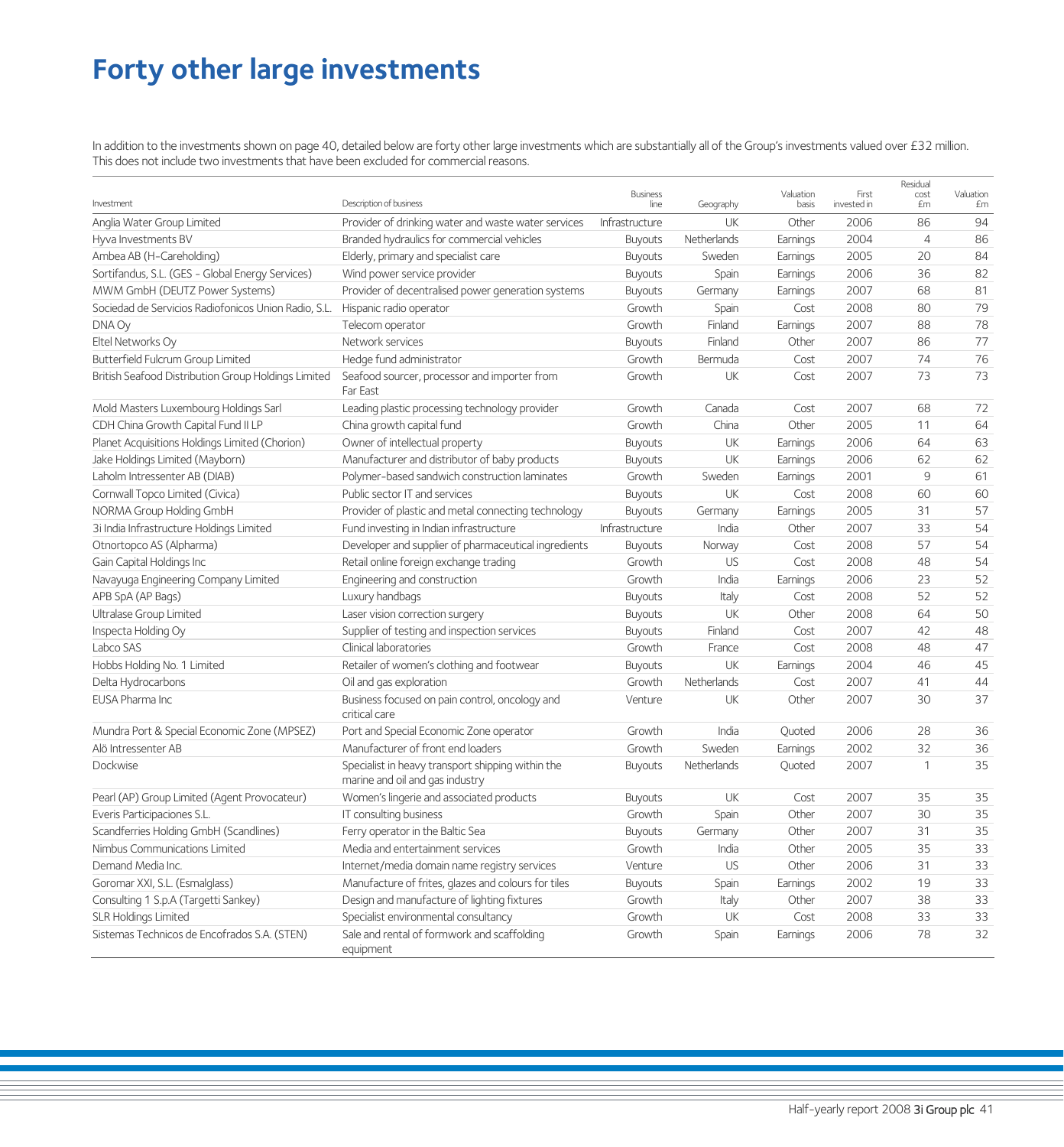## **Information for shareholders**

#### **Financial calendar**

| Ex-dividend date for interim dividend                                 | 3 December 2008 |
|-----------------------------------------------------------------------|-----------------|
| Record date for interim dividend                                      | 5 December 2008 |
| Interim dividend expected to be paid                                  | 7 January 2009  |
| <b>Shareholder profile</b> Location of investors at 30 September 2008 |                 |
| UK (including retail shareholders)                                    | 62.0%           |
| US                                                                    | 25.9%           |
| Continental Europe                                                    | 10.5%           |
| Other international                                                   | 1.6%            |

At 30 September 2008, the number of ordinary shares in issue was 383,748,638 and the number of B shares in issue was 9,305,993.

#### **Board of Directors**

Baroness Hogg, Chairman Oliver Stocken, Deputy Chairman and Senior Independent Director Philip Yea, Chief Executive and Executive Director Simon Ball, Finance Director and Executive Director Richard Meddings, Non-executive Director

Willem Mesdag, Non-executive Director Christine Morin-Postel, Non-executive Director Michael Queen, Executive Director Lord Smith of Kelvin, Non-executive Director Robert Swannell, Non-executive Director Julia Wilson, Finance Director Designate and Executive Director

## **Investor relations and general enquiries**

For all investor relations and general enquiries about 3i Group plc, including requests for further copies of the Report and accounts, please contact:

Group Communications 3i Group plc 16 Palace Street London SW1E 5JD Telephone +44 (0)20 7928 3131 Fax +44 (0)20 7928 0058 email ir@3igroup.com

or visit our investor relations website **www.3igroup.com** for full up-to-date investor relations information including the latest share price, recent annual and half-yearly reports, results presentations and financial news.

## **3i Group plc**

Registered office: 16 Palace Street, London SW1E 5JD, UK

Registered in England No. 1142830

An investment company as defined by section 833 of the Companies Act 2006.

#### **Electronic communications**

If you would prefer to receive shareholder communications electronically in future, including your annual and half-yearly reports and notices of meetings, please go to **www.shareview.co.uk/clients/3isignup** to register your details.

#### **Registrars**

For shareholder administration enquiries, including changes of address, please contact:

Equiniti Aspect House Spencer Road Lancing West Sussex BN99 6DA Telephone: 0871 384 2031 (or +44 121 415 7183 if calling from outside the UK)



Frequently used Registrars' forms may be found on our website **www.3igroup.com/registrar**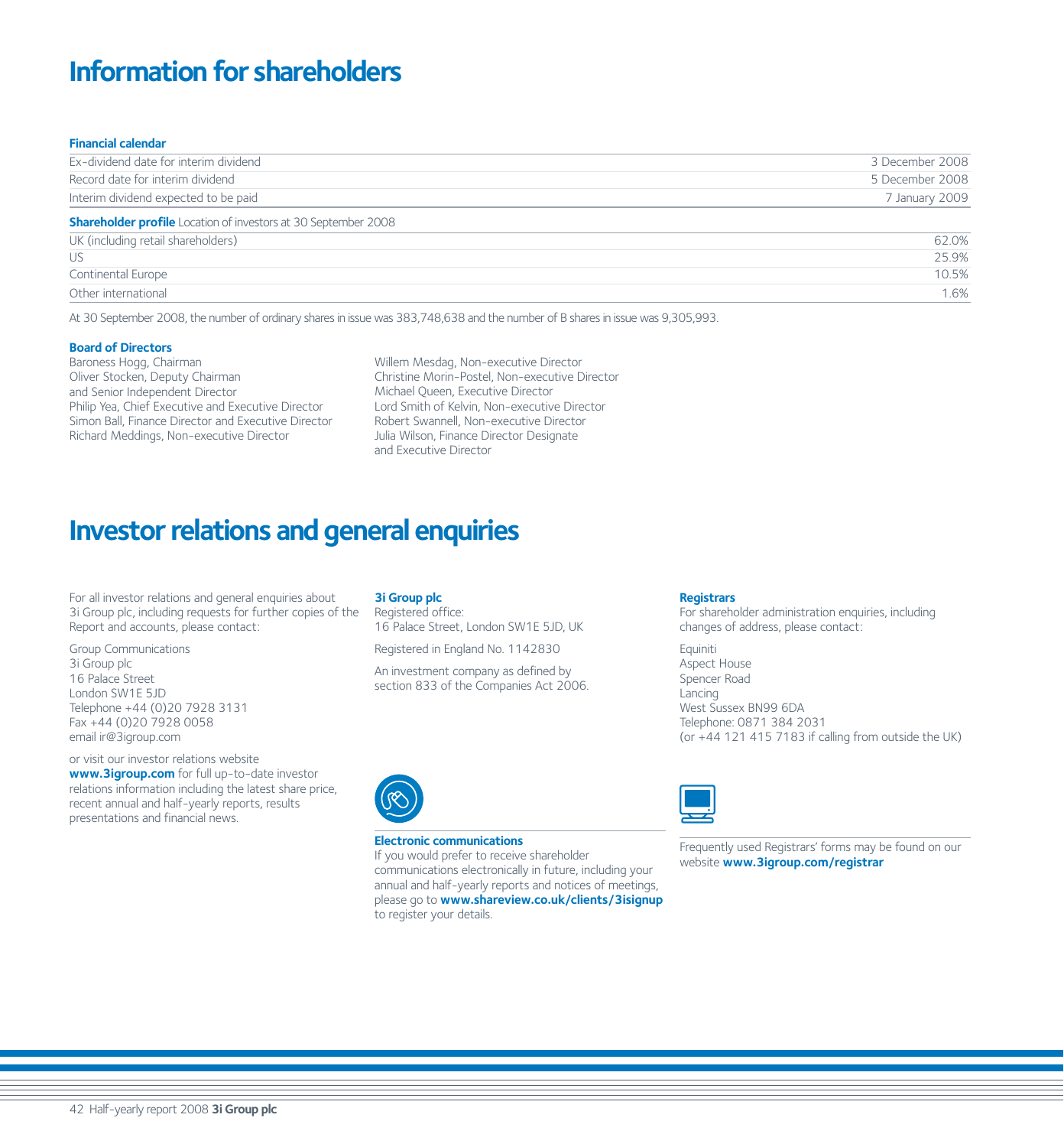## **Investor relations website – 3igroup.com**

www.3igroup.com is 3i Group's dedicated investor relations website, providing convenient access to online annual and half-yearly reports and presentations, as well as 3i's latest deal and financial news (with RSS feeds and an alert service) and a debt section. Our financial calendar and results day centre (including webcasts), historic AGM and dividend information are also on the site.

Shareholders will find tools such as share price charting, a Blackberry share price service, calculators, frequently used Registrars' forms and a dedicated email address for investor relations enquiries (ir@3igroup.com) on www.3igroup.com.

Home page:

www.3igroup.com/shareholders/ Share price look-up and calculator: www.3igroup.com/shareholders/shareinfo/calculator/ Results day centre: www.3igroup.com/shareholders/presreports/ Online Report and accounts: www.3igroup.com/shareholders/presreports/ reports/

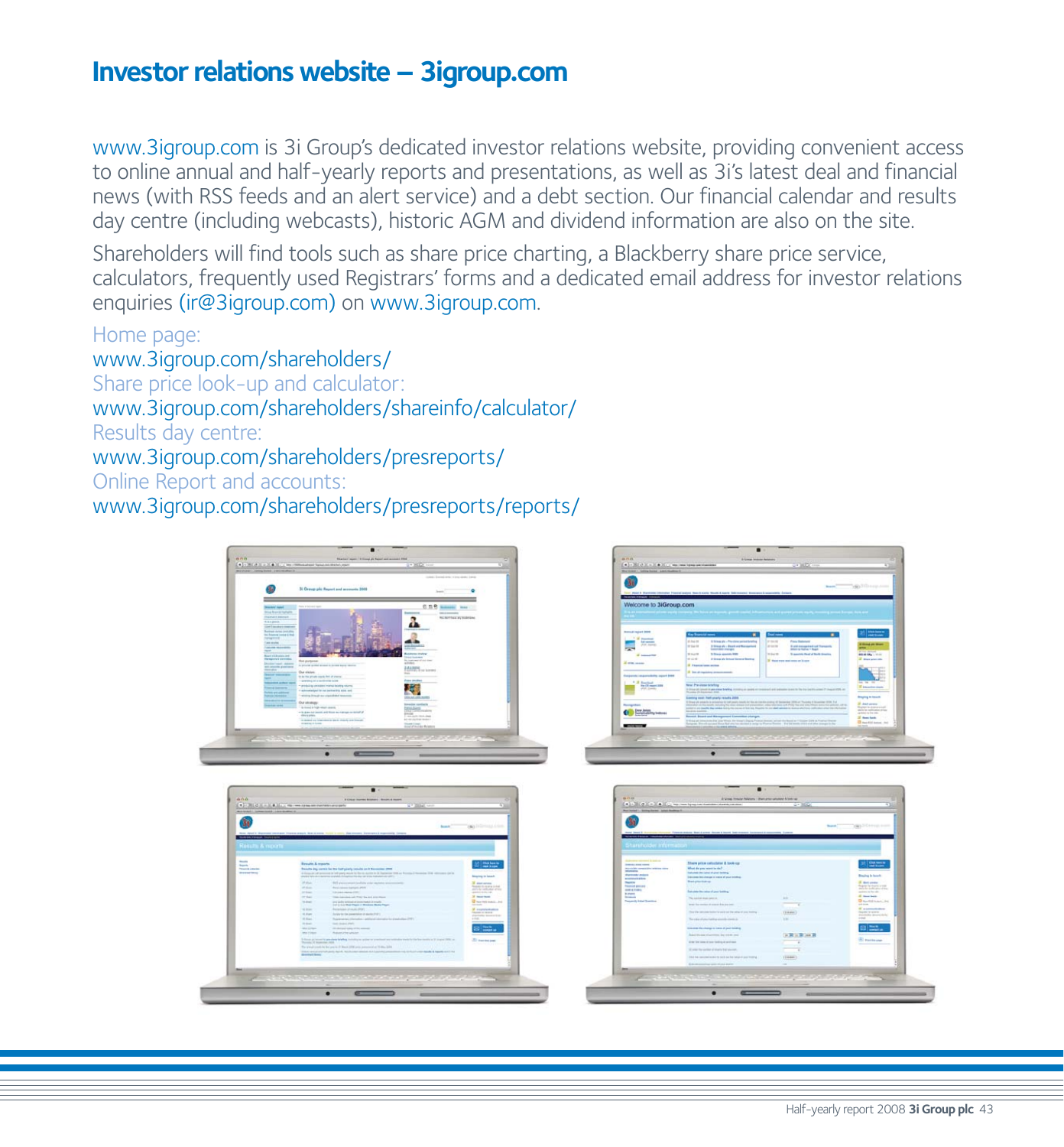Designed and produced by **Radley Yeldar** (London) www.ry.com Printed by St Ives Westerham Press Ltd, ISO14001, FSC certified and CarbonNeutral®.

This document is printed on ERA Silk paper. The paper contains 50% de-inked post-consumer waste and virgin wood fibre from well-managed forests independently certified according to the rules of the Forest Stewardship Council (FSC). It is manufactured at a mill that is certified to ISO14001 and EMAS environmental standards. The mill uses pulps that are elemental chlorine free (ECF) and the inks in printing this report are all vegetable-based.

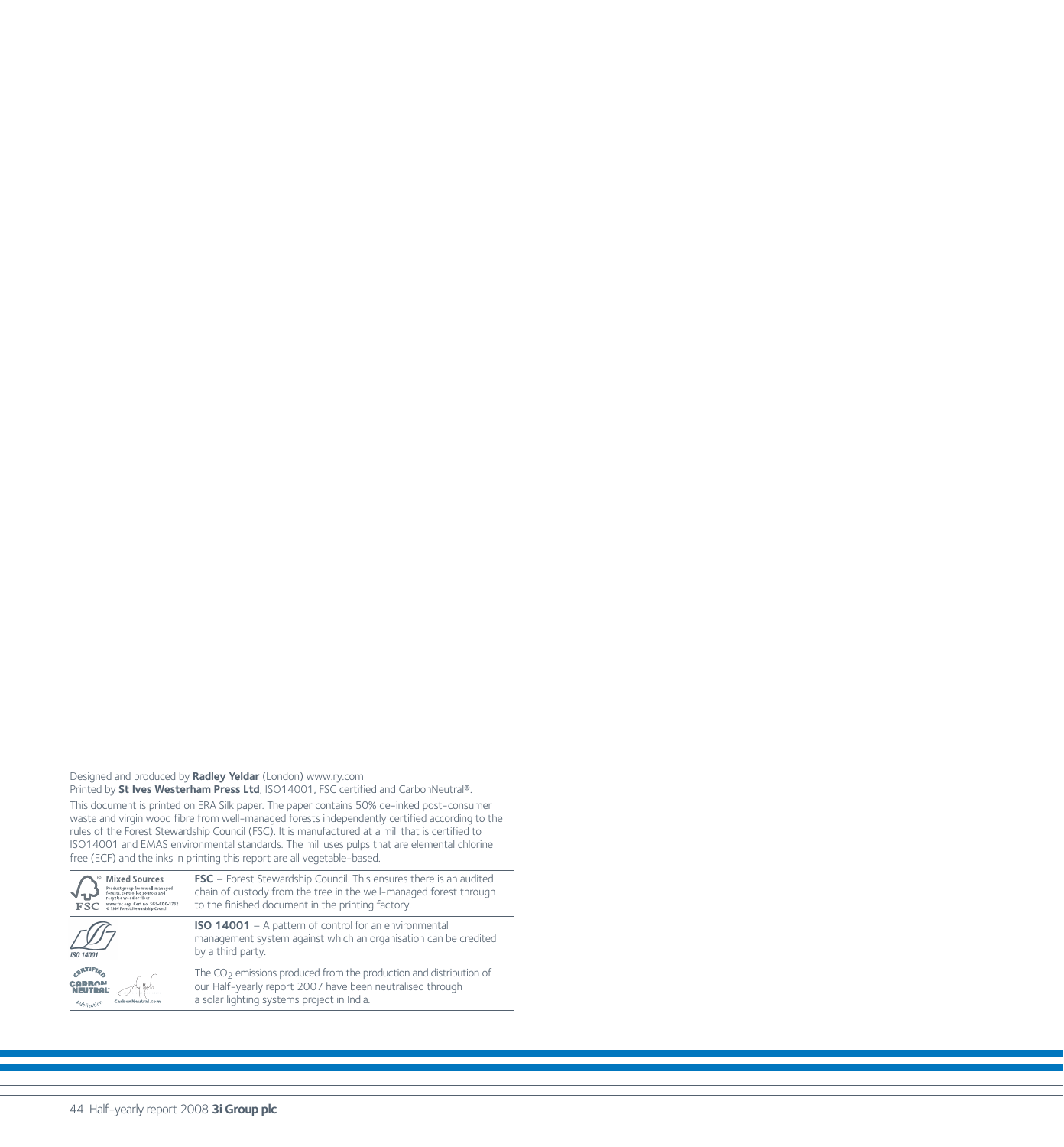$\mathcal{L}_{\text{max}}$  and  $\mathcal{L}_{\text{max}}$  and  $\mathcal{L}_{\text{max}}$